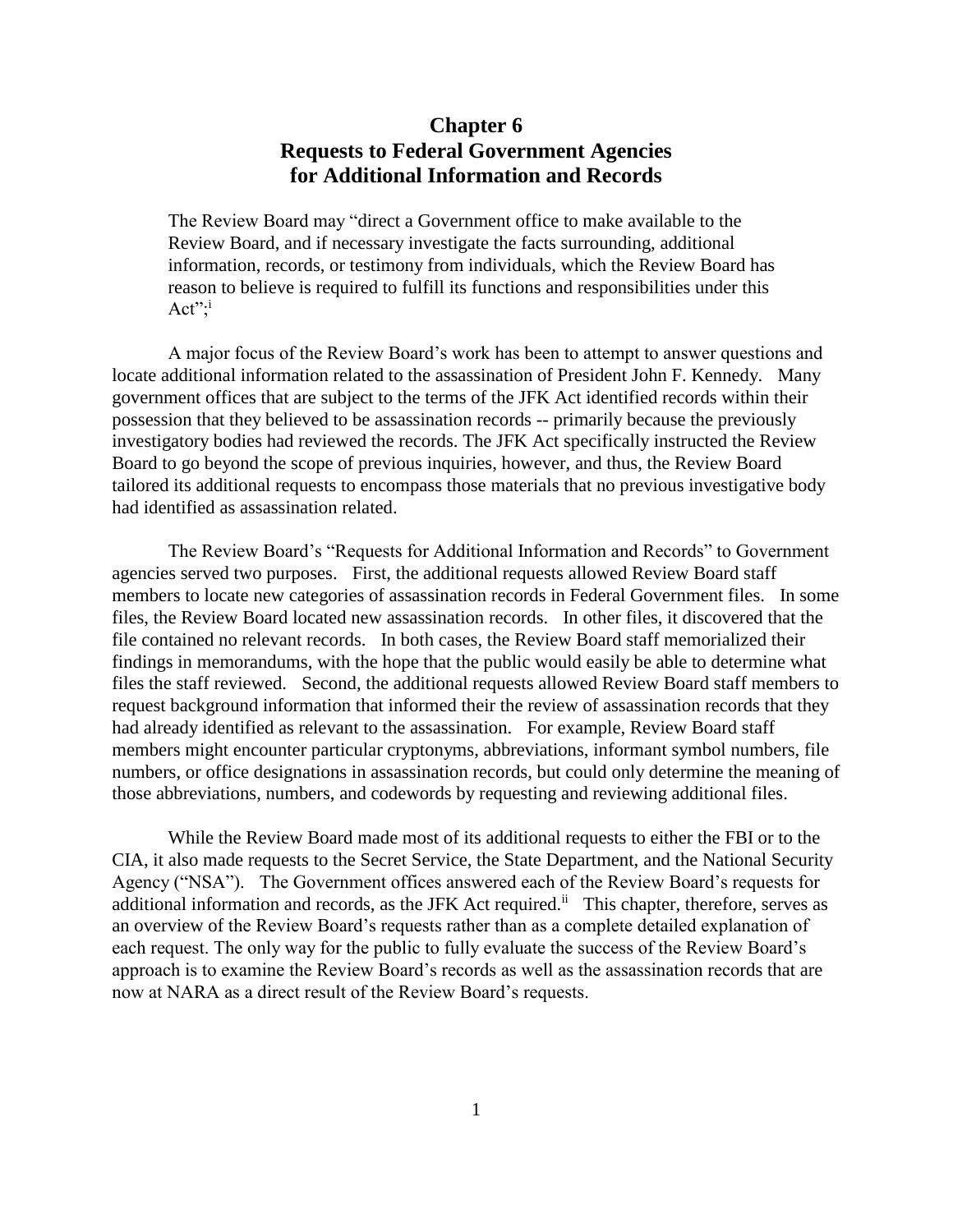Moreover, because the nature of the Review Board's requests were not always consistent in theme, the chapter is necessarily miscellaneous in nature. A list of the additional requests that the chapter discusses follows, and is organized by categories of assassination topics.

# **[insert list]**

## **A. Records Related To Lee Harvey Oswald**

The Review Board's additional requests focused upon locating all records held by the U.S. Government on Lee Harvey Oswald. The Review Board requested each agency to check their archives, files, and databases for information directly related to either Lee Harvey Oswald or his wife Marina Oswald. Given that many conspiracy theories allege U.S. Government involvement with Lee Harvey Oswald prior to the assassination, the Review Board was particularly interested in locating records that agencies had created or maintained prior to the assassination. In some cases, the Review Board simply released more information from files that the public has long known about, such as the CIA 201 file on Lee Harvey and Marina Oswald or the FBI files on Lee Harvey Oswald. In other cases, the Review Board's additional requests led to the release of new records, such as the CIA's security file on Lee Harvey Oswald, or resulted in the release of previously denied records, such as the original files on the Oswalds from the Immigration and Naturalization Service.

## **1. Pre-assassination records**

The question of what U.S. Government records existed on Lee Harvey Oswald on November 22, 1963 has never been answered to the satisfaction of the public. Thus, a primary goal of the Review Board was to clarify the pre-assassination records held by the agencies most involved in the post-assassination investigation.

*a. CIA.* At the time of assassination, the CIA held four types of records which contained information on Lee Harvey Oswald: a 201 or personality file which was released to the public in 1992, an Office of Security file which nearly duplicated the pre-assassination 201 file, HTLINGUAL records, and records within a general file on Americans who had defected to another country.<sup>iii</sup>

*i. Security File.* CIA's search of its Office of Personnel Security database produced the original Office of Security's subject file on Lee Harvey Oswald (#0351164) established circa 1960. The first volume of the Security file contains 19 documents, similar but not absolutely identical to the pre-assassination volume of Oswald's 201 file. The Review Board identified an additional six documents, which appear to pre-date the assassination, in later volumes of the Security file. The Office of Security file was reviewed by the House Select Committee on Assassinations in 1978 but CIA did not sequester the file with the rest of the material that the HSCA viewed.<sup>iv</sup> As a result of the Review Board's request, CIA transmitted its Office of Security file to the JFK Collection.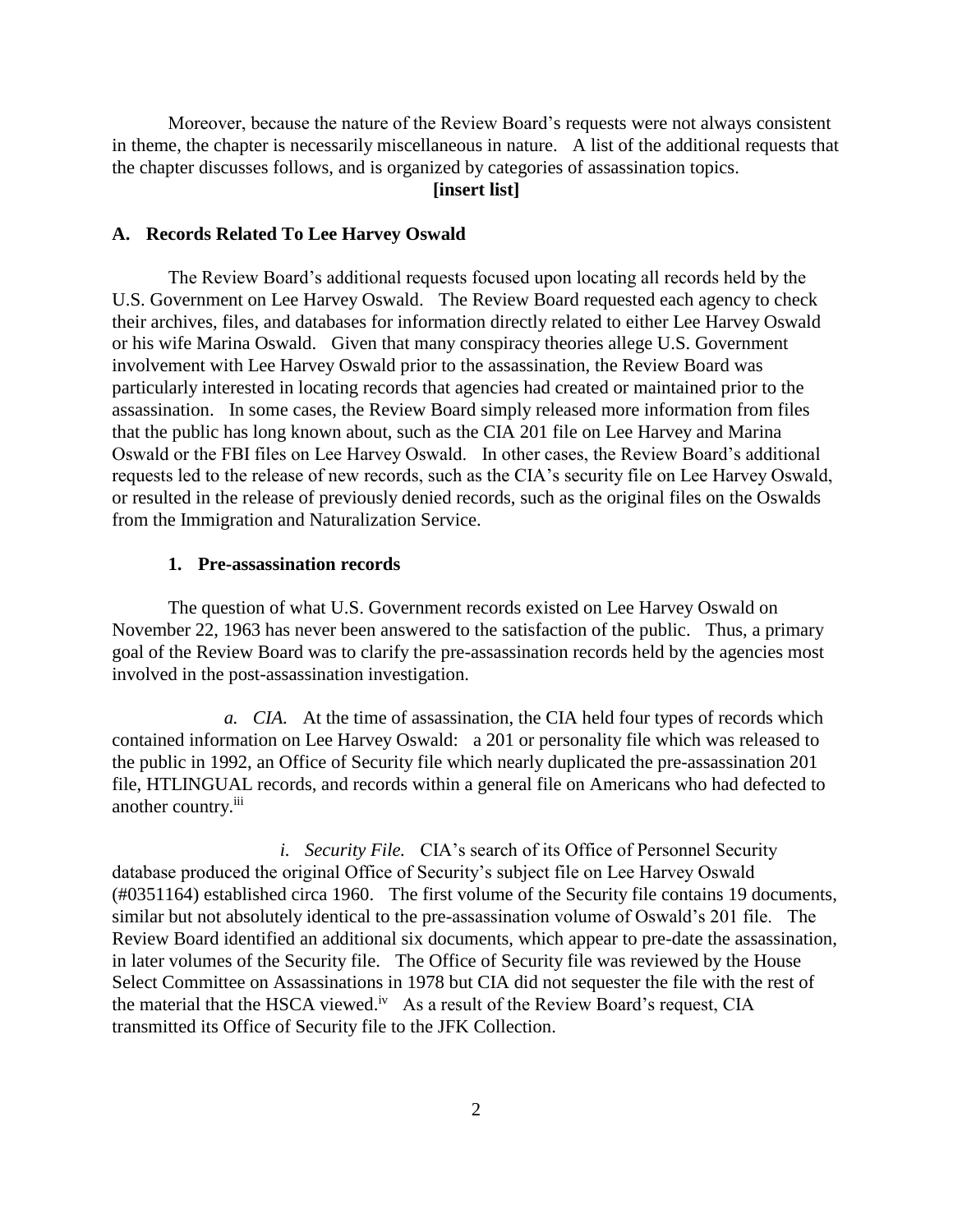*ii. Records in the Defector File.* CIA established its 12 volume Office of Security Defector file (#0341008) circa 1950 for the purpose of recording information on U.S. citizens who defected to other countries and information on foreign citizens considering defecting to the United States. The Review Board staff reviewed the entire Defector file for records related to Lee Harvey Oswald. The staff located records on Lee Harvey Oswald, including research notes, press clippings, and duplicates of records found in the Security file, and identified the records as appropriate for inclusion in the JFK Collection.<sup>v</sup>

*iii. HTLINGUAL records.* The CIA reported to the Review Board that it destroyed its formal HTLINGUAL records in the mid to late 1970's following the Church Committee's report. The CIA sequestered collection, however, does contain several "soft" or working files on Lee Harvey Oswald and the HTLINGUAL project, including the "soft" file held by the Special Investigations Group of the Counterintelligence Staff (CI/SIG). In response to the Review Board's request for additional information, the CIA located additional references to HTLINGUAL records in archived files of the CIA's Deputy Director of Plans (now the Deputy Director of Operations). CIA processed these files for release to NARA.

*b. FBI*. The FBI opened its file on Lee Harvey Oswald in 1959 when press reports from Moscow announced that Oswald, a twenty year old former Marine had renounced his U.S. citizenship and had applied for Soviet citizenship. Between 1959 and November 22, 1963, the FBI filed approximately 50 records from several government agencies in its Headquarters file on Oswald (105-82555). Although FBI processed all of the pre-assassination documents in Oswald's file under the JFK Act, the Review Board made several additional requests to the FBI to determine whether it had other pre-assassination records on Lee Harvey Oswald in its files.

For example, the Review Board staff found documents cross-referenced from files captioned "Funds Transmitted to Residents of Russia" and "Russian Funds." The Review Board requested access to files with these case captions from FBI Headquarters and the Dallas and New York Field offices for the years 1959 through 1964. The Review Board staff located assassination records concerning attempts by Marguerite Oswald, Lee Harvey Oswald's mother, to send money to her son while he was in the Soviet Union, and recommended to the FBI that these records be included in the JFK Collection.

The Review Board also sought to determine whether FBI maintained a file in Mexico City on a "Harvey Lee Oswald" under the file number 105-2137. The Mexico City Legal Attache ("Legat") did open a file on Lee Harvey Oswald (105-3702) in October 1963 following Oswald's visit to Mexico City. Some of the documents in the Legat's file contain notations routing records to a file numbered 105-2137, and captioned "Harvey Lee Oswald." One researcher conjectured that this file would predate the Lee Harvey Oswald file, 105-3702, and might lead the Review Board to other FBI documents on Lee Harvey Oswald. In response to the Review Board's request, the FBI searched its Legat's files for a file numbered 105-2137 and captioned "Harvey Lee Oswald," but it did not find such a file.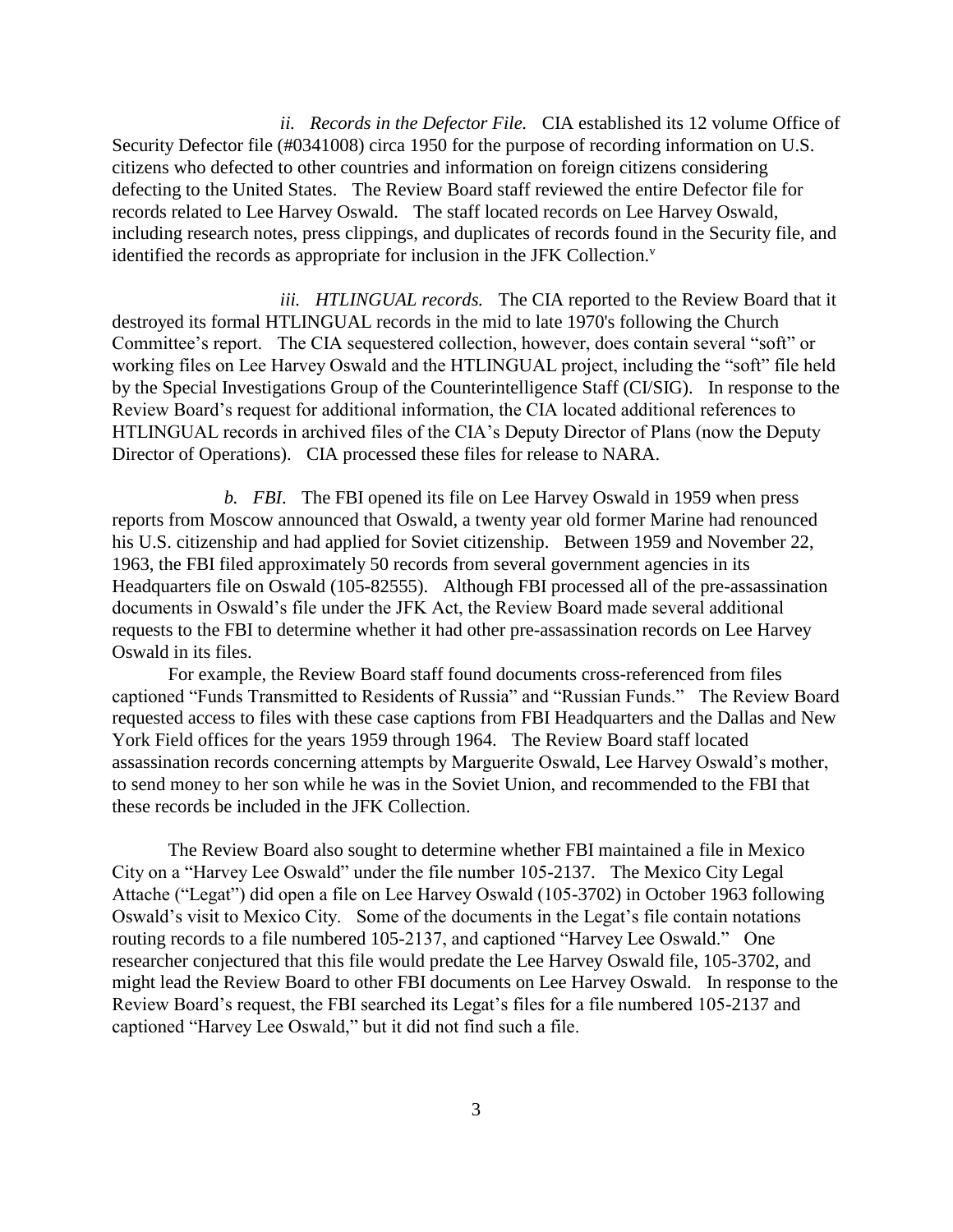*c. Secret Service.* The Review Board reviewed the Secret Service's Protective Research Files and determined that the Secret Service did not open a protective research file (CO-2) file on Lee Harvey Oswald prior to the assassination. Secret Service records extant indicate that the Secret Service also did not have any information on Lee Harvey Oswald from other government agencies prior to the assassination.

*d. IRS/Social Security Administration.* To resolve researcher disputes regarding Lee Harvey Oswald's employment history and sources of income, the Review Board sought to inspect and publicly release Internal Revenue Service (IRS) and Social Security Administration (SSA) records on Oswald. Although the Review Board staff did review IRS and SSA records, Section 6103 of the Internal Revenue Code prohibits the disclosure of tax return information, and section 11(a) of the JFK Act explicitly preserves the confidentiality of tax return information. Thus, the Review Board could not Lee Harvey Oswald's tax returns. The next chapter of this report explains, in the IRS compliance section, the mechanics of the Review Board's and the IRS's efforts to release this information.

*e. INS records on Lee and Marina Oswald.* Many researchers have asked how Lee Harvey Oswald, a defector to the Soviet Union, could have been allowed to re-enter the United States in 1962 with his wife, a Soviet national, and how Marina Oswald would have been permitted to leave the Soviet Union when emigration was, at best, extremely difficult. In an attempt to shed light on these questions, the Review Board requested and released the original files on Lee and Marina Oswald from the U.S. Immigration and Naturalization Service.

#### **2. Military records**

The question of whether the Marine Corps conducted a post-assassination investigation and produced a written report on former Marine Private Lee Harvey Oswald, circa late 1963 and early 1964, has never been resolved to the satisfaction of the public. Similarly, many have wondered whether the Office of Naval Intelligence ("ONI") conducted a post-defection "net damage assessment" investigation of Lee Harvey Oswald circa 1959 or 1960. Various former Oswald associates and military investigators have recalled separate investigations.<sup>vi</sup> Researchers have also questioned whether Oswald was an "authentic" defector, a "false defector" in a program run by an agency of the U.S. government, or a false defector sent on a mission to the U.S.S.R. for a particular purpose and then used for different purposes by some members of the intelligence community following his return to the United States.

*a. U.S. Marine Corps records.* The Review Board asked the Marine Corps to search for any post-assassination investigations that the U.S. Marine Corps might have completed, as some researchers believe. *See,* explanation above. The U.S. Marine Corps searched files at both U.S. Marine Corps HQ in Quantico, and at the Federal Records Center in Suitland, Maryland, but the Marine Corps did not locate any internal investigation of Lee Harvey Oswald, other than correspondence already published in the Warren Report.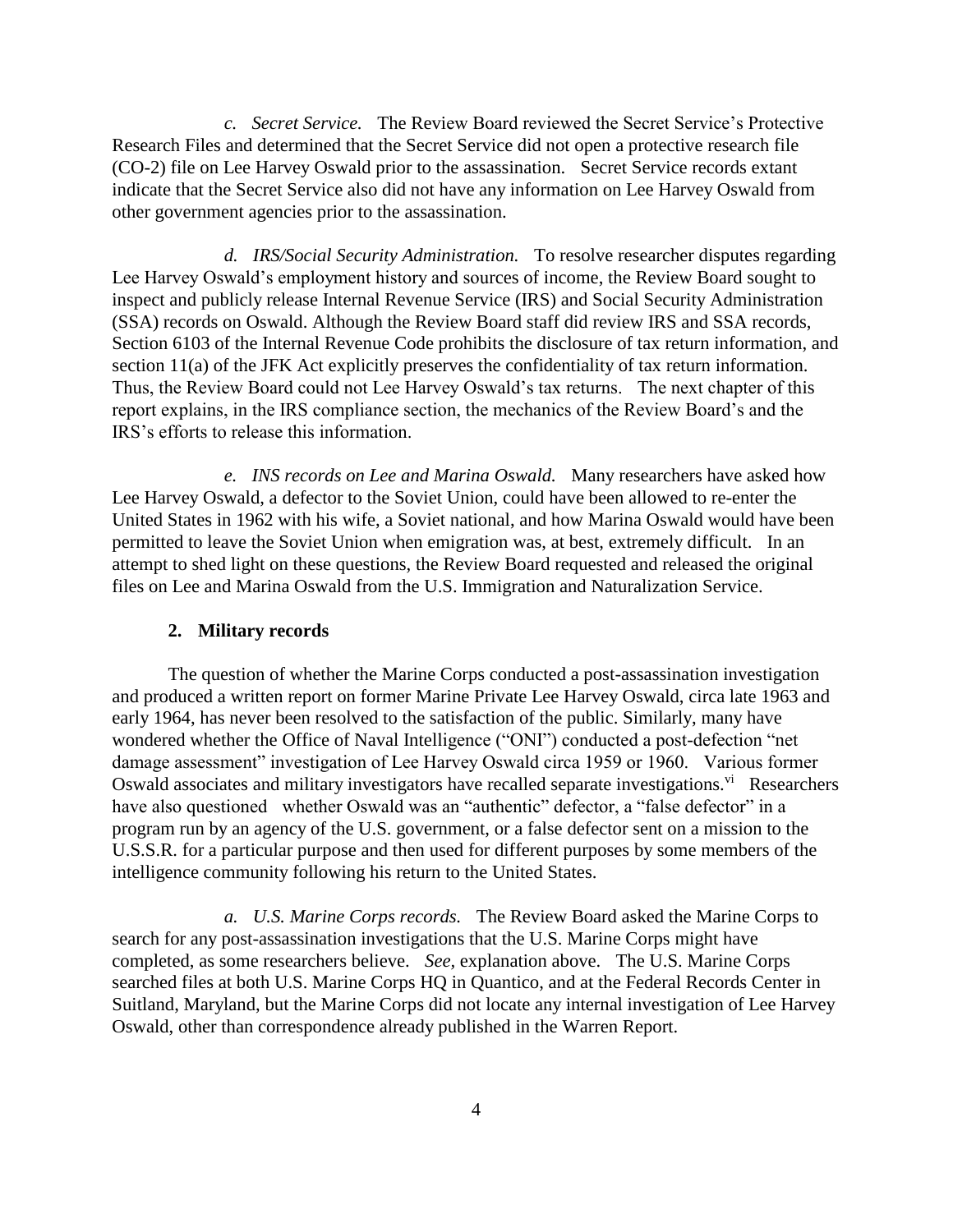*i. U.S. Marine Headquarters copy of enlisted personnel file and medical file.* In 1997, the Review Board transferred to the JFK Collection at the National Archives the original (paper) copies of Lee Harvey Oswald's U.S. Marine Corps Enlisted Personnel file, and medical treatment file. Previously, these files had been maintained at U.S. Marine Corps Headquarters in Quantico, Virginia and had only been available in microfiche format via Freedom of Information Act ("FOIA") requests that people made to the Marine Corps.

*ii. Additional relevant U.S. Marine Corps unit diaries.* The Review Board obtained from U.S. Marine Corps Headquarters at Quantico, Virginia, the official U.S. Marine Corps unit diaries from the units in which Oswald served. These additional diaries complement the partial collection of unit diaries gathered by the "HSCA". Together, the Review Board and HSCA unit diary records appear to constitute a complete unit diary record for Oswald. Researchers can compare the in and out transfer dates in Oswald's personnel file with the original entries in the pertinent diaries to which they correspond.

*b. Military identification card*. To resolve questions about whether Oswald's DD-1173 Military Identification card provided some indication that Oswald had a connection to CIA, the Review Board requested and received additional information from the Federal Records Center in St. Louis, Missouri from the personnel files of other Marines who had served with Oswald (for comparison purposes), and also from the U.S. Marine Corps and the U.S. Army's Military History Institute.<sup>vii</sup>

*c. Possible ONI post-defection investigation.* The Review Board staff became aware of a man named Mr. Fred Reeves of California, who was reputed to have been in charge of a post-defection "net damage assessment" of Oswald by the Office of Naval Intelligence ("ONI") shortly after Oswald's defection to the U.S.S.R.. Review Board staff members contacted Mr. Reeves, interviewed him twice by telephone, then flew him to Washington, D.C., where the Review Board staff interviewed him in person.<sup>viii</sup>

In 1959, Reeves was a civilian Naval Intelligence Operations Specialist.<sup>ix</sup> Reeves told the Review Board staff that a week or so after Oswald defected to the U.S.S.R., two officers from ONI in Washington, D.C.,<sup>x</sup> called him and asked him to conduct a background investigation at the Marine Corps Air Station in El Toro, California -- Oswald's last duty station before his discharge from the Marine Corps. Reeves said that he went to El Toro, copied Oswald's enlisted personnel file, obtained the names of many of his associates, and mailed this information to ONI in Washington, D.C. He said that ONI in Washington ran the post-defection investigation of Oswald, and that the Washington officers then directed various agents in the field. Although Reeves did not interview anyone himself, he said that later (circa late 1959 or early 1960), he did see approximately 12-15 "119" reports concerning Oswald (OPNAV Forms 5520-119 are ONI's equivalent of an FBI FD-302 investigative report), cross his desk. He said he was aware of "119" reports from Japan and Texas, and that the primary concern of the reports he read on Oswald was to ascertain what damage had been done to national security by Oswald's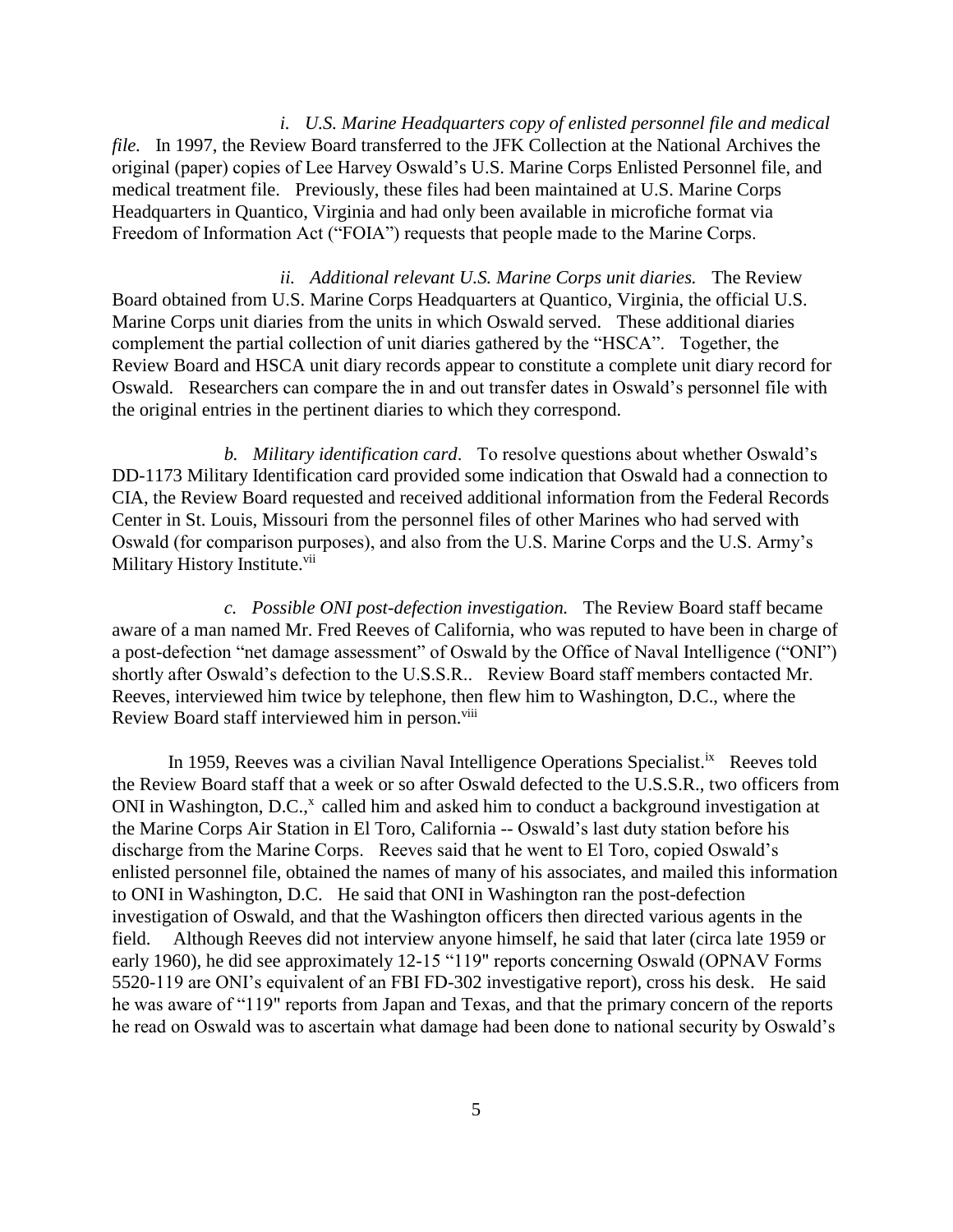defection. Reeves reported that he also saw eight to ten "119" reports on Oswald after the assassination, and that he was confident he was not confusing the two events in his mind.

In the spring of 1998, Review Board staff members met with two Naval Criminal Investigative Service ("NCIS") records management officials, one of whom personally verified that he had searched for District Intelligence Office records from the San Diego, Dallas, Texas, and New Orleans, Louisiana District Intelligence Offices in 1996 with negative results. This search included "119" reports from the time period 1959-1964, during an extensive search of NCIS record group 181. The search included any records that would have been related to Oswald's defection. Thus, the Review Board ultimately located no documentary evidence to substantiate his claims.

## **3. In the U.S.S.R.**

Various authors interested in Lee Harvey Oswald have suggested that Oswald was a CIA source, asset or operative at the time of his defection to the U.S.S.R. in October 1959. Researchers further suggest that Oswald either was performing some sort of mission for the CIA, met with CIA personnel in the Soviet Union, or was debriefed by CIA personnel upon his return. The Review Board staff requested information and records from CIA and other agencies in an effort to pursue records that might shed light on such allegations.

*a. CIA operations in Moscow.* The Review Board staff examined extensive CIA records concerning the history and operations of the CIA in or against the Soviet Union in the late 1950s and early to mid 1960s. The Review Board found no records that suggested that Oswald had ever worked for the CIA in any capacity, nor did any records suggest that Oswald's trip and defection to the Soviet Union served any intelligence purpose. The Review Board staff also interviewed the senior CIA officer in Moscow at the time of Oswald's arrival and the Chief of CIA Station present when Oswald departed the Soviet Union. Both individuals stated that they had no knowledge of Oswald prior to the assassination, and they did not believe that Oswald's trip and defection to the Soviet Union was orchestrated for any intelligence purpose.<sup>xi</sup>

*b. American Embassy personnel.* Review Board staff interviewed or informally spoke with numerous individuals assigned to the American Embassy in Moscow during the time period 1959-1963. The clarity of individual memories of Oswald and/or the Moscow Embassy varied widely and few stories were consistent. One of the most interesting was the interview of Joan Hallett, the receptionist at the American Embassy and the first embassy person to meet Oswald. Hallett was the wife of Assistant Naval Attache Commander Oliver Hallett and a temporary receptionist during the summer American Exhibition at Sokolniki Park in Moscow. Hallett's recollections of Oswald's visit places him at the embassy before the end of the Exhibition on September 5, 1959. **[not clear why this last sentence is here. please clarify. --LD]** While Hallett's State Department employment records document her recollection that she was not employed as a receptionist as late as October 1959, the Review Board could find no documentary evidence to explain the variation in dates.<sup>xii</sup>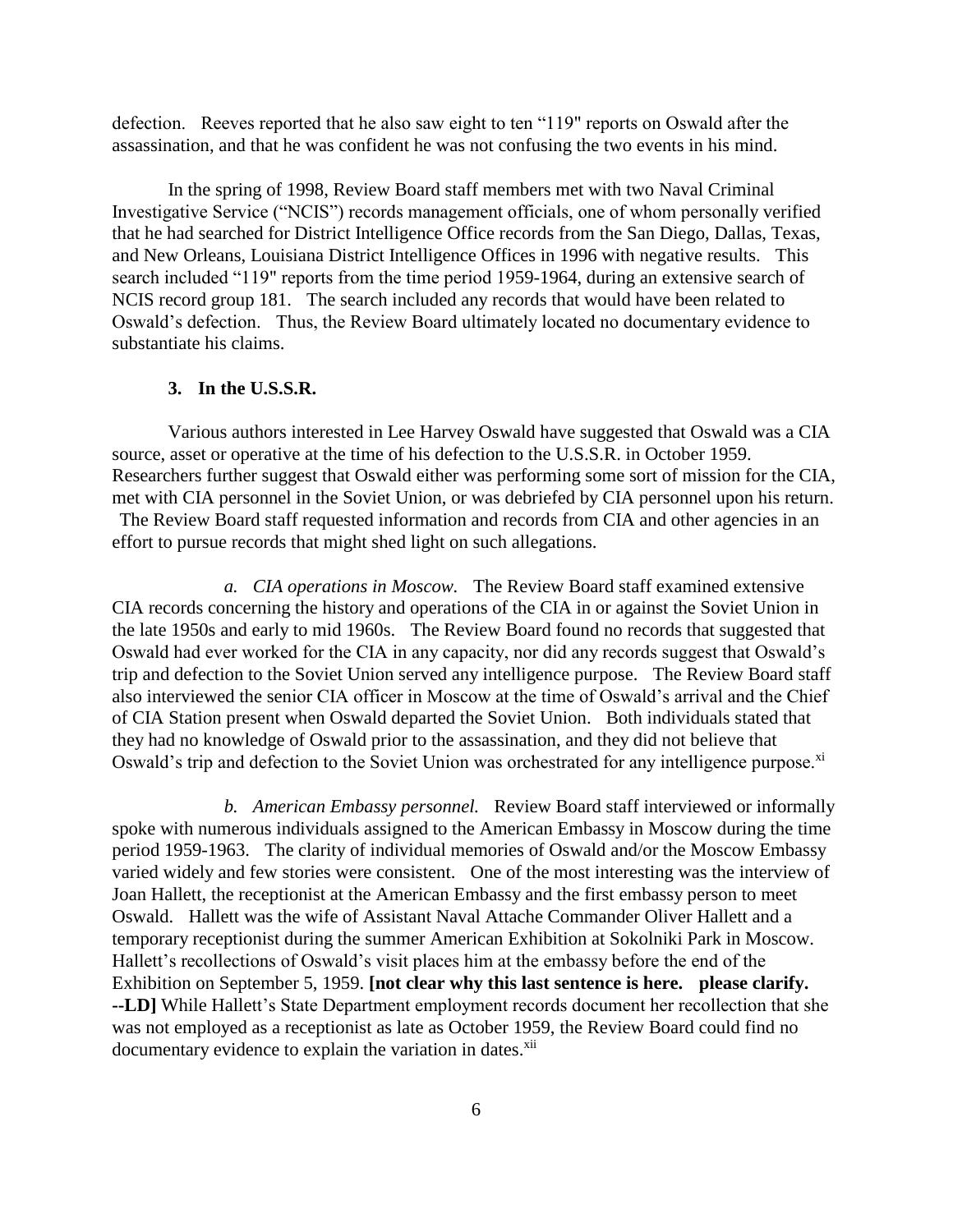*c. Search for American Embassy records.* In an effort to account for the widely varying stories from the interviews of personnel assigned to the American Embassy in Moscow, the Review Board staff reviewed the Department of State post files for Moscow for the period 1959-1963, which are available to the public at NARA. The State Department was not able to locate the visitors book for Moscow circa 1959 or any list of visitors and tourists for late 1959 were unsuccessful. Similarly, it was also unsuccessful in its efforts to locate information gathered from visitors to the embassy during the 1959 American Exhibition.

*d. DCD/OO alleged debriefing of LHO.* Part of the mystery surrounding Oswald's defection and redefection is the question of whether the CIA's Office of Operations (later the Domestic Contacts Division) interviewed Oswald upon his return from the Soviet Union. The available evidence is contradictory. The Review Board requested additional information and records in an attempt to corroborate a November 25, 1963 memorandum which discusses the recollections of a CIA staff officer that the Agency considered interviewing Oswald, but the CIA did not have any corroborating information or records.

In an effort to clarify the mystery, the Review Board searched for records which might confirm or deny any contact between Oswald and the CIA before or after his time in the Soviet Union. The Office of Operations ("OO"), which in 1963 was a part of the Directorate of Intelligence, interviews American citizens who might have come into contact with information or individuals of intelligence interest overseas.<sup>xiii</sup> The Review Board staff examined OO records and operational histories to gain an understanding of OO practices in the early 1960's. The Review Board staff found no evidence of contact between Oswald and OO either before or after his time in the Soviet Union. While the records showed that OO was interested in interviewing tourists to the Soviet Union for general information in the 1950's, by 1962 only travelers with special access, knowledge, or skills were of intelligence interest. OO had no specific policy covering contacts with returning defectors although a local field office could initiate a contact if justified by a particular situation. CIA could not locate any records or reporting showing any OO contact with Oswald.

While a DCD "A" file does exist in the CIA's sequestered collection, most of the documents in the file are from the mid-1970's, none pre-date the assassination, and the file appears to have been created as DCD personnel were attempting to locate any evidence of contacts with Oswald in response to various congressional investigative bodies. CIA processed this file for release to NARA.

## **4. In Mexico City**

Lee Harvey Oswald's visit to Mexico City in September-October, 1963, remains one of the more vexing subplots to the assassination story. Oswald's fascination with the Communist Soviet Union and Cuba is well- known, yet there exists no consensus of opinion as to why he spent time at both the Soviet and Cuban embassies during his brief stay in Mexico City in late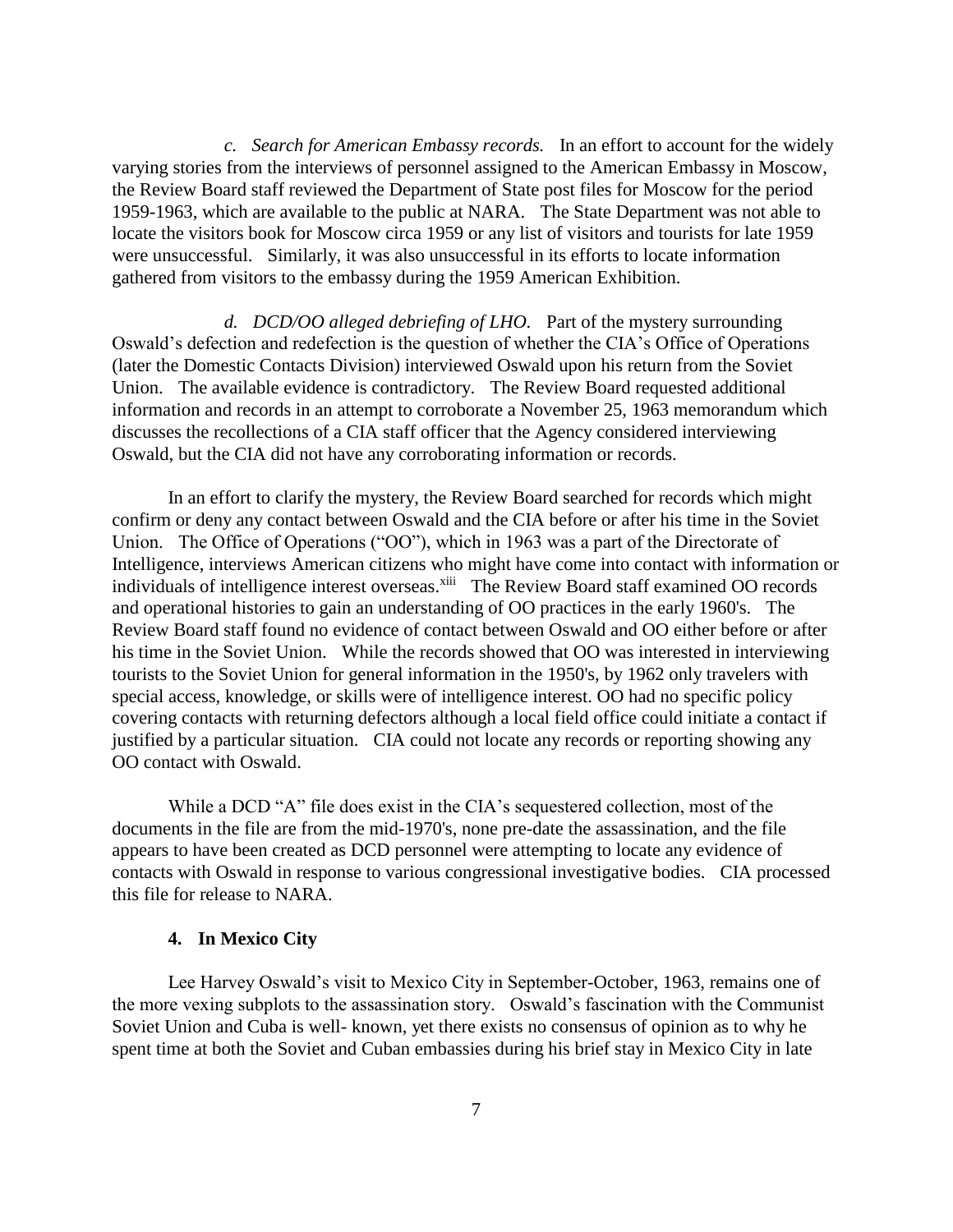September and early October 1963. Why did Lee Harvey Oswald make this mysterious trip to Mexico just six weeks prior to the assassination? Was the purpose of this trip merely to apply for a transit visa at the Cuban embassy in a desperate attempt to return to Moscow after the Soviets had rebuffed his direct approach? Since the Mexico City chapter is so puzzling, and provides fertile ground for speculation and conspiracy weaving, the Review Board sought to ensure that all Government records on this subject were released and took action to pursue additional records. The Review Board facilitated the release of thousands of previously sanitized and closed documents on the subject of Oswald's trip to Mexico, including but not limited to records from CIA, FBI, Department of State, the Warren Commission and the House Select Committee on Assassinations. The Review Board also pursued leads suggested by researchers and submitted requests to agencies for additional records and/or evidence.

*a. Technical surveillance.* At the time of Oswald' s trip to Mexico, with the Cold War well underway and the Kennedy administration preoccupied with Cuba, the CIA's Mexico City Station housed one of the major foreign clandestine operations in the Western Hemisphere. At the time of Oswald's visit, the station maintained a multifaceted surveillance coverage of the Soviet and Cuban diplomatic installations. CIA electronic surveillance confirmed that Lee Harvey Oswald visited and communicated with both the Cuban consulate and the Soviet Embassy between September 27 and October 1 or 2, 1963. Despite requests from several congressional investigative bodies and the Review Board, the CIA never located photographic evidence of Oswald's visit to either embassy. Although CIA has transcripts of the calls believed to made by Oswald, the CIA has consistently maintained that it did not retain tapes from the period of Oswald's visit as CIA continually recycled the tapes after it transcribed any useful information. According to the transcripts, only one of the calls, made to the Soviet Consulate, actually identifies a Lee Oswald as the caller. Since CIA had already erased the tapes, in accordance with the station's standard procedures, it could not perform post-assassination voice comparisons.

Given the importance of the Mexico City Station, the Review Board worked to ensure that the records on the station and Oswald's Mexico City visit in the JFK Collection at NARA represent the full universe of records. Recognizing the existence of gaps in the JFK Collection, the Review Board staff worked to verify whether any additional extant records could provide further information on or more tangible evidence of Oswald's trip to Mexico City and alleged contacts with the Soviet and Cuban embassies. The Review Board staff examined the CIA sequestered collection, the Oswald 201 file, and the then unprocessed files maintained by longtime CIA officer and JFK focal point Russ Holmes in an effort to locate any leads toward unique information on Oswald's visit and the CIA station in Mexico City.

*i. Audio and photographic.* CIA has acknowledged that in 1963, at the time of Oswald's visit, the Mexico City Station had in place two telephone intercept operations--covering both the Soviet and Cuban embassies; three photographic surveillance operations targeting the Soviet compound; and one photographic surveillance operation, which employed at least two cameras, targeting the Cuban compound. Painstaking negotiations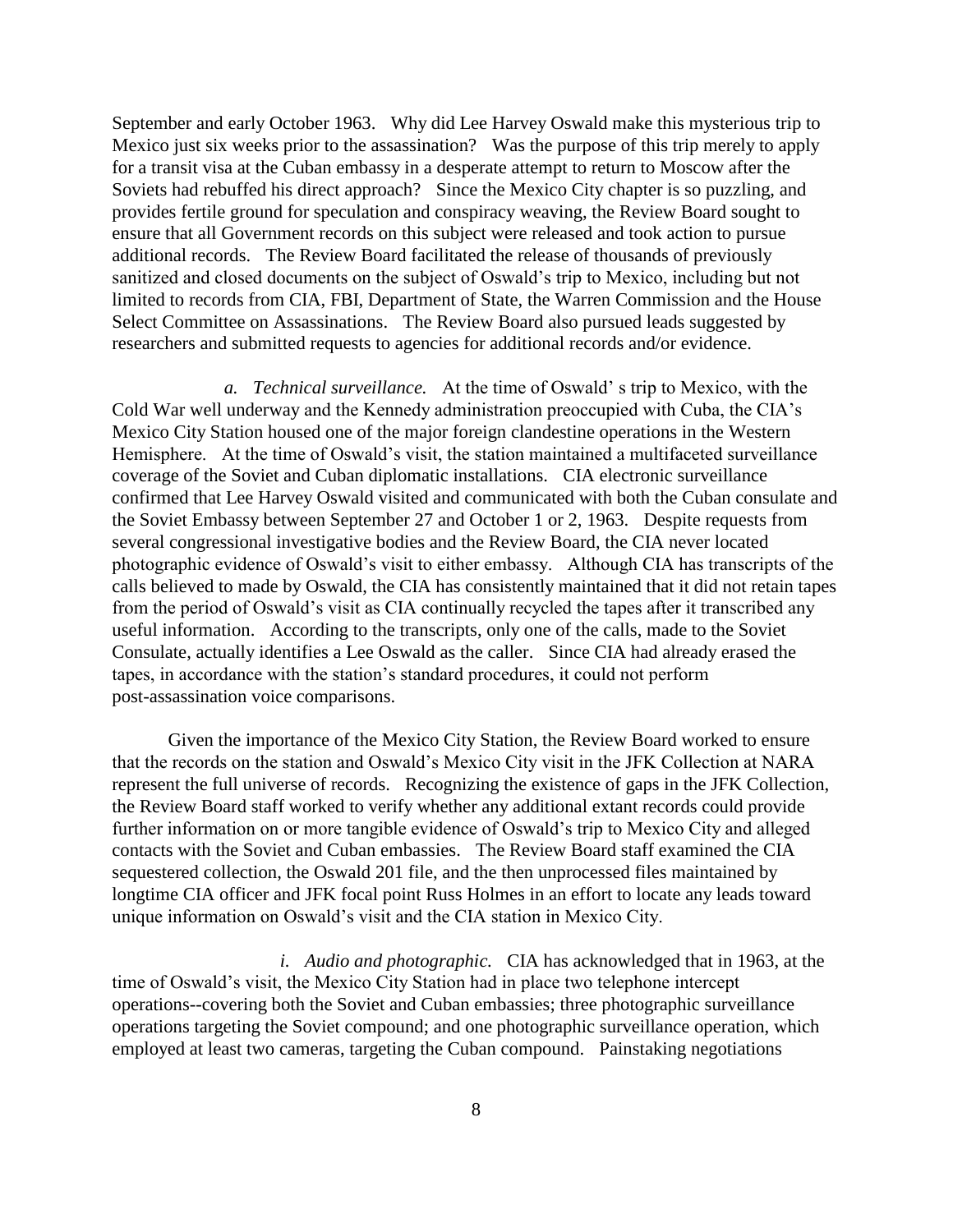between the Review Board and CIA on the protection or release of technical and operational details resulted in CIA's disclosure of a great deal of previously withheld information concerning audio and photographic surveillance. This process then paved the way for the Review Board to ask for specific types of records pertaining to CIA's surveillance activities.

The Review Board submitted formal and informal requests to CIA relating to electronic surveillance operations. Several members of the Review Board staff reviewed the sequestered collection microfilm, which contained a broad universe of records on CIA technical operations and covered a period that extended beyond the assassination. Because the release of the Warren Commission Report in 1964 had a bearing on certain surveillance operations in Mexico City, the Review Board sought to ensure that it marked for inclusion in the JFK Collection all records reflecting any changes in or suspension of surveillance activity around the time that the Warren Commission released its report. In addition, the Review Board explored any newly identified operations or surveillance activity.

During its review of all project files and operational reports, the Review Board found direct references to electronic bugs and hidden microphones at the Cuban Embassy and requested CIA to provide additional information. The Review Board attempted to determine whether CIA had any other electronic intelligence that may have recorded Oswald's visits inside the Cuban consulate or discussions about his visits. In response to this request, CIA provided evidence from a Mexico City history stating that its bugging operation was not in place at the time of Oswald's visit. CIA provided no further information on hidden microphones.

Although CIA had photographic surveillance targeting the front gates of both the Soviet and Cuban consulates, CIA reports that it did not locate photographic evidence of Oswald's visits. In an effort to obtain additional records on this subject, the Review Board submitted additional requests for information pertaining to technical surveillance. The Review Board staff also reviewed project files concerning all known telephonic and photographic operations. The Review Board designated all technical operational reports pertaining to the 1963-64 time frame that CIA had not already placed in the JFK Collection. These new records included periodic progress reports, contact sheets, project renewal reports and related documentation on telephone and photographic surveillance, logs that corresponded to photographic surveillance, contact sheets from photographic surveillance; and transcripts of telephonic surveillance.

*ii. Tapes, transcripts, and pictures in existence.* CIA reports that it routinely erased tapes from telephone operations after two weeks, unless CIA identified a conversation on a tape that was of particular intelligence value. CIA stated that it destroyed tape[s] containing Oswald's voice and other related calls as a matter of routine procedure, even though the Mexico City station's interest in the Oswald conversations at the time that CIA intercepted them was such that station transcribed them and reported them to CIA headquarters in an October 8 cable.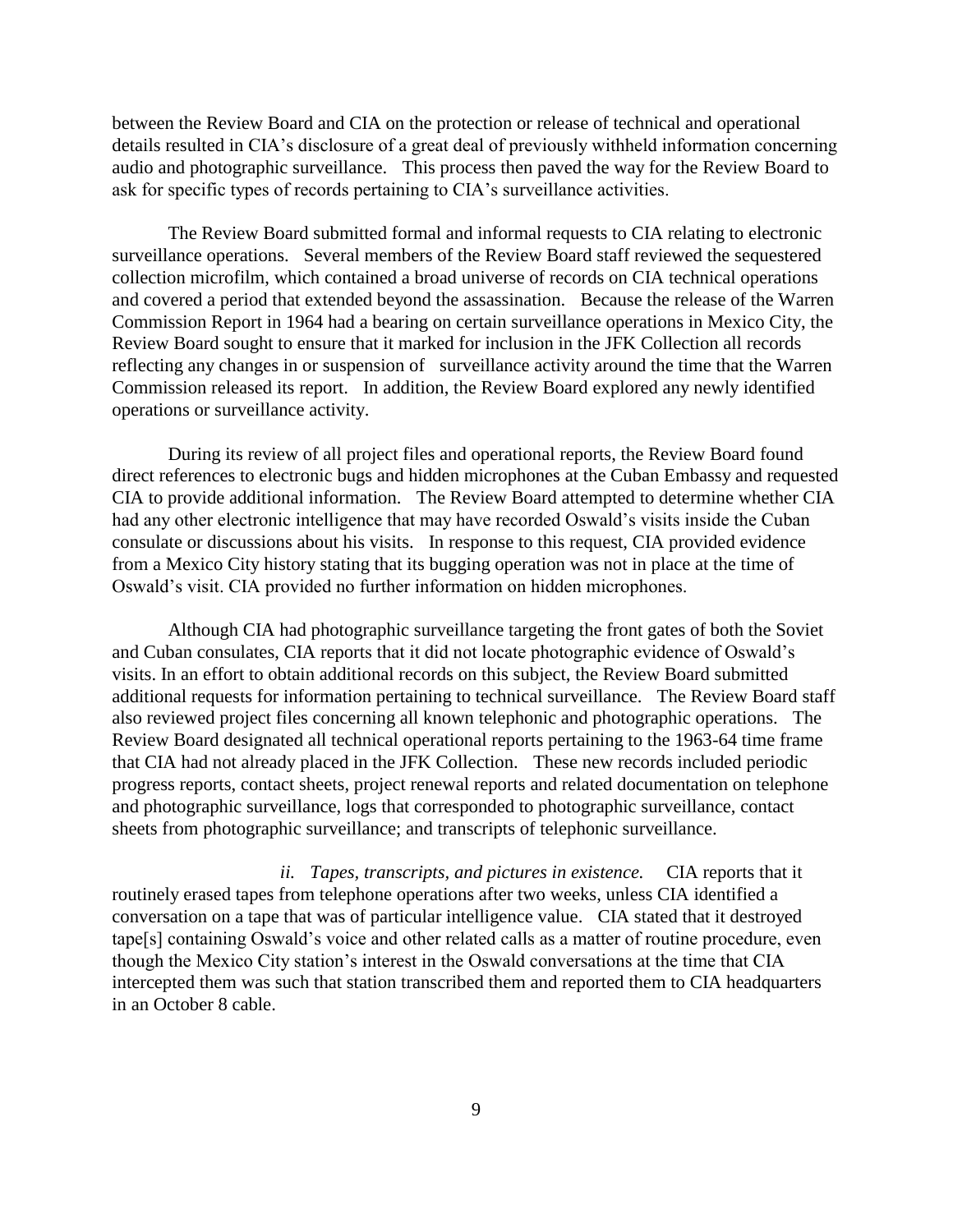On the day of the assassination when Oswald was named as the alleged assassin, CIA headquarters instructed its Mexico City Station not to erase any tapes until it provided further notification. Although CIA did not locate tapes from the September-October time frame, the Review Board's additional requests resulted in CIA's identifying approximately 200 additional tapes from the LIENVOY telephone operation from the days immediately following the assassination and the next few weeks. The Review Board designated all of the tapes as assassination records and the CIA is currently processing the tapes for release to NARA.

The Review Board's efforts to locate new photographic evidence of Oswald in Mexico City were unsuccessful. The Review Board explored the possibility that CIA had additional records pertaining to CIA photographic surveillance of the Soviet Embassy. Although the Mexico City station ran three operations during the relevant time period, the HSCA investigators found photographic evidence and log sheets from only one of these CIA operations.<sup>xiv</sup> The HSCA material -- including the photographs of the m mystery man who was initially misidentified as Oswald -- is available to the public at NARA.

Beyond the photographic evidence from the time period of Oswald's visit, the CIA sequestered collection microfilm contained additional log sheets and copies of film from the Cuban and Soviet surveillance operations. The Review Board believed these records may be useful to researchers for the purpose of establishing a frame of reference or modus operandi, and for understanding the scope of CIA coverage in 1963. In light of the historical value of this material, the Review Board declared all photographic coverage for 1963 that it found in the CIA sequestered collection microfilm as assassination records.

*b. Cable traffic.* The Review Board determined that, while much of the Mexico City Station cable traffic existed in the JFK Collection, the traffic contained numerous gaps, particularly in communications between Mexico City and the CIA station in Miami, JMWAVE.<sup>xv</sup> The Review Board deemed these gaps to be significant because both CIA stations played roles in U.S. operations against Cuba. The cable traffic that the Review Board reviewed in the CIA's sequestered collection commences on October 1, 1963 and contains the earliest known communication -- an October 8, 1963 cable -- between the Mexico City Station and CIA Headquarters concerning Lee Harvey Oswald.

In 1995, the Review Board submitted a formal request for additional information regarding the above-referenced gaps in CIA cable traffic. CIA did not locate additional traffic for the specified periods. CIA completed its response to this request in February 1998 explaining that:

In general, cable traffic and dispatches are not available as a chronological collection and thus, for the period 26 through 30 September 1963 it is not possible to provide cables and dispatches in a chronological/package form. During the periods in question, the Office of Communications (OC) only held cables long enough to ensure that they were successfully transmitted to the named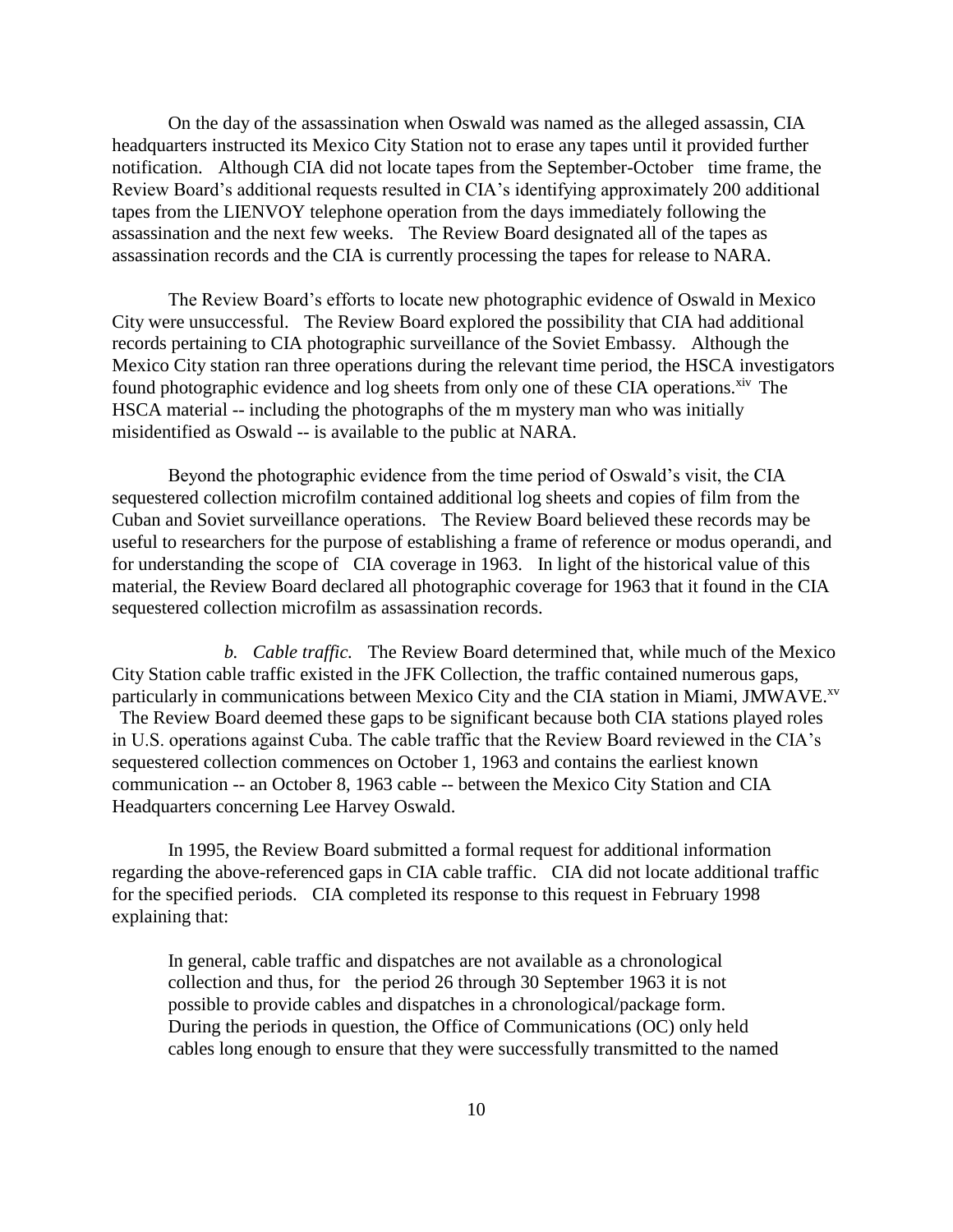recipient. On occasion . . .cables were sometimes held for longer periods but not with the intention of creating a long-term reference collection.

In addition, CIA informed the Review Board that it did not have a repository for cables and dispatches from stations in the 1960s.<sup>xvi</sup> Although originating offices maintained temporary chronological files, the offices generally destroyed the temporary records in less than 90 days. Presumably, when President Kennedy was assassinated, CIA offices decided to retain cables that they would have otherwise destroyed. The HSCA used the remaining cable traffic to compile its Mexico City chronology. Had CIA offices strictly applied the 90-day rule, there might have been copies of cable traffic commencing as early as August 22, 1963 rather than October 1, 1963 available to CIA on November 22, 1963.<sup>xvii</sup>

*c. Win Scott files.* Winston M. (Win) Scott was the CIA Chief of Station (COS) in Mexico City at the time of Oswald's visit. While the CIA had processed some of Scott's files as part of its sequestered collection, the Review Board followed up on several leads suggesting that CIA might have additional Scott files from his Mexico City days. Scott apparently had an interest in the assassination, and was a prodigious record keeper. The Review Board asked the CIA to search for any additional extant records that had belonged to Scott. According to Anne Goodpasture, who had worked with Scott in Mexico City, Scott kept a collection of classified documents from his tenure as COS that he stored in a safe in his home following his retirement. While the details of the story are unclear, the Review Board understands that shortly after Scott's death in 1973, CIA Counterintelligence Chief James J. Angleton, one of Scott's longtime friends, traveled to Mexico City to make arrangements with Scott's wife for CIA personnel to review Scott's classified material. CIA produced what it says are its complete files on Scott, including inventory lists, some documents which appeared to be from Scott's personnel file, and Scott's semi-autobiographical novel for information relevant to the assassination, and the Review Board marked a small number of these documents as assassination records.

*d. Sylvia Duran.* Silvia Tirado de Duran, a Mexican national who worked as a receptionist at the Cuban Consulate in Mexico City at the time that Oswald visited, assisted Oswald in his quest to apply for a visa to ultimately return to the U.S.S.R. and thus became a key figure in the Mexico City chapter of the assassination story. In the immediate aftermath of the assassination, the Mexican federal security service, Direccion Federal de Seguridad (DFS) arrested and interrogated Silvia Tirado de Duran.

CIA had transcribed their intercepts of phone calls made between Silvia Duran and the Soviet Consulate in Mexico City believed to be related to her dealings with Oswald and Duran's statement to the DFS corroborated the information in CIA's intercepts -- that Lee Harvey Oswald went to the Cuban Consulate to request a transit visa. The DFS provided Duran's interrogation reports to U.S. authorities in Mexico City and the reports were widely disseminated to U.S. Federal agencies in the immediate aftermath of President Kennedy's death.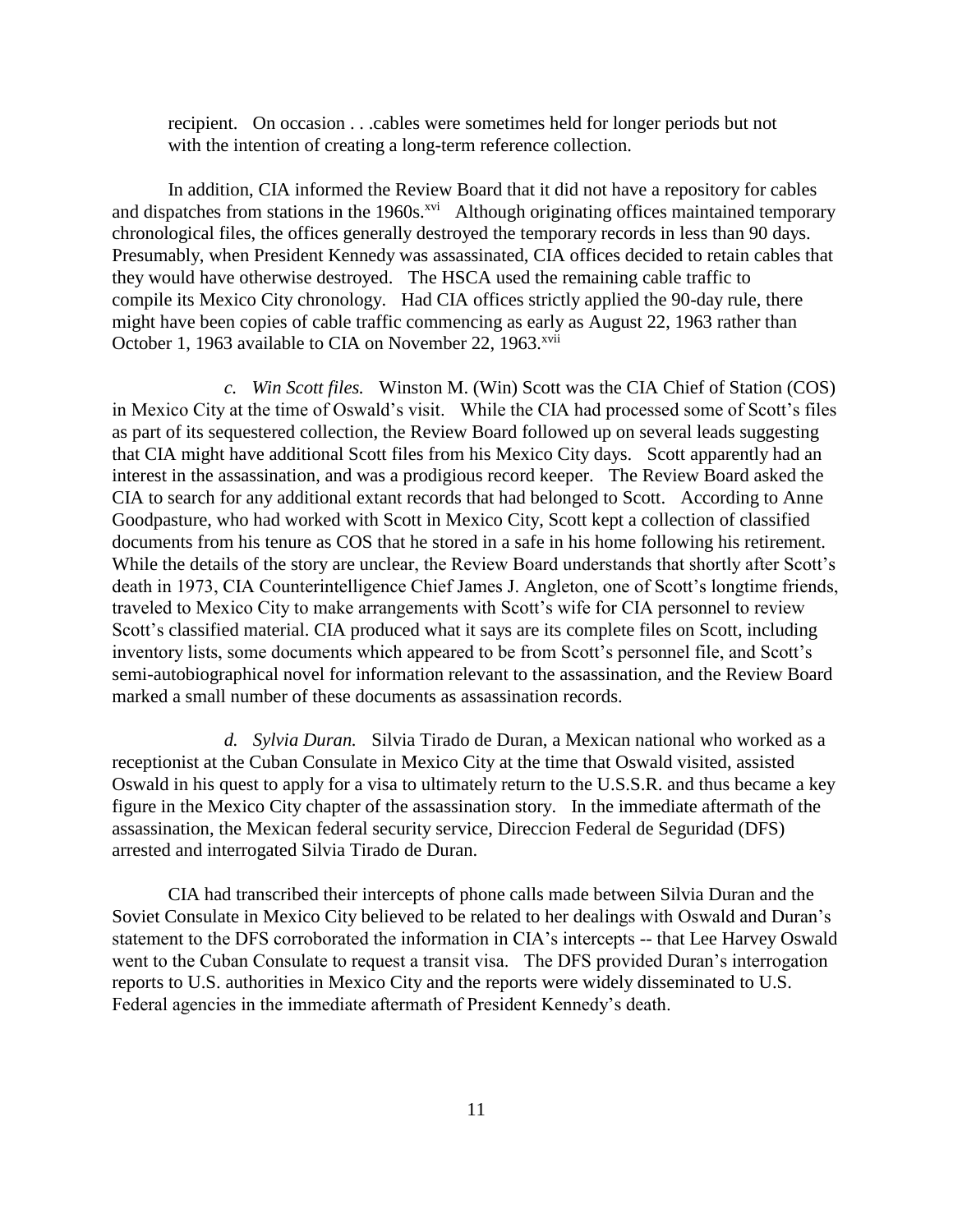Given that the initial 10-page "confession" or interrogation appeared to be a summary report of Duran's account and the statements of several other individuals who were also arrested and questioned along with Duran, the Review Board wondered whether the CIA had an "original" transcript from Duran's arrest. The Review Board requested that CIA search for such a transcript, but CIA searches all returned to the 10-page summary, and CIA did not locate additional records.

*e. Legat administrative files.* The FBI keeps administrative files on each of its field offices and its Legal Attache, or Legat, offices. The Legat administrative files contain communications between the Legat and FBI headquarters concerning personnel, real estate, supplies, construction, and to a lesser extent, relations between the FBI Legat and representatives of other government agencies abroad. The Review Board requested and received from the FBI access to its Mexico City Legat administrative file with the hope that the file might contain records concerning the assassination itself or records concerning Oswald's pre-assassination travels to Mexico. The Review Board also asked the FBI for access to its Legat administrative files for London, England, Bern, Switzerland, and Paris, France during the periods of 1960-1965 and 1977-1979 (the period of the HSCA investigation.) The Review Board did not locate assassination records in the Legat files for London, Bern or Paris files, or in the 1977-1979 Mexico City Legat file. The Review Board did designate approximately 30 documents from the Mexico City Legat file for 1960-1965 that discussed FBI staffing of the Mexico City Legat both before and after the assassination.

*f. Anne Goodpasture deposition.* Anne Goodpasture worked for Mexico City Chief of Station Win Scott for many years and possessed a thorough understanding of the operations of the Mexico City Station. The Review Board deposed Ms. Goodpasture at length and she provided information concerning the daily routine of the Mexico City station, the types of operations performed by the station, the management of operations performed by the station, and the working style of Win Scott. The Review Board believes that researchers will be particularly interested in information she provided on the handling of audio surveillance tapes in the station which may have recorded Lee Harvey Oswald's voice.

#### **B. Records On Cuba**

In the mid-1970s, the Church Committee publicly revealed what journalists had been alleging since 1967 -- that the U.S. government had sponsored assassination attempts at various times against Cuban leader Fidel Castro. Castro presumably knew about these attempts long before the U.S. public, and historians and researchers have wondered whether he retaliated by assassinating President Kennedy. The Review Board sought to find records that would illuminate a slightly different but related area of interest; the degree to which the U.S. Government sponsored potential uprisings and military coups within Cuba and the extent of possible U.S. plans to invade Cuba by overt military force. The Board believed that such records would be of interest not only to mainstream historians, but also to many who feel there was a conspiracy to kill President Kennedy. For example, evidence of serious, or imminent, contingency plans to invade Cuba with U.S. military forces during the Kennedy administration, if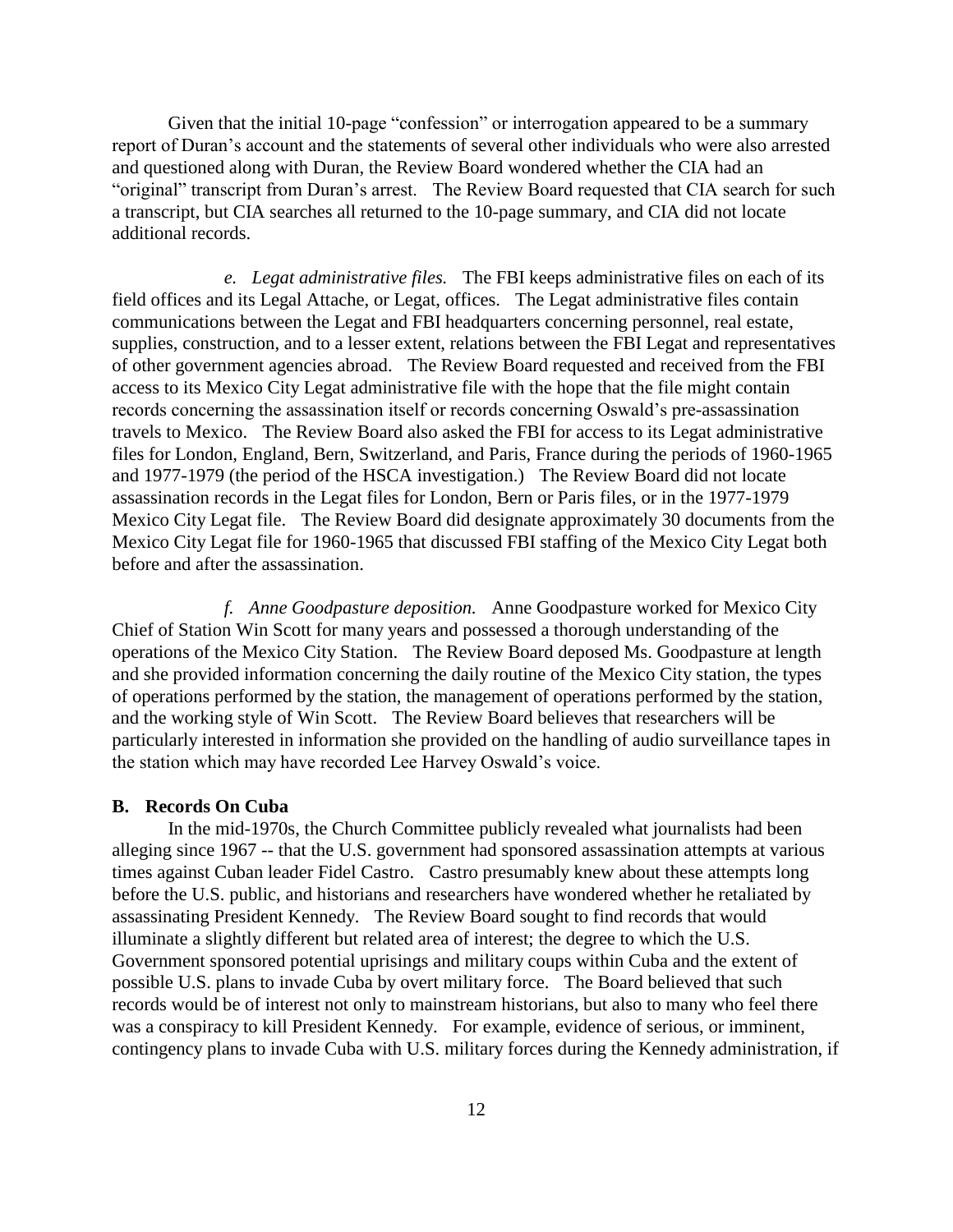found, could provide either a motive for retaliation by Castro or a motive for domestic malcontents who might have been extremely displeased that such plans were not immediately executed the administration. The Review Board believed that the public would be quite interested in any records which would illuminate U.S. government policy deliberations on Cuba.

Further, accused assassin Lee Harvey Oswald's connection with the Fair Play for Cuba Committee made the Review Board's search for any records on U.S.-Cuba policy even more relevant. The degree to which U.S. policy toward Cuba following President Kennedy's assassination did or did not change provides a final reason to search for records to enhance the historical understanding, or context, of the assassination.

## **1. CIA records**

Most of the relevant CIA records on Cuba that the Review Board staff identified existed in the CIA sequestered collection prior to the Review Board beginning its requests for additional records and information. The Review Board identified additional records pertaining to the period 1960-1964 from some contemporary working files of a CIA office concerned with Latin American issues. Most of these records concerned the existence or activities of the JMWAVE station in Miami. Small numbers of records pertaining to Cuba or U.S.-anti-Cuban activities were identified in the records of the Directorate of Plans (now the Directorate of Operations) and in the files of several senior officers of the CIA during the 1960-65 period. CIA processed for inclusion in the JFK Collection those records that the Review Board marked as assassination records.

## **2. Military records**

The Review Board staff located military records on Cuba in four different collections of records.

*a. Joint Staff Secretariat.* The staff of the Joint Staff Secretariat searched for records related to both Cuba and Vietnam policy and flagged selected records from 1961-1964 from the files of Joint Chiefs of Staff Chairmen Lyman Lemnitzer, Maxwell Taylor and Earle Wheeler, and selected records from 1961-1964 from the Central Files of the Joint Staff for examination and consideration by the Review Board staff. The Review Board staff flagged all but one of the 147 records as appropriate for inclusion in the JFK Collection. Approximately 2/3 of the 147 records related to Cuba policy from 1961-1964<sup>xviii</sup> -- the remainder related to Vietnam policy.

*b. Army.* In 1963, Joseph Califano served as both General Counsel to Secretary of the Army Cyrus Vance and also Special Assistant to the Army Secretary. NARA identified 6 Federal Records Center boxes<sup>xix</sup> containing the Cuba policy papers of Joseph Califano from 1963. The Review Board designated the six boxes of "Califano Papers," in their entirety, as appropriate for inclusion in the JFK Collection.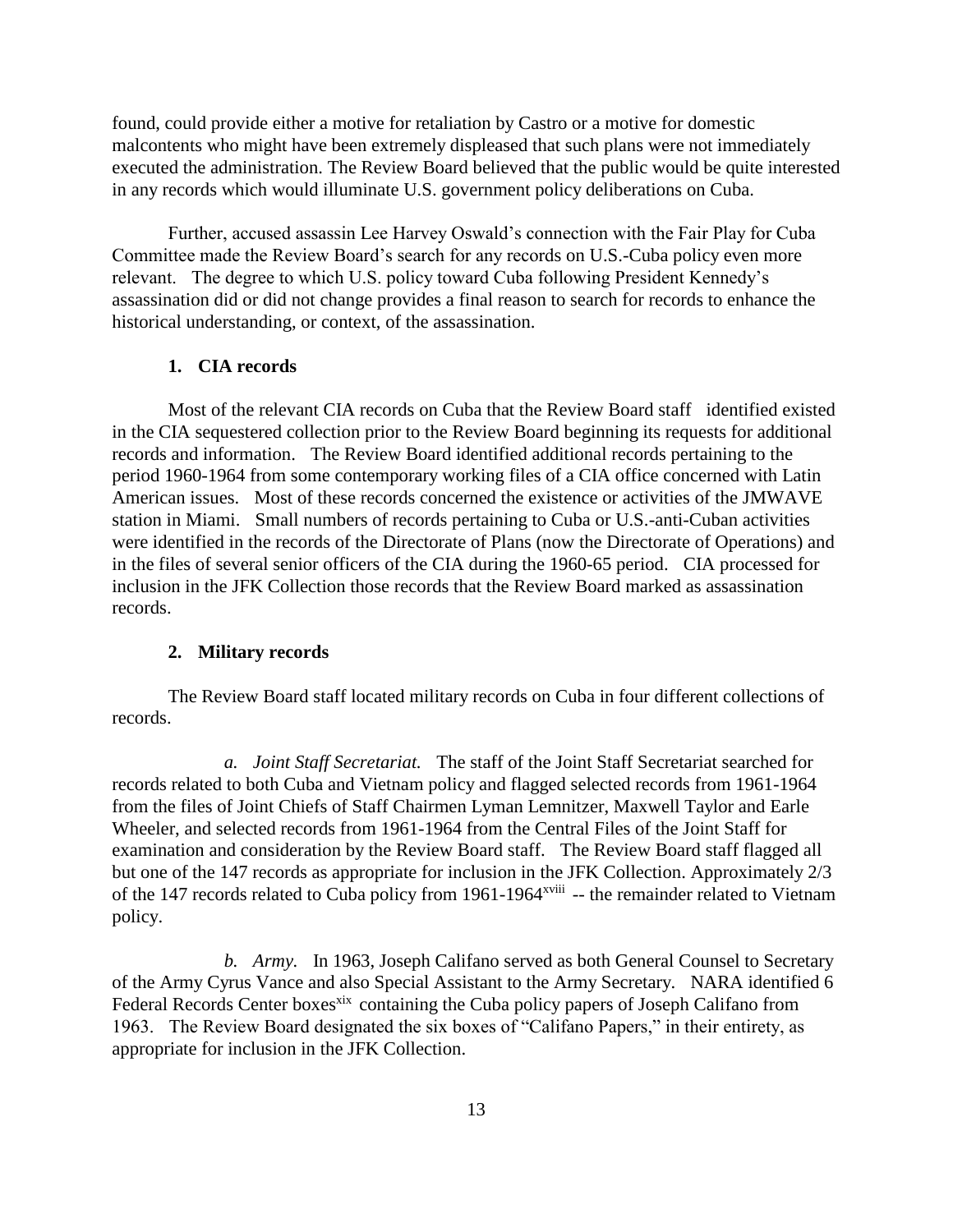During 1963, Secretary of the Army Vance was the "DOD Executive Agent" for all meetings of the governmental task force, the "Interdepartmental Coordinating Committee on Cuban Affairs," (ICCCA). As Vance's special assistant, Califano often represented him at meetings of the ICCCA, and was part of all ICCCA policy deliberations. The collection of Califano Papers represents a unique find and reflects much of the interagency planning activities related to Cuba during 1963.

*c. Office of the Secretary of Defense.* A small number of records (approximately 40) from the personal papers of Secretary of Defense Robert McNamara at the National Archives contain some material on Cuba policy. The Review Board processed these records for inclusion in the JFK Collection.

*d. Joint Chiefs of Staff history.* The Review Board staff reviewed and identified as assassination records two volumes of *The History of the Joint Chiefs of Staff*, written by Walter S. Poole (Volume VIII: 1961-1964, Part II-*-The Succession of Crises*; and Volume VIII: 1961-1964, Part III-*-The Global Challenge*). Poole is presently updating and rewriting the two volumes to improve their scholarship. When he has finished, Poole will submit the volumes for a security review and the Joint Staff Secretariat will forward the volumes to NARA.

#### **3. Presidential library collections**

In response to public interest in and speculation about the possible connection between Cuba or U.S. policy toward Cuba and the assassination of President Kennedy, the Review Board requested the John F. Kennedy and Lyndon Baines Johnson presidential libraries to search their holdings of Cuba records for assassination-related information. These presidential libraries identified additional assassination records in the Cuba country files, the National Security files, various office files, personal papers of White House officials, and certain unprocessed collections of presidential aides and policy advisors.

*a. JFK Library records*. Augmenting the JFK Library's initial search and identification of assassination records, a joint team of Review Board staff and representatives from other agencies, visited the JFK Library in June, 1996 to conduct a comprehensive review of JFK Library closed collections. The Review Board staff reviewed all of the Library's National Security Files containing records on Cuba from the Kennedy administration. As a result of this effort, the JFK Library released 30 boxes of Cuba files to the JFK Collection. The Library also opened its presidential recordings on the Cuban Missile Crisis and sent copies of these to the JFK Collection.

Subsequent to this visit, the Library identified additional assassination records on Cuba. Of particular value were those records which discussed the Kennedy administration's policy toward Cuba, proposed anti-Castro activities, and Operation Mongoose planning. Most of these records were generated by the Standing Group Committee of the National Security Council with additional CIA and OSD memoranda discussing sensitive Cuban operations. The Review Board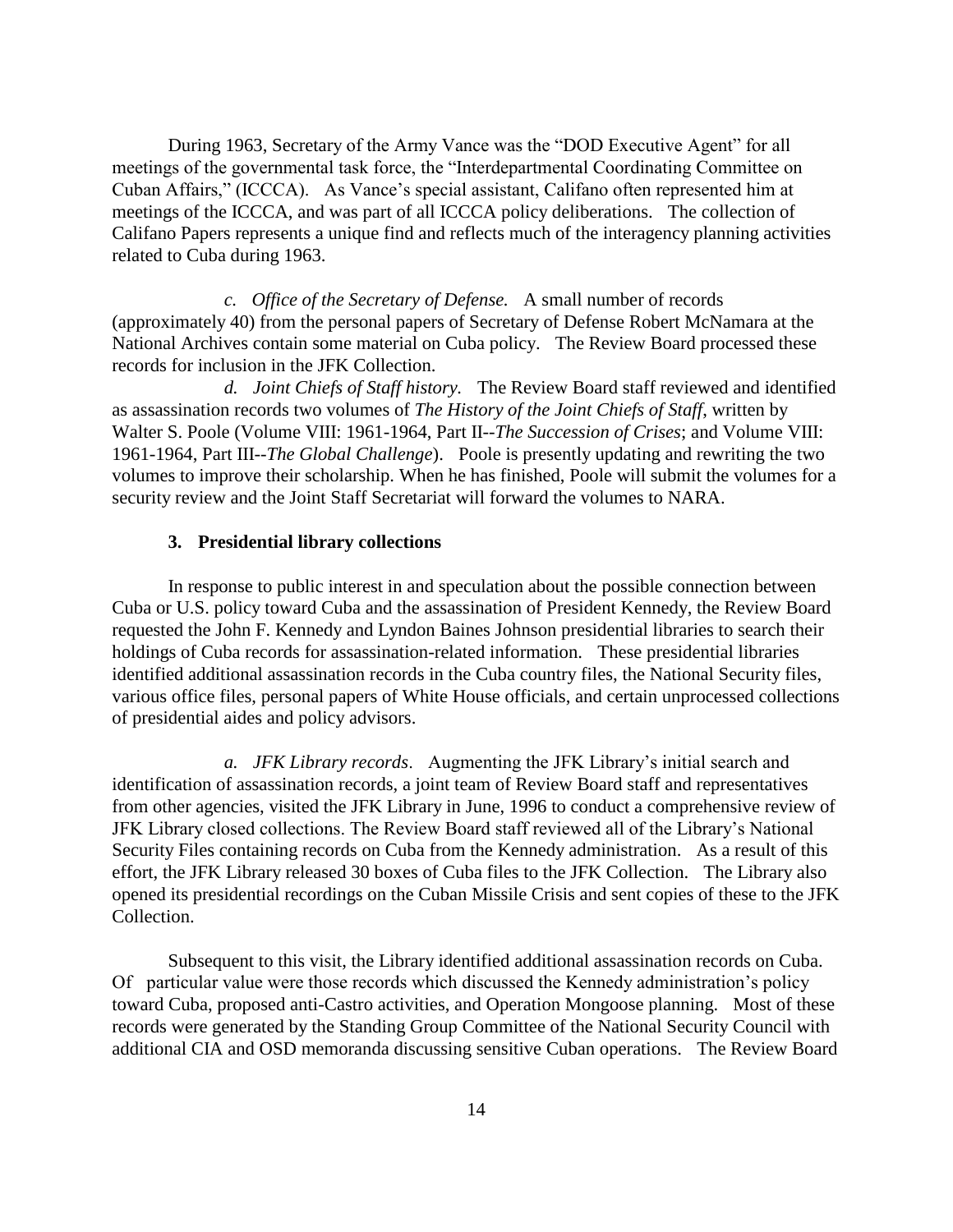staff also identified Cuban records in the JFK Library's closed papers of Attorney General Robert F. Kennedy, Richard Goodwin, and Ralph Dungan and in the Department Of Justice Criminal Division microfilm collection.

The Review Board discovered a wealth of Cuba material within the Robert F. Kennedy (RFK) papers, though it did not declare all of the records as assassination records. To ensure that the JFK Library opened the RFK papers, however, the Review Board designated those records which it believed to be relevant. This group of records was subject to a Deposit Agreement requiring the express permission of the RFK screening committee, then headed by Michael Kennedy, to authorize their release.<sup>xx</sup> The Review Board has not yet secured the final release of all of the RFK papers, but the JFK Library foreign policy staff is working with the Review Board to attempt to obtain the release of the RFK papers. $^{xxi}$  Upon approval by the committee, these records will be sent to the JFK Collection at the National Archives.

*b. LBJ Library.* To ensure a more complete review of the Lyndon Baines Johnson Library's holdings for assassination records, two members of the Review Board and a NARA representative visited the Library in March 1997. The Review Board conducted a comprehensive review of the closed National Security files, including a targeted review of Cuban records. As expected, the LBJ Library was not as rich as the JFK Library in material pertaining to Cuba. In addition to identifying records that had direct reference to assassination, the Review Board was also interested in those records that could reveal continuity or shifts in policy between the Kennedy and Johnson Administrations. The Review Board designated additional assassination records pertaining to Cuba found in Johnson's Vice Presidential Security files, Cuba Country Files, and various Office Files of White House aides.

## **C. Records On Vietnam**

The debate among historians continues over whether President Kennedy would have escalated U.S. involvement in the Vietnam War had he lived, or whether he would have lessened involvement and even withdrawn from Vietnam. The Review Board, therefore, sought to locate any records that would illuminate this debate or illuminate any differences between the Kennedy administration's mid-and-late 1963 Vietnam policy and the Johnson administration's 1964 Vietnam policy. Much of the Review Board's interest here, as in the case of the Review Board's search for Cuba records, is in enhancing the historical understanding or context of the assassination.

## **1. CIA records**

The Review Board's additional requests added few records CIA records on Vietnam to the JFK Collection. The Review Board identified a small number of records pertaining to Vietnam in the files of the Directorate of Plans (now the Directorate of Operations) and in the contemporary files of several senior CIA officials from 1963-65. Some records marked as assassination records concern CIA reporting on the assassination of South Vietnamese President Ngo Dinh Diem and his brother in November 1963. Many of the Vietnam records examined by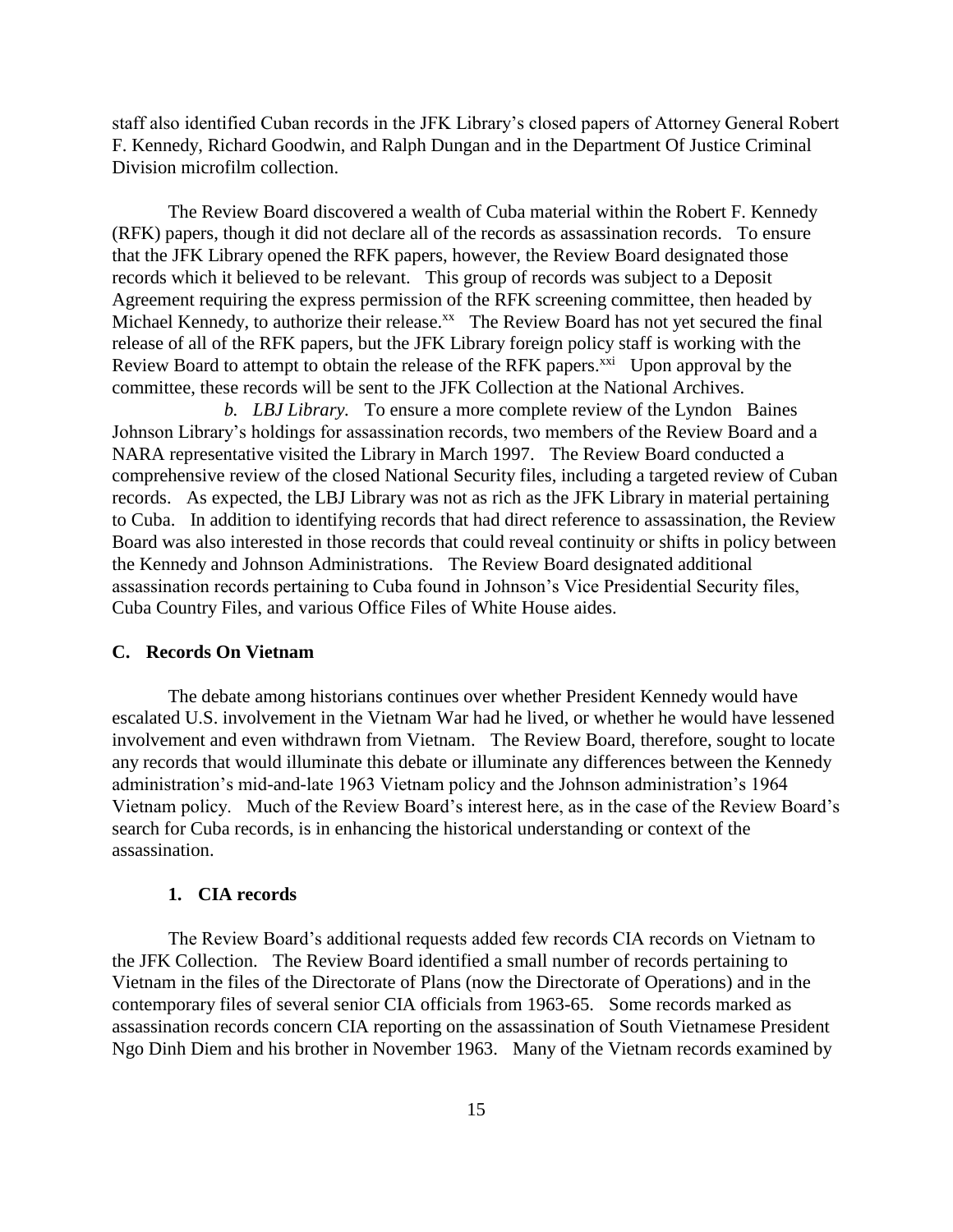the Review Board staff dealt wholly with CIA and military liaison and operations after 1965. CIA processed for the JFK Collection the few Vietnam records Review Board staff members identified as assassination records.

#### **2. Military records**

The Review Board staff located military records on Vietnam in three different collections of records.

*a. Joint Staff Secretariat.* The staff of the Joint Staff Secretariat searched for records related to Vietnam policy and flagged selected records from 1961-1964 from the files of Joint Chiefs of Staff Chairmen Lyman Lemnitzer, Maxwell Taylor and Earle Wheeler, and selected records from 1961-1964 from the Central Files of the Joint Staff for examination and consideration by the Review Board staff. The Review Board approximately 50 records for inclusion in the JFK Collection.

*b. Office of the Secretary of Defense.* The Review Board identified for inclusion in the JFK Collection a small number of records (approximately 40) from the personal papers of Secretary of Defense Robert McNamara at NARA that contain some materials on Vietnam policy.

*c. Joint Chiefs of Staff history.* The Review Board identified a three-part Joint Chiefs of Staff official history titled *The Joint Chiefs of Staff and the War in Vietnam, 1960-1968*, as appropriate for inclusion in the JFK Collection.

#### **3. Presidential library collections**

During most of President Kennedy's time in office, Vietnam was a back-burner issue for the White House, a problem which had begun to heat up shortly before Kennedy's death. Vietnam, as a foreign policy priority, then went on to consume the Johnson presidency. The perceived change in Vietnam policy between these two presidential administrations has provided another source of fodder for conspiracies. In response to concerns expressed by the assassination research community that the Vietnam question had not been adequately addressed by past investigations, the Review Board extended its search of both the Kennedy and Johnson presidential library materials to include records on Vietnam. The Review Board was primarily interested in obtaining records that could indicate any changes in President Kennedy's plans regarding military involvement in Vietnam and any shift or continuity of policy at the beginning of President Johnson's administration.

*i. JFK Library.* The JFK Library identified a small number of Vietnam-related documents in its National Security Files. Most of the Vietnam records date from August 1963 through the assassination, as the Kennedy administration began to pay attention to events in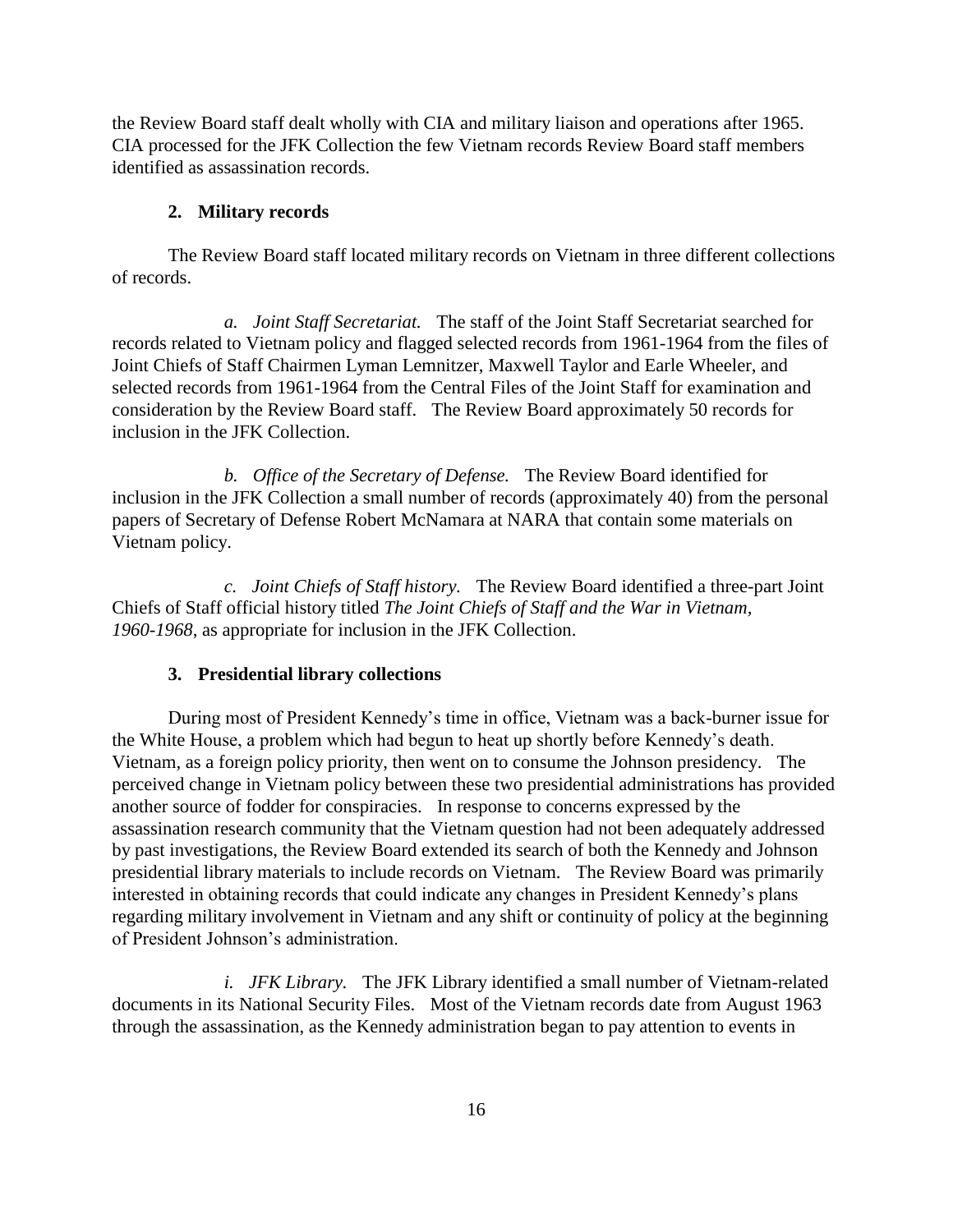Vietnam. The Library released copies of presidential recordings to the JFK Collection for the same period that contained additional information pertaining to Vietnam.

*ii. LBJ Library*. In response to the public's desire to know more about a shift in policy between the Kennedy and Johnson administrations, the Review Board extended its search at the LBJ Library to include Vietnam materials from the transitional period. Two members of the Review Board staff visited the LBJ Library in 1997 and reviewed a vast collection of National Security Files and White House Office Files. Not surprisingly, the search for relevant Vietnam-related material at the LBJ Library proved to yield more records than the earlier search for Cuba-related records. Most of the additional assassination records identified at the LBJ Library from this transitional period concerned Vietnam. Some of these records indicate that Vietnam, rather than Cuba, was quickly becoming a priority for President Johnson's White House.

## **4. Church Committee testimonies**

Among the major issues involving Vietnam was the assassination of President Diem and his brother in November 1963 shortly before President Kennedy's assassination. The Review Board released classified testimony on this issue by CIA officers William Colby and Lucien Conein before the Church Committee. The Church Committee's report on the Diem assassination relied heavily on their testimony, which has been classified for over 20 years.

## **D. Records of Senior Agency Officials**

To the extent that agencies such as the CIA, FBI, or Secret Service maintained the working files of those individuals who served as senior agency officials during the time of the Kennedy assassination, the Review Board requested agencies to search those files for assassination records.

## **1. CIA**

The CIA maintains few working files of senior CIA officers from the 1950's and 1960's. To the extent that CIA maintains such records, the records exist in the general filing system under the office that the individual held at the time. *E.g.* the Director of Central Intelligence, or DCI, files, or the files of their Deputy Directors, or DDCIs. Even the working files identified as belonging to the DCIs and the DDCIs lean heavily toward correspondence files, briefing papers, and working files on general subjects rather than in depth collections of detailed material.

The Review Board staff requested and reviewed files of DCIs Allen Dulles and John McCone, DDCIs Charles Cabell and Marshall Carter, and the office files of the Deputy Director of Plans (DDP) (now the Directorate of Operations) for the time period 1958-1998. Because records such as the briefing papers that CIA officers prepared for the DCI are sensitive and world-wide in nature, the Review Board designated only the relevant portions of the records as assassination records.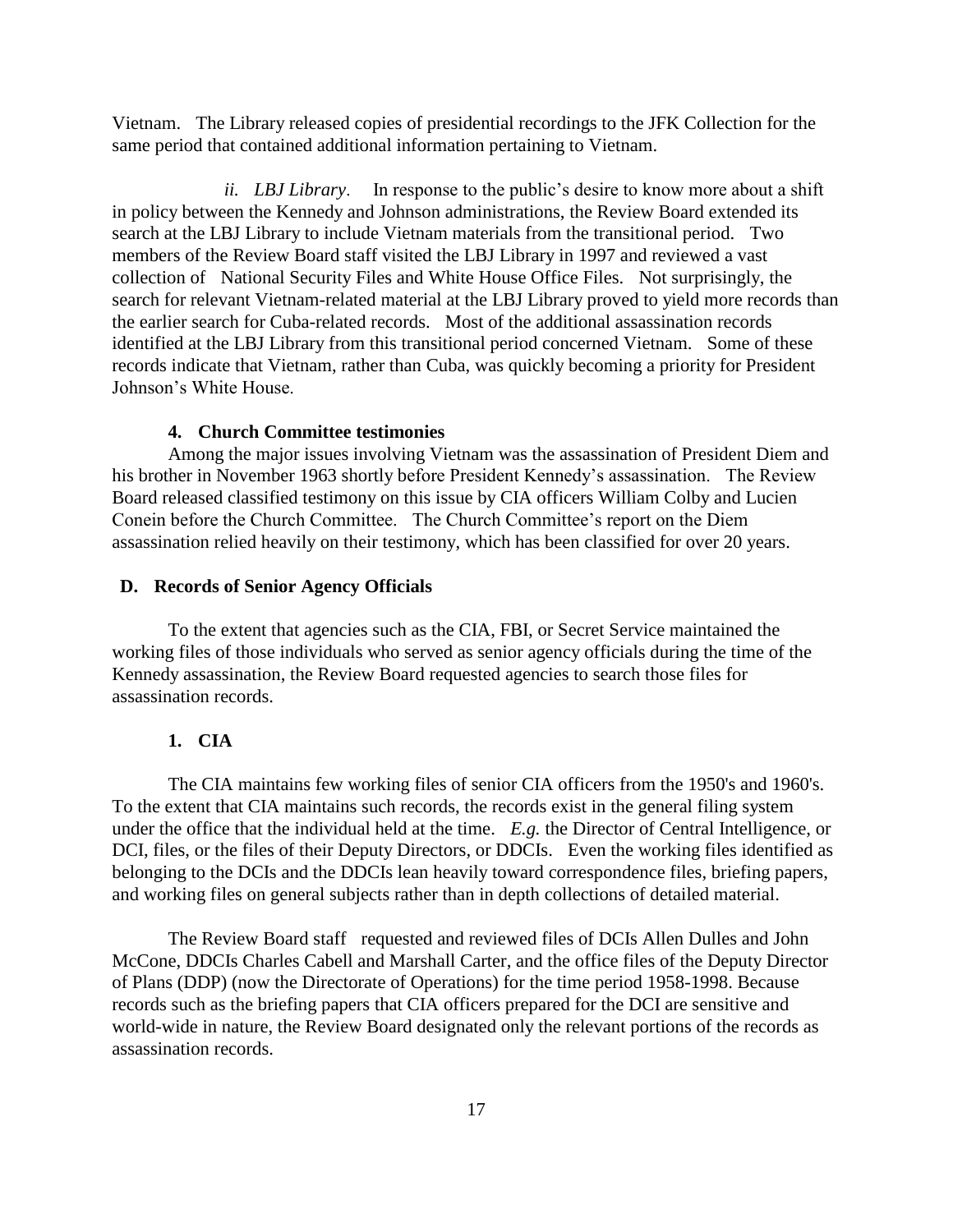*a. Allen Dulles.* CIA reviewed most of the files of DCI Allen Dulles under its CIA's Executive Order 12,958 declassification program. The Review Board staff reviewed some of Dulles' papers and his office calendars for the relevant time period. The Review Board marked some pages of the calendars, showing Dulles' official and social activities, as assassination records.

*b. John McCone.* The Review Board staff examined CIA's index to DCI John McCone's files and marked relevant documents as assassination records. According to a CIA document inventory in the McCone files, McCone at one time did have a file on the Kennedy assassination containing at least one 1963 document described as "Date of Meeting - 26 Nov; Participants - DCI & Bundy; Subjects Covered - Msg concerning Pres. Kennedy's assassination.". However, a December 11, 1986, note that a CIA historian who was then inventorying the files, states that no Kennedy assassination record or file existed in the files at that time. The CIA historian's inventory and note are available in the JFK Collection.

*c. Charles Cabell and Marshall Carter.* Review Board staff located only a small number of assassination records in the records of DDCIs Charles Cabell for 1959-1962 and Marshall Carter for 1962-1965. The DDCIs' records consist primarily of personal correspondence, official correspondence, and briefing papers.

*d. Richard Bissell, William Colby, and Richard Helms.* CIA provided the Review Board staff with a massive index to the files of the Deputy Director of Plans (later the Deputy Director of Operations) covering the period from the late 1940's to the present. Review Board staff carefully reviewed the index and identified potentially relevant material. According to CIA, it incorporated in these office files all of the still existing records of Richard Bissell, William Colby, and Richard Helms for this time period. Again, due to the sensitive and world-wide nature of many of the DDP/DDO files, the Review Board designated only certain portions of the records for release to the JFK Collection.

*e. James J. Angleton.* The records that James J. Angleton, Chief of Counterintelligence for 30 years, allegedly created and the alleged destruction of those records after his retirement, have generated extensive public interest. In an attempt to satisfy the public's curiosity about Angleton's files, the Review Board asked the CIA (1) to search for any still existing records that Angleton maintained, and (2) to account for the destruction of his files or the incorporation of his files into other filing systems. In response, the Directorate of Operations provided three memoranda that document CIA's four year review of Angleton's counterintelligence files.<sup>xxii</sup> These memoranda state that CIA reviewed Angleton's records and incorporated a small percentage into the files of the Directorate of Operations. CIA destroyed other records, either because the records were duplicates or because CIA decided not to retain them. The Directorate of Operations did not provide destruction records to account for the Angleton files.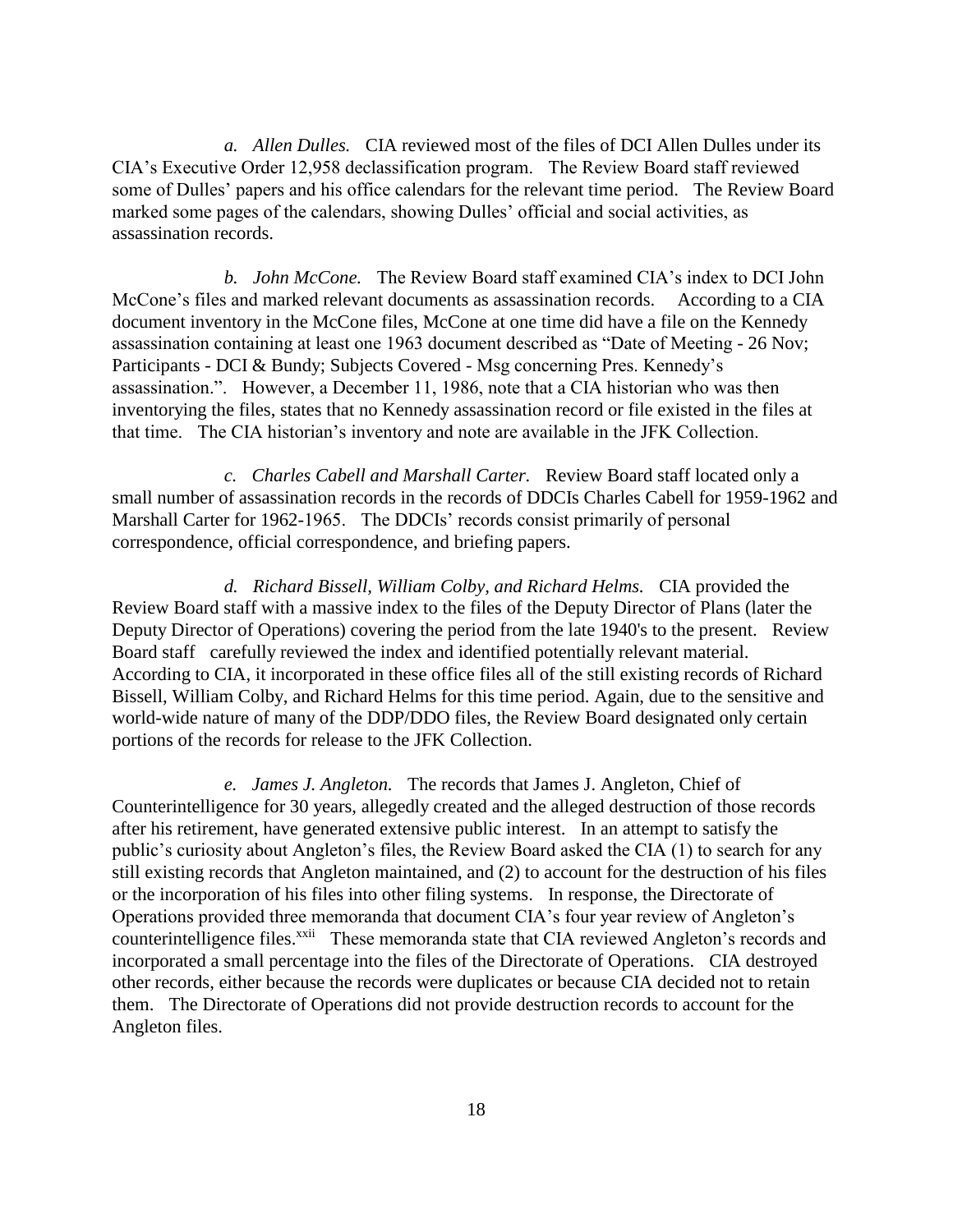*f . Lawrence Houston.* Lawrence Houston was the General Counsel for CIA for much of its early years, however few of his working papers still exist today. The Review Board staff reviewed a small number of papers identified as belonging to the files of Lawrence Houston or the Office of the General Counsel for the time period 1959-1964. None of Houston's papers were marked as assassination records. A file held by the Office of the General Counsel concerning CIA records held by the Warren Commission was identified as an assassination record and marked for inclusion in the JFK Collection at the National Archives.

*g . William Harvey.* William Harvey was intricately involved in the planning for the Bay of Pigs invasion and the various assassination plots against Fidel Castro. The Review Board received a query from a researcher concerning the possible existence of "operational diaries" that Harvey may have created. CIA searched its Directorate of Operations records and did not locate any records as belonging to Harvey. The introduction to the 1967 CIA Inspector General's report on assassinations notes that Richard Helms directed that, once the IG's office produced the report, CIA should destroy all notes and source material that it used to draft the report. CIA may have destroyed Harvey's alleged diaries in response to Helms' directive. Finally, Review Board staff also asked various CIA reviewers who worked on records relating to the Bay of Pigs whether they had located any operational diaries belonging to Harvey. The Review Board did not locate the diaries.

## **2. FBI**

The Review Board attempted to determine whether the FBI retained any sets of working files of its top officials during the years surrounding the assassination. The public speculation regarding the alleged secret files of FBI Director J. Edgar Hoover is widespread. Of course, following Hoover's death, his personal secretary, Helen Gandy destroyed many of his "Personal and Confidential" files, so that the full extent of Hoover's Personal files will never be known. Although the FBI has processed over 15,000 pages of Hoover's "Official and Confidential" files under the FOIA, the public speculates that some of Hoover's secret files are still extant.

In an effort to locate any working or secret files of FBI officials, the Review Board requested and received from the FBI access to records that might shed light on the question of what, if any, files are still in the FBI's custody.

*a. Hoover and Tolson Records, including "Official and Confidential" files, chronological files, and phone logs.* The Review Board requested that the FBI search for Hoover and Tolson "working" records relevant to President Kennedy's assassination. The FBI made Director Hoover's "Official and Confidential" ("O&C") files available to the Review Board and the Review Board designated as assassination records the two O&C files on John Kennedy, the O&C file relating to Secret Service-FBI agreements on Presidential protection, a memorandum regarding Hoover's conversation with Lyndon Johnson about the assassination (from the Johnson O&C file), and several other documents from the O&C files. The Review Board also reviewed Director Hoover's telephone logs, but recognized that the FBI has already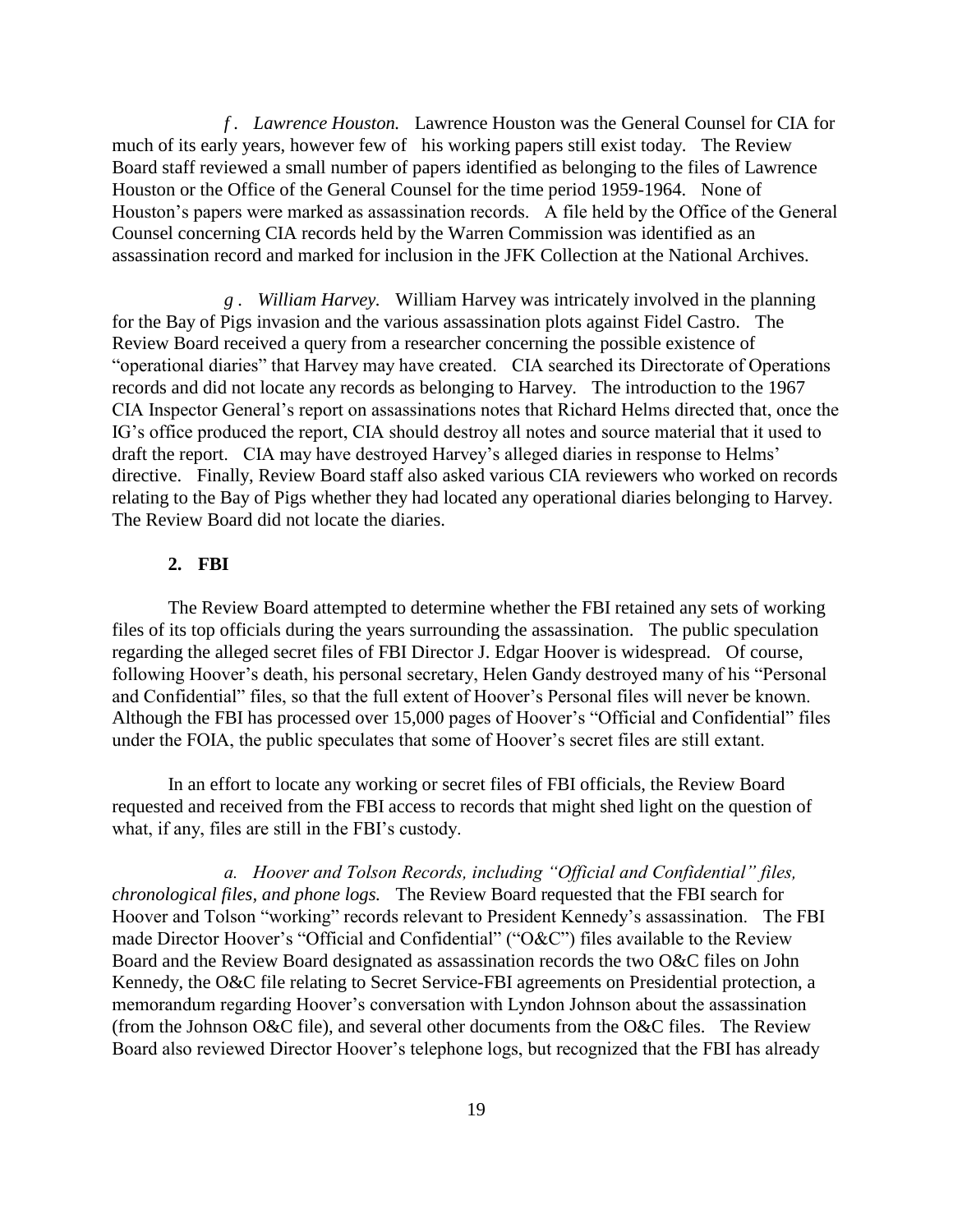made the logs public in its FOIA reading room, and thus the Review Board relieved the FBI from the burden of further processing the logs under the JFK Act. Finally, Hoover maintained various subject files (apart from the O&C files), including materials on the assassination. The Review Board asked the FBI to locate these materials, but the FBI has not been able to locate the materials.<sup>xxiii</sup>

The Review Board also requested and received from the FBI access to the files of Clyde Tolson, which consisted solely of original memoranda from Director Hoover. Unfortunately, the chronological file started with January 1965, and the FBI could not account for any 1963-64 files that Tolson may have maintained.<sup>xxiv</sup> The Review Board identified several documents as assassination records.<sup>xxv</sup>

*b. Miscellaneous administrative files from the Director's Office.* The Review Board requested access to a variety of FBI Director's Office administrative files. The Review Board examined files for the relevant time period with the following case captions: Assistant Director's Office Administrative File, the Attorney General, Attorney General's Briefing, Criminal Division of the Department of Justice, Director's Office Administrative File, Executive Conference, National Security Council, Office Memoranda, Protection of the Attorney General, Threats Against the Attorney General, and White House. The Review Board staff designated a small number of documents from these files—primarily on organized crime—as assassination records.

*c. John P. Mohr Records*. When Director Hoover died in 1972, Clyde Tolson inherited the bulk of Hoover's estate. When Tolson died, John P. Mohr, former Assistant Director for Administration of the FBI, served as the executor of Tolson's estate. Some authors allege that Mohr purged J. Edgar Hoover's personal files when Hoover died in 1972. When Mohr died in February of 1997, the Review Board issued a subpoena to his estate to determine whether Mohr retained any records related to President Kennedy's assassination or to the FBI's investigation of the assassination. Mohr's estate produced, and the Review Board staff inspected, Mohr's records. Mohr's records included three files of Mohr's personal correspondence, a set of Warren Commission volumes, and the FBI's initial reports on President Kennedy's assassination. The Review Board staff found no new assassination records, and, as such, released Mohr's estate from any obligation to turn records over to the JFK Collection.

## **3. Secret Service**

In response to the Review Board's request for files of Secret Service officials, Secret Service reported that it did not maintain office files for senior officials such as Chief James J. Rowley, Chief of the Protective Research Section Robert Bouck, or Chief Inspector Thomas Kelly.

### **4. U.S. Military and/or Department of Defense**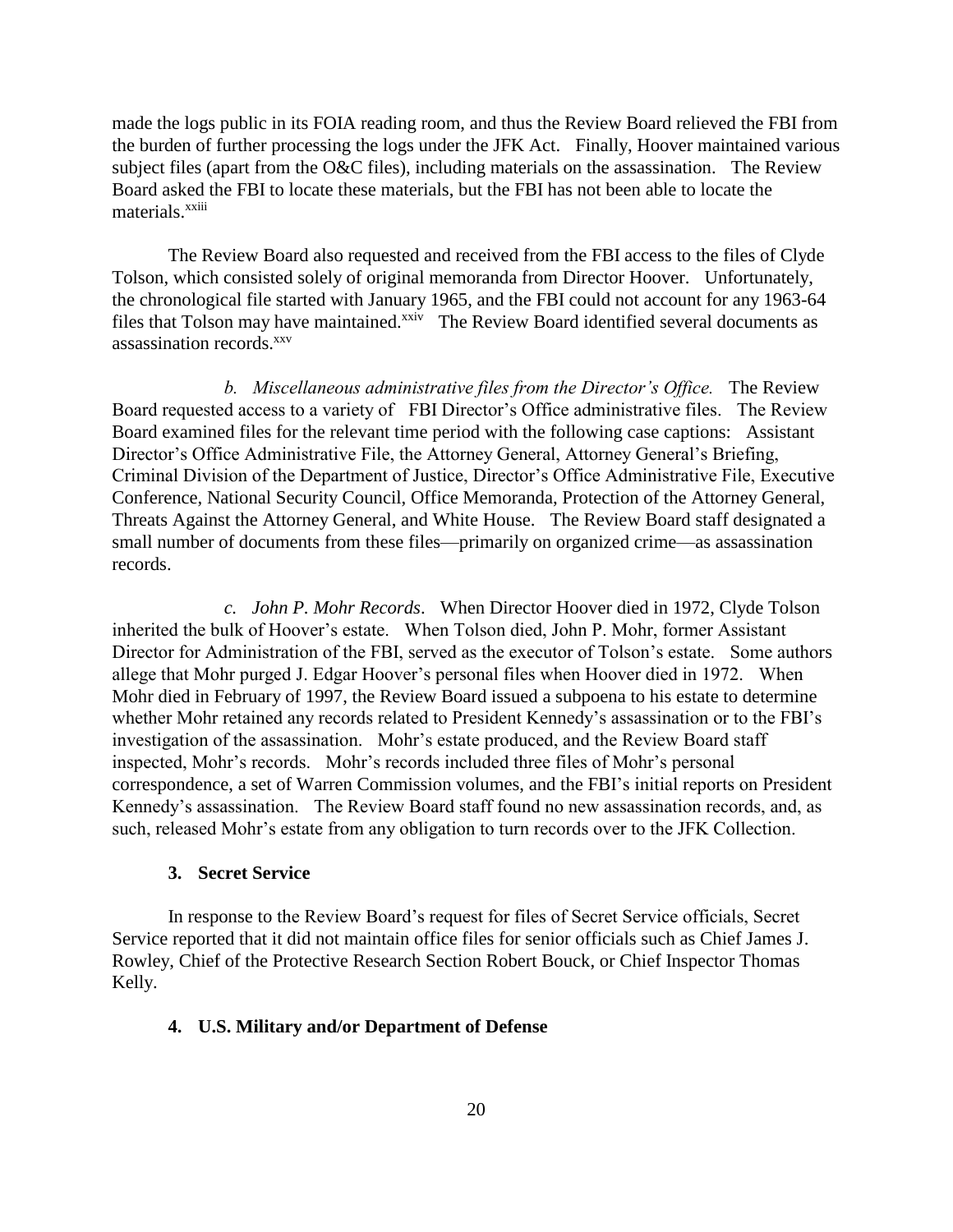Because of his direct and daily involvement in creating U.S. policy on Cuba and Vietnam, Review Board staff attempted to locate Secretary of Defense Robert McNamara's records as well as the records of Director of Naval Intelligence Rear Admiral Rufus Taylor. The Review Board uncovered an affidavit that Taylor provided to McNamara dated September 21, 1964, certifying under oath that ONI never utilized Lee Harvey Oswald as an agent or informant. The Review Board identified as assassination records approximately 40 records from McNamara's files that are relevant to U.S. policy in Cuba or Vietnam. ONI did not locate any files belonging to Taylor.

### **E. Pro and Anti-Castro Cuban Matters**

Both the Warren Commission and the HSCA considered the possibility that pro-Castro or anti-Castro activists had some involvement in the assassination of President Kennedy, as both pro- and anti-Castro groups in the U.S. had contact with Lee Harvey Oswald. The Warren Commission investigated Oswald's Communist and pro-Castro sympathies, including his involvement with the Fair Play for Cuba Committee, and his September 1963 trip to Mexico City during which he went to the Cuban Consulate. In addition, the Church Committee, an internal CIA Task Force, and the HSCA all re-examined the extent to which the Cuban government or pro-Castro activists in the U.S. might have been involved in the assassination.

Given the amount of time that prior investigative bodies spent considering the possibility that either pro or anti-Castro Cuban forces may have played a role in President Kennedy's assassination, the Review Board sought to collect and process all relevant Federal records relating to such groups. To the extent that pro and anti-Castro Cuban groups coordinated their activities within the United States, the FBI would be the agency most likely to have investigative records on their activities. Thus, the Review Board's efforts to uncover records beyond those that prior investigative bodies focused primarily on FBI records.

### **1. Fair Play for Cuba Committee**

The Fair Play for Cuba Committee ("FPCC") was a pro-Castro organization with headquarters in New York. The FPCC had chapters in many cities, but Lee Harvey Oswald was its founding and, it seems, only member in New Orleans. In the summer of 1963, Oswald distributed handbills that he had printed that advocated "Hands Off Cuba!" and invited members of the public to join the New Orleans chapter of the FPCC. The Warren Commission and the Congressional committees that investigated the assassination discuss Oswald's connection to the FPCC in their respective reports. As such, the Review Board's routine processing of Federal agency records from Warren Commission files and files concerning other Congressional committees encompassed records on the FPCC. Not all FPCC records, however, found their way into the existing collections. Where Review Board staff noticed gaps in the documentation regarding the FPCC, it requested that Federal agencies provide access to additional records and information.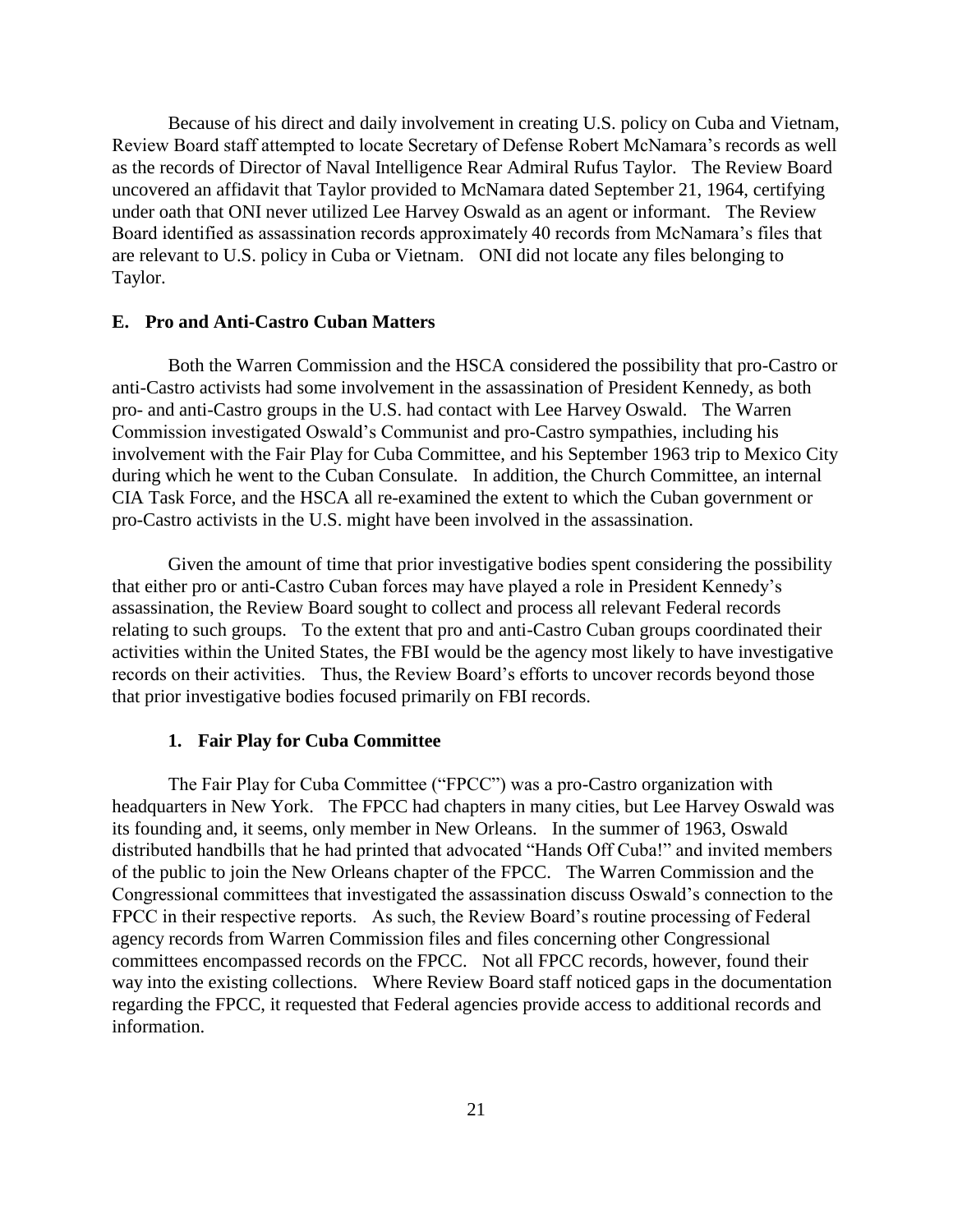*a. FBI field office files*. When the FBI processed its "core and related" and "HSCA Subject" files, it processed the FBI headquarters file on the FPCC, but it did not process any records from the FBI's New York and Dallas field office files on the FPCC. Thus, the Review Board staff requested access to these two field office files.

The only records that the Review Board staff located in the Dallas field office file were duplicates of headquarters records that the FBI had already processed as part of its "core and related" files or HSCA files. The FBI agreed to include the Dallas field office copies in the JFK Collection.

The New York field office file proved to be much more voluminous than the Dallas file and it yielded more assassination records. A number of the records that the Review Board staff designated as assassination records from the New York file involved June Cobb, a woman who was an intelligence asset during the 1960-64 period, primarily for the CIA but also for the FBI, regarding Castro, Cuba and the FPCC. In addition, Cobb was the asset who first informed the CIA of Elena Garro De Paz's allegation that Oswald attended a "twist" party in Mexico City with Sylvia Duran. For the above reasons, the Review Board staff recommended to the FBI that it process as assassination records any FPCC documents that referenced June Cobb. The Review Board also found assassination-related records in the New York field office file concerning the FBI's efforts to infiltrate and disrupt the FPCC.

The bulk of the remaining records that the Review Board staff designated as assassination records from the New York FPCC file involve the FBI's investigation of the FPCC. Many researchers view Oswald's role in the FPCC as an indication that he may have been an asset of one or more U.S. intelligence agencies. That is, they theorize that he was a plant, an intelligence asset sent on a counterintelligence mission against the FPCC. Thus, Review Board staff designated as assassination records those documents which address the urgency with which the Bureau viewed the FPCC, the priority the Bureau placed on infiltrating the group, and Bureau intentions/plans to initiate counterintelligence activities against the group. The Review Board staff employed similar reasoning in designating records as assassination-related in the Cuban COINTELPRO file referenced below.

*b. CIA records on Richard Gibson*. In 1960-63, Richard Thomas Gibson was the Director of the New York chapter of the Fair Play for Cuba Committee (FPCC). CIA opened a 201, or personality, file on Gibson to monitor his support of both Fidel Castro and Patrice Lumumba. The CIA's 1960-1964 records on Gibson reflect CIA's interest in him and in the FPCC, but the records do not provide evidence that CIA used Gibson as a recruited asset or source. The 1960-64 records include the Warren Commission's investigation of Gibson, and CIA included those records in the JFK Collection.

## **2. Cuban COINTELPRO**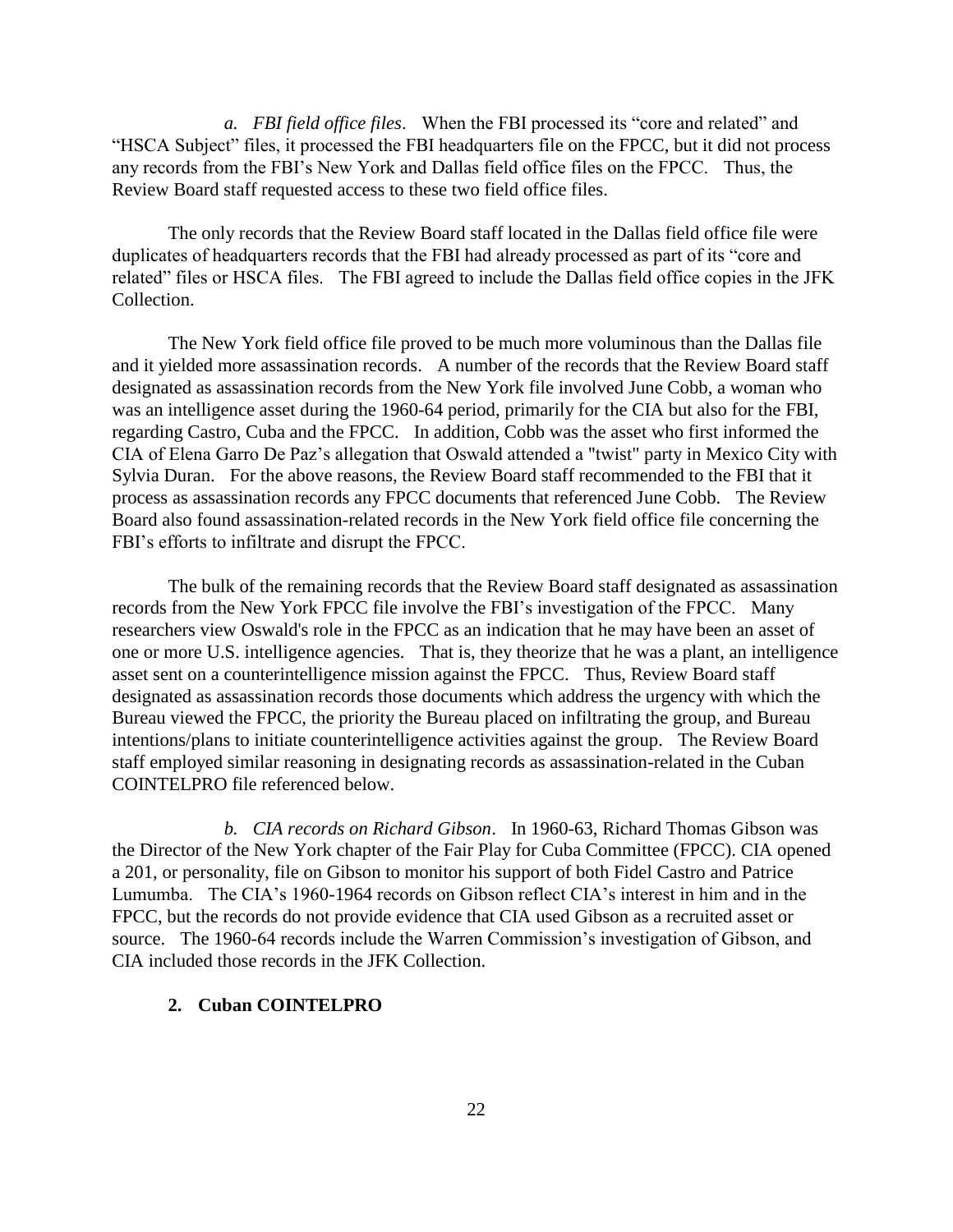Early in its tenure, the Review Board examined the FBI's FOIA "reading room" records on the FBI's counterintelligence program (COINTELPRO) against pro-Castro Cubans - primarily the FPCC and the July 26th Movement -- during the early 1960s. The Review Board's examination of the reading room materials led the Review Board to make a request to the FBI for a Headquarters file entitled, "Cuban Matters -- Counterintelligence Program -- Internal Security -- Cuba" and for any other Headquarters files documenting efforts by the FBI or other agencies of the U.S. Government to disrupt, discredit, or bring into disrepute the FPCC or its members or activities. The FBI made its records available to the Review Board and, but for some very recent, unrelated documents, the Review Board designated all records in the Cuban COINTELPRO file as assassination records.

Records that the Review Board designated as assassination records from the COINTELPRO file include FPCC and July 26th Movement membership and mailing lists. The file further details the FBI's basis for initiating its counterintelligence program against the two pro-Castro organizations. Finally, the file provides details concerning the methods that the Bureau used to disrupt the activities of the FPCC and the July 26th Movement.

## **3. Anti-Castro Activities; IS ("Internal Security")-Cuba.**

In the spring of 1996, the Review Board staff received a letter from a member of the research community noting that one of the "Hands Off Cuba" pamphlets that appeared in the New Orleans FPCC file contained a cross-reference to a file entitled "Anti-Castro activities; IS-Cuba" and numbered NO ("New Orleans") 105-1095. The Review Board staff established that the FBI had not processed this particular file under the JFK Act, and then requested that the FBI provide access to all files bearing the above-referenced caption from Headquarters and from the New Orleans, Miami, Tampa, New York, and Dallas field offices during the relevant time period.

After reviewing New Orleans file 105-1095, the Review Board staff marked two entire volumes of the file as assassination records.

## **4. Cuban Intelligence Activities in the U.S.; Cuban Situation**

During its review of the FBI's assassination records, the Review Board staff saw file references to cases captioned "Cuban Intelligence Activities in the U.S." and "Cuban Situation." The Review Board requested access to Headquarters files and files from the Miami, Tampa, New York, Washington, D.C., and Dallas field offices with the above-referenced captions, and designated 40 records from those files as assassination records. Most of the relevant records concern activity in the anti-Castro community following the Bay of Pigs invasion and following President Kennedy's assassination.

## **5. Anti-Castro Cuban groups, including DRE, Alpha 66, SFNE, JURE, FRD, CRC, and Commandos-L**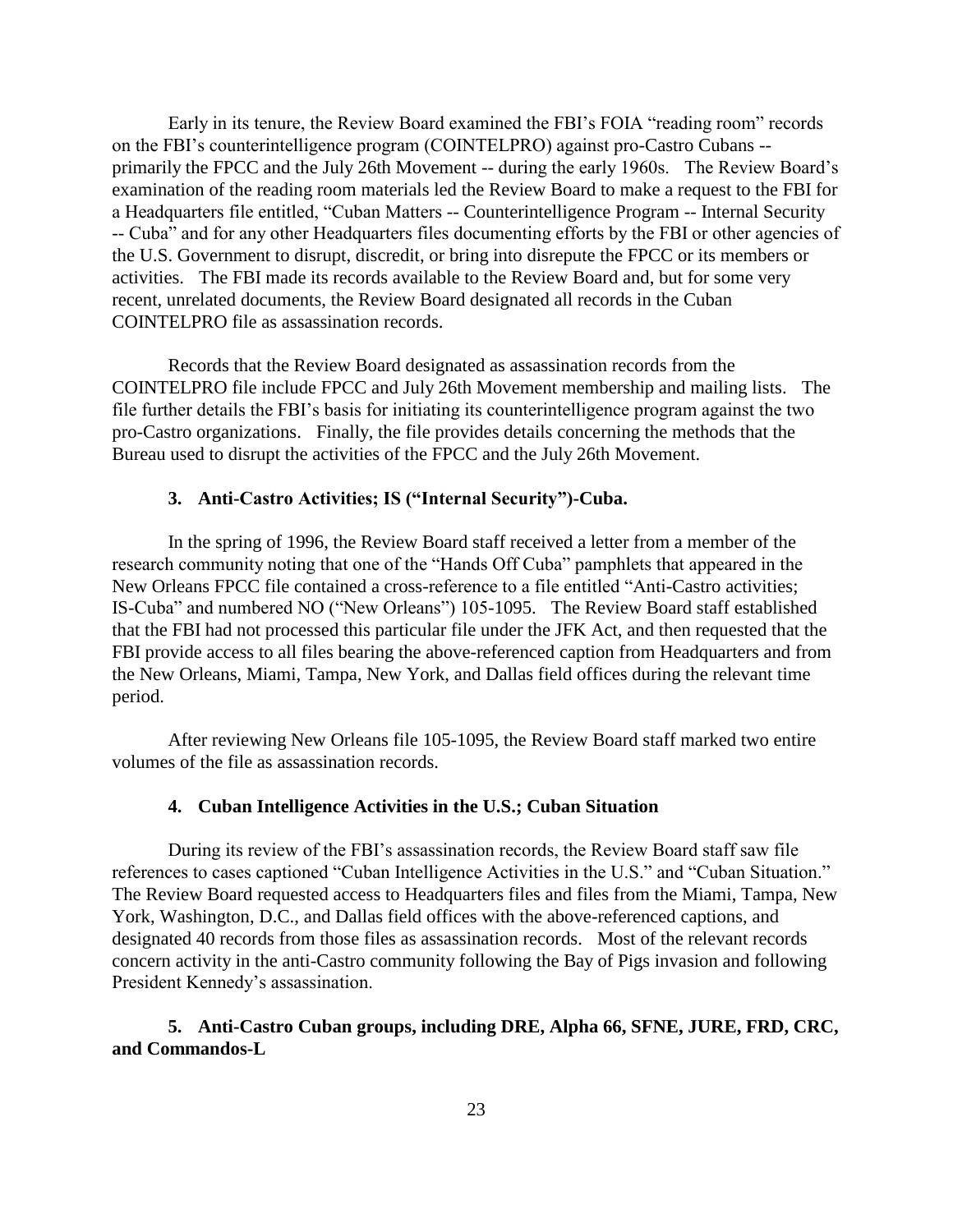In an effort to gather and review records relating to the activities of prominent anti-Castro Cuban groups who might have had some involvement in the assassination of President Kennedy, the Review Board requested the FBI to provide access to files on the above-referenced anti-Castro Cuban groups for headquarters and the New Orleans, Miami, Tampa, New York, and Dallas field offices. The FBI kept voluminous files on each anti-Castro Cuban group. Review Board staff members reviewed hundreds of volumes of records in search of assassination-related material. The files did yield approximately 70 assassination records.

The Review Board also requested the CIA to provide files on the above-referenced groups, to the extent that the CIA had not already processed such records under the JFK Act. The Review Board identified additional records from 1960-1964 in contemporary working files of a CIA office concerned with Latin American issues. Most of the relevant CIA records concerned the existence and activities of the CIA's JMWAVE station in Miami. The Review Board also identified a small number of records pertaining to U.S. anti-Cuban activities in the Directorate of Plans files and in the files of DCI John McCone. The Review Board marked relevant records and requested that CIA process the records for inclusion in the JFK Collection at the National Archives.

## **6. Threats against the life of Fidel Castro**

As Section B. of this chapter explains, the U.S. government attempted, at various times, to assassinate Cuban leader Fidel Castro. Due to the high level of public interest in this topic, the Review Board requested that agencies locate any relevant records and provide them to the Review Board staff.

*a. CIA DS&T records*. At the request of the Review Board, the CIA searched its Directorate of Science and Technology (DS&T) databases and records for files on possible assassination attempts against Fidel Castro. $\frac{x}{x}$  CIA's search produced only one record—a handwriting analysis. The Review Board staff reviewed the record and determined that it was not relevant to the assassination of President John F. Kennedy.

*b. FBI file captioned "Threats Against the Life of Fidel Castro"* An HSCA Outside Contact Report dated February 18, 1978, indicates that the HSCA requested access to an FBI file captioned "Threats Against the Life of Fidel Castro" or some similar caption. The HSCA never made a formal request for such a file, and the FBI did not provide to the HSCA a file with such a caption. The Review Board requested access to any FBI Headquarters files with this or a similar caption. The FBI located and provided two records that referenced "Threats Against the Life of Fidel Castro," which summarized Walter Winchell's radio broadcasts, and compared the broadcasts with information that the FBI had concerning threats against Castro. The Review Board designated both of these records for inclusion in the JFK Collection.

## **7. American Gambling Interests in Cuba**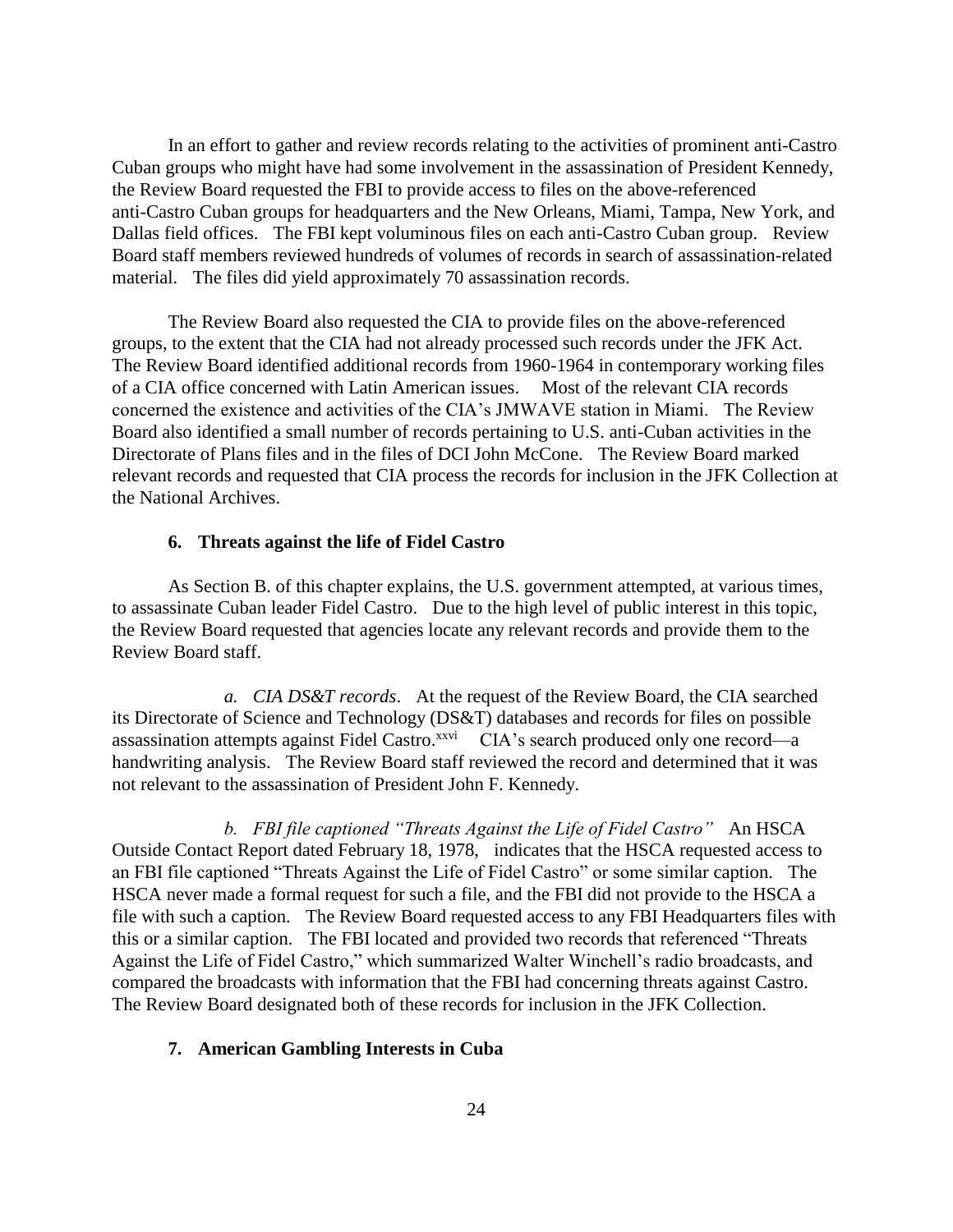As part of its efforts to gather records relating to a Cuban connection to the assassination, the Review Board staff requested that the FBI provide access to all Headquarters, Miami, Tampa, and Havana files captioned, "American Gambling Interests in Cuba."

The FBI's Miami field office (into which all of the Havana Legal Attaché's, or Legat's, files were forwarded when the Legat closed) and Tampa field office reported to FBI headquarters that they did not have any files with the above-referenced caption. The Review Board staff did not locate any material in the FBI Headquarters files related to the assassination of President Kennedy. Most of the files that the FBI located consisted of pre-1959 records monitoring the activities of Florida racketeers who were trying to establish gambling and hotel facilities in Cuba.

## **8. Sergio Arcacha-Smith, Antonio Veciana and Bernardo de Torres**

Sergio Arcacha-Smith, Antonio Veciana and Bernardo de Torres were anti-Castro Cuban activists in the early 1960s. Arcacha-Smith was the New Orleans representative to the Cuban Revolutionary Council until 1962, and in that capacity, he used an office in the building at 544 Camp Street. The 544 Camp Street address was printed on FPCC literature that Lee Harvey Oswald distributed in New Orleans in August of 1963. Veciana led Alpha-66, a violent anti-Castro organization that engaged in paramilitary operations against Castro's Cuba as well as assassination attempts against Castro. Veciana testified to the HSCA that he acted as an agent of the U.S. government, and that he met Lee Harvey Oswald in Dallas in 1963 in the presence of his American "handler." Torres was a Cuban exile living in Miami who later worked with New Orleans District Attorney Jim Garrison in his investigation of Clay Shaw.

The HSCA reviewed FBI Headquarters files on Arcacha-Smith, Veciana, and de Torres, so the FBI processed some records on these three men with its "HSCA Subject" files. The Review Board requested that the FBI conduct an additional search at Headquarters, and in the New Orleans, Houston, and Dallas field offices to determine whether the FBI had other assassination-related information on these three individuals. The Review Board designated 33 documents for processing as assassination records from the many files the FBI produced in response to the Review Board's request. The relevant documents concern the Cuban exile community's reaction to President Kennedy's assassination.

#### **F. Yuriy Ivanovich Nosenko**

KGB Lieutenant Colonel Yuriy Ivanovich Nosenko first secretly contacted the CIA in Geneva in June 1962. Later, on February 4, 1964, he defected to the U.S. for what he said were ideological reasons.

The Nosenko case was particularly difficult for CIA because two and a half years before his actual defection, in December 1961, when Anatoliy Golitsyn, a 1960 KGB defector, predicted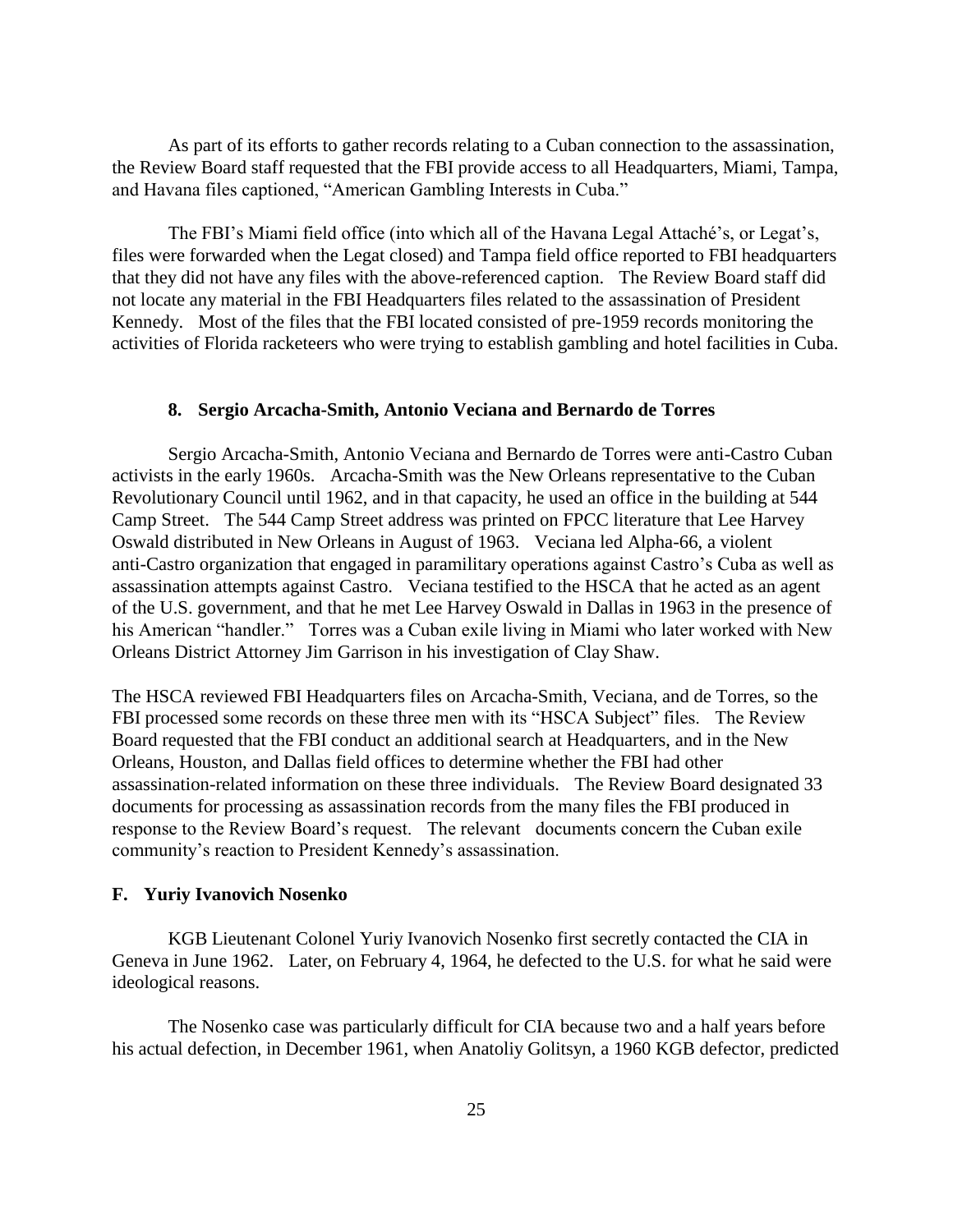that the KGB would dispatch false defectors after him to discredit him and confuse Western intelligence agencies as part of a massive disinformation campaign. Golitsyn claimed that Nosenko was the most important of these fake defectors and that any Soviet sources who later supported Nosenko's bona fides would also be false. Counterintelligence Chief James Angleton believed Golitsyn. Golitsyn further argued that the CIA should consider any CIA officers who believed Nosenko to be "moles."

Nosenko's first four meetings with the CIA in Geneva in June 1962 produced a vast amount of intelligence. The two CIA officers (George Kisevalter and Peter Bagley) who met with him believed that he conclusively established his bona fides. During CIA's debriefings of Nosenko in 1964, Nosenko provided detailed information about Lee Harvey Oswald's stay in the U.S.S.R. which, he said, had come across his desk routinely as he served as the deputy chief of the Second Chief Directorate (SCD)—the KGB department that monitored American visitors to the U.S.S.R.

With Golitsyn arguing that CIA should not accept Nosenko's bona fides, CIA, in April 1964, imprisoned Nosenko so that he could not communicate with his supposed KGB controllers. CIA kept Nosenko in solitary confinement, subjected him to physical and mental torture, and submitted him to hostile interrogations from April 4, 1964, to October 27, 1967, first at the CIA "safe" house and then in a cement house that CIA specially built in Virginia. Despite severe treatment of Nosenko, he never changed his original story, he never "confessed," and he never corroborated Golitsyn's claim that he was a fake defector.

On August 8, 1968, a CIA Office of Security Specialist polygraph tested Nosenko for the third time. During his polygraph examination, the specialist asked whether he had told CIA the truth about Oswald and the Kennedy assassination. The polygraph operator found only positive responses to the questions. Security Officer Bruce Solie submitted a comprehensive report in October 1968 evaluating all of Nosenko's information and concluded that he was what and who he had claimed to be all along. After CIA reviewed his case, it finally released Nosenko from CIA custody on March 1, 1969, and employed him as an independent consultant.

#### **1. CIA records**

CIA's Sequestered Collection consists of approximately 3600 pages of interviews, transcripts, memos, and reports concerning Nosenko. Thus, the Review Board did not need to make a request for additional information to CIA for its Nosenko files. Of the total, CIA released approximately 1200 pages to the public as open in full or with only minor redactions. Of the 1200 released pages, roughly 800 pages contain information related to Lee Harvey Oswald and the Kennedy assassination and CIA re-reviewed these pages under the JFK Act standards.

The Review Board staff examined the remaining 2400 pages and determined that most of the information was not relevant to the assassination.<sup>xxvii</sup>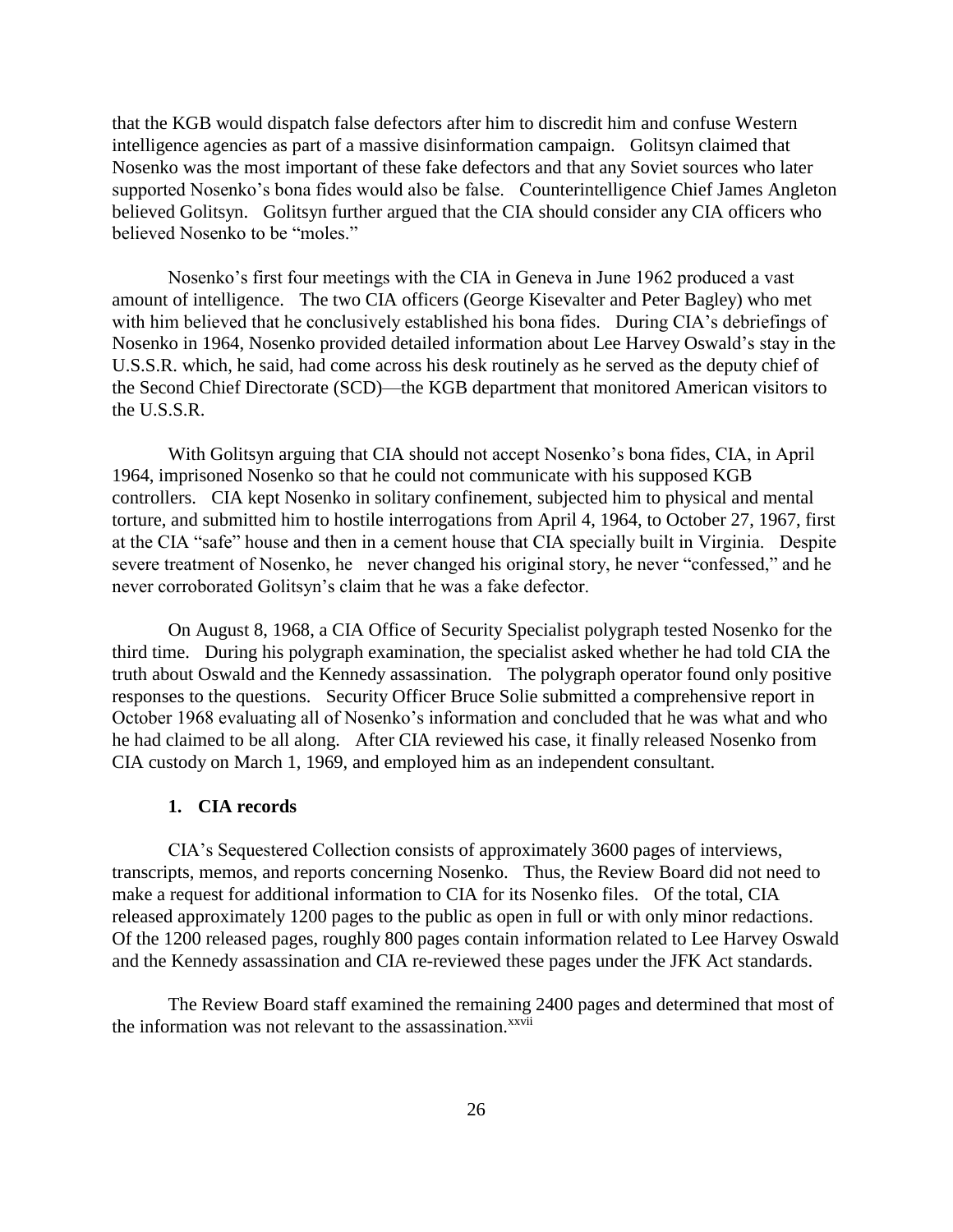## **2. FBI records**

The FBI processed all of its relevant records on Nosenko when it processed its Lee Harvey Oswald file and its HSCA subject files.<sup>xxviii</sup>

## **G. Records on Organized Crime**

The question as to whether organized crime played a role in a possible conspiracy to assassinate President Kennedy is one that nearly every Government investigation into the assassination has addressed. Thus, the Review Board processed a large number of files on organized crime figures and organized crime activities simply because Federal agencies made their organized crime files available to previous Government investigations. For example, the FBI's "HSCA subject files" contain large portions of the FBI's files on organized crime figures such as Santos Trafficante, Carlos Marcello, Angelo Bruno, Frank Ragano, the Lansky brothers, Johnny Roselli, Nick Civella, Frank Sinatra, and Joe Campisi. The majority of records that Review Board analysts processed in these files were *not* directly assassination-related, but because prior investigative bodies considered these men to be relevant, the records have been included in the JFK Collection. In several instances, however, the Review Board pursued additional records that had not been reviewed by prior investigative bodies.

## **1. Sam Giancana.**

From the time he was a young man, Sam Giancana rose within the Chicago organized crime syndicate until he became syndicate leader in 1957. After an 8 year stint in Mexico, Giancana was deported back to Chicago where he was murdered in 1975, shortly before he was scheduled to testify before the Church Committee. The Review Board considered Giancana to be of historical interest with respect to the Kennedy assassination for a number of reasons: (1) Giancana was involved in the CIA plots to assassination Fidel Castro, (2) Giancana expressed hostility toward the Kennedys because of the Kennedy's war against organized crime, (3) Giancana had associates in common with President Kennedy (namely, Frank Sinatra and Judith Campbell Exner), (4) Giancana allegedly contributed to Kennedy's 1960 presidential campaign, (5) Giancana was allegedly linked to Joseph P. Kennedy through the illicit liquor trade.

The FBI's Headquarters file on Sam Giancana consists of 37 volumes of records dating from 1954 to 1975. When the Review Board staff began to review the FBI's "main" file on Sam Giancana in early 1995, it realized that the FBI had not designated for processing any records that predated January 1, 1963.<sup>xxix</sup> Apparently, the HSCA had requested access to the entire FBI file on Giancana, but the FBI provided only portions of its file to the HSCA. The Review Board staff requested and received access to sections spanning the years 1958-1962. After reviewing the additional volumes, the Review Board designated the earlier dated material as assassination records in the summer of 1995, and the FBI processed the records under the JFK Act.

### **2. FBI Electronic Surveillance of Carlos Marcello: BriLab**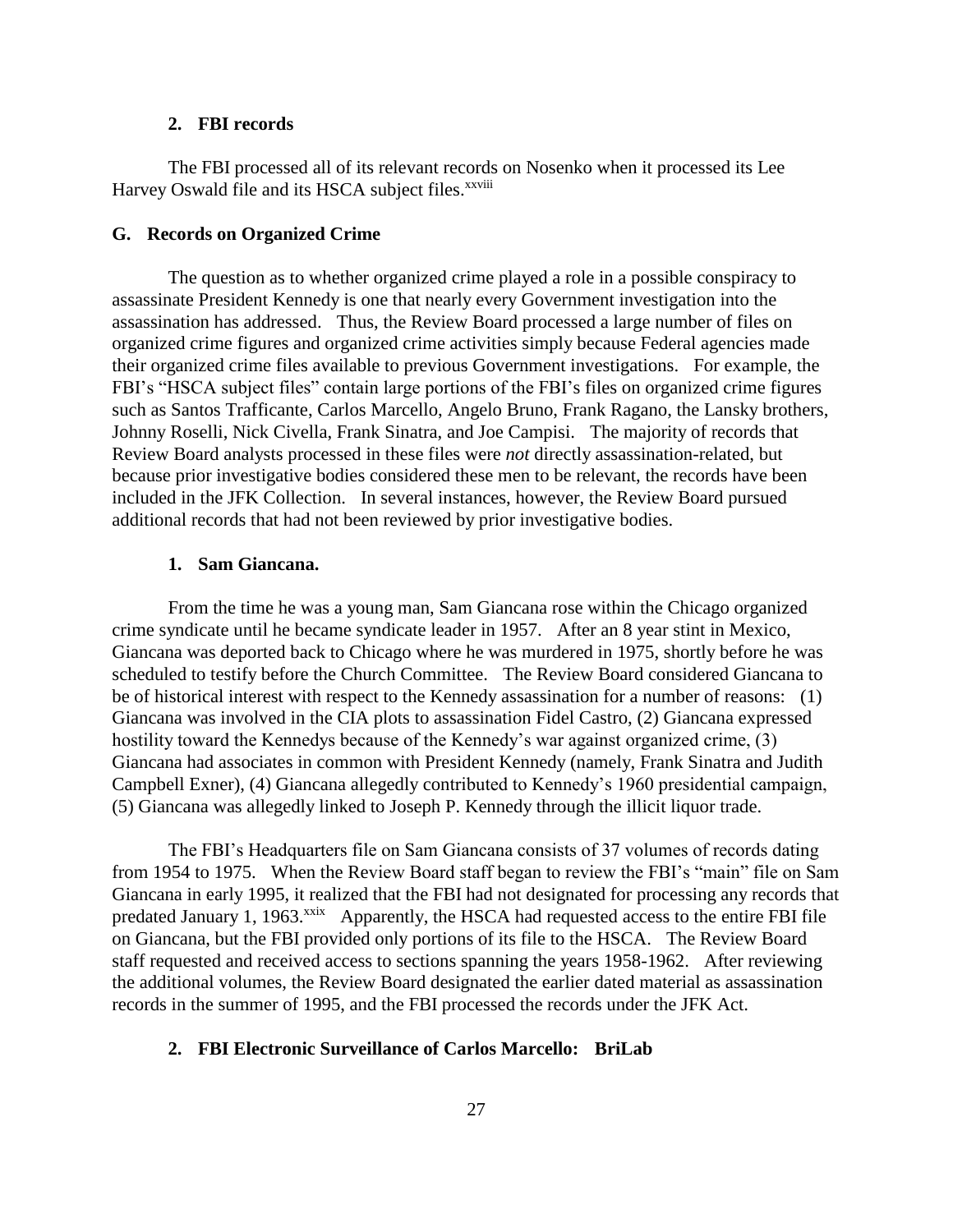Many of the books on the assassination of President Kennedy discuss the possibility that Carlos Marcello, alleged organized crime boss of New Orleans, was involved in the assassination. In the late 1970s, the FBI investigated Marcello on an unrelated matter -- the bribery of organized labor. As part of the "BriLab" investigation, the FBI conducted approximately eight months of electronic surveillance on Marcello's home and on his office at the Town and Country Motel. According to several sources, the "BriLab" tapes contained conversations in which Carlos Marcello or his brother Joseph admitted that they were involved in the Kennedy assassination.<sup>xxx</sup>

The FBI maintains its tapes and transcripts from the surveillance, but because the FBI's source of authority for the surveillance was 18 U.S.C. § 2501 *et seq.* ("Title III"), the "take" from the surveillance remained under court seal.<sup>xxxi</sup> Thus, the assassination research community was not able to confirm or reject allegations that the tapes or transcripts contain information relevant to the assassination. Once the Review Board staff obtained a court order allowing it access to the materials, the staff reviewed all of the transcripts from the FBI's surveillance on Marcello in New Orleans. Although the staff did not locate the specific conversations that the researchers mentioned, it did locate thirteen conversations that it believed to be assassination records. Most of the conversations took place in the summer of 1979 during the period that the HSCA released its report. The conversations primarily focused on Marcello's reaction to the HSCA's allegations that he may have been involved in the assassination. With the help of the U. S. Attorney's Office in the Eastern District of New Orleans, the Review Board staff obtained a court order to release transcripts of the thirteen conversations to the public.

#### **H. Warren Commission Staff and Critics**

Given that the Warren Commission constituted the first official investigation into the events surrounding the assassination of President Kennedy, the Review Board clearly had an interest in ensuring that all Federal agency records on the Warren Commission and its activities became part of the JFK Collection. Although the agencies processed a large number of Warren Commission era documents as part of their core files, the Review Board staff wondered whether Federal agencies such as the FBI and the CIA opened and maintained files on the Warren Commission staff members because they were working for the Warren Commission. Likewise, the Review Board staff wondered whether Federal agencies such as the FBI and CIA opened and maintained files on critics of the Warren Commission because they were criticizing the Warren Commission's conclusions.

#### **1. FBI files on Warren Commission staff**

In an effort to determine whether the FBI opened or maintained files on Warren Commission staff, the Review Board requested FBI headquarters file references on Warren Commission Assistant Counsel Norman Redlich. While reviewing the files provided in response to the Review Board's request for Norman Redlich's files, the Review Board staff observed a reference to General Counsel J. Lee Rankin's request that the FBI conduct a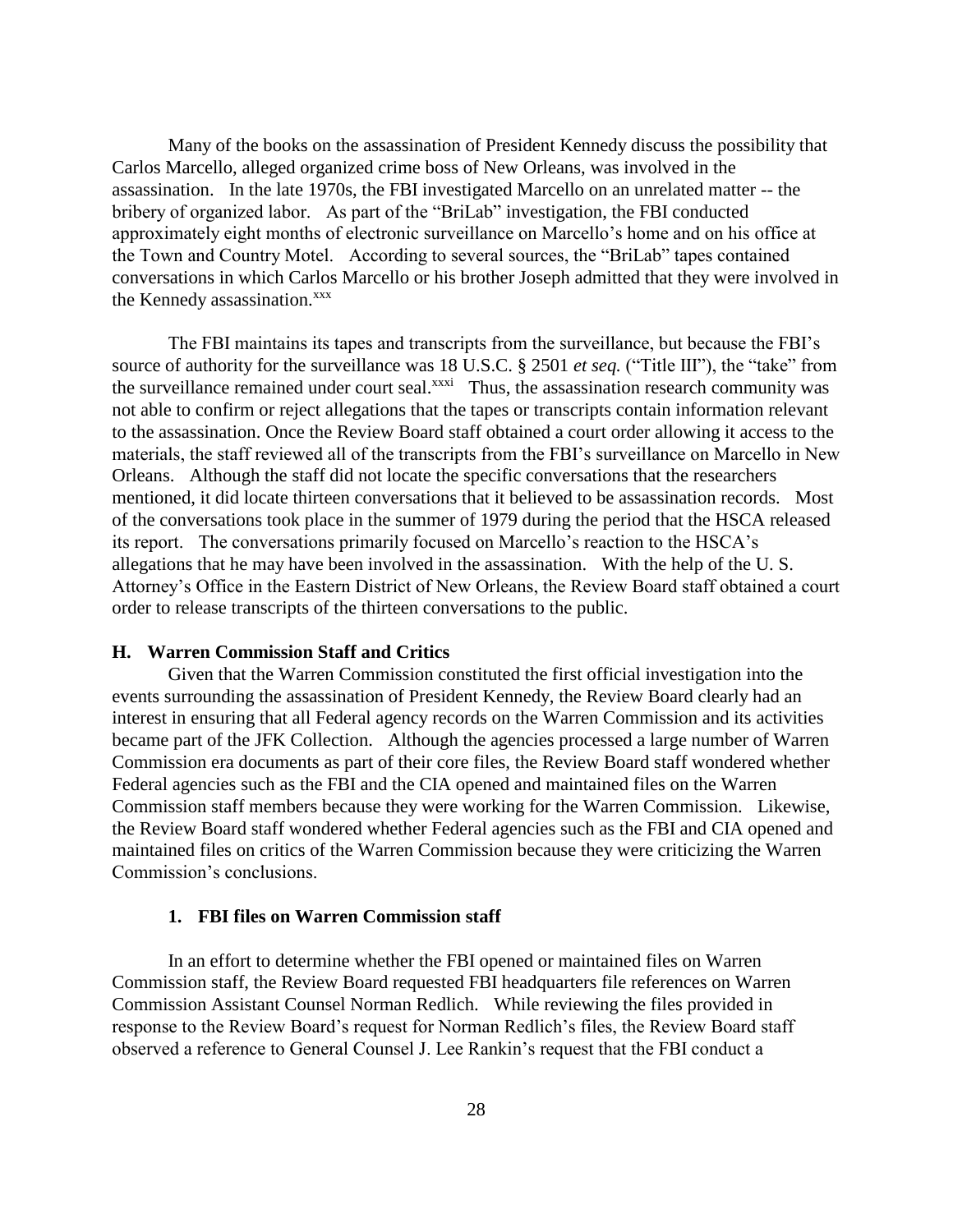background investigation on Redlich and also on Assistant Counsel Joseph A. Ball. The staff then asked for FBI headquarters file references on Rankin and Ball, as it seemed that the FBI may have maintained a file on Ball's investigation. Redlich's file also showed that the Civil Service Commission ("CSC") had conducted a background investigation on Redlich *before* Rankin asked the FBI to do an investigation, so the Review Board staff wondered whether the CSC may have done background checks on other Warren Commission staff members. In an effort to determine whether similar files existed at the FBI for other Warren Commission staffers, the Review Board ultimately extended the request to include Assistant Counsel Leon D. Hubert, Jr. (whose file the Review Board thought may also contain references to Hubert's career in New Orleans politics.) In addition, the Review Board asked the FBI to provide a statement on whether it opened any files, individually or collectively, on other individuals who worked as Warren Commission Assistant Counsels or staff members, because of their employment by the Warren Commission.

In response to the Review Board's request, the FBI provided all of its headquarters file references on all of the Warren Commission staff members. From the Redlich request, the Review Board designated as assassination-related a group of records on Redlich within the FBI's file on the Emergency Civil Liberties Committee. Otherwise, although Review Board staff did locate some assassination-related records, the FBI had already processed most of the records as part of its core files. The Review Board staff did *not* locate any information to indicate that the FBI systematically kept records on Warren Commission staff members simply because they were employed by the Warren Commission.

## **2. CIA and FBI files on Warren Commission critics**

In an effort to determine whether the FBI opened or maintained files on Warren Commission critics because they criticized the Warren Commission's work and findings, the Review Board requested access to all records on prominent Warren Commission critic Mark Lane and to all pre-1973 Headquarters file references to the other Warren Commission critics listed below.

*a. Mark Lane*. When the Review Board began to examine the FBI's "core and related" files, it noticed that a number of records that mentioned the name Mark Lane cross-referenced the FBI's main file on Lane. Because the FBI had not slated the Lane main file for JFK Act processing, the Review Board requested access to all file references to Mark Lane or to Lane's Citizens Committee of Inquiry in the files of FBI Headquarters and the New York field office. The Review Board staff's examination of the Lane main file revealed that approximately eight volumes of the file contained a significant percentage of documents relating to the Kennedy assassination. The Review Board recommended that those eight volumes be included in the JFK Collection. In addition to the Lane main file, the Review Board designated as assassination-related the entire file on the Citizens' Committee of Inquiry, as well as records in the FBI's Communist Party COINTELPRO file, and a select few records about Lane that appeared in the files of other individuals. The Review Board's inquiry revealed that the FBI did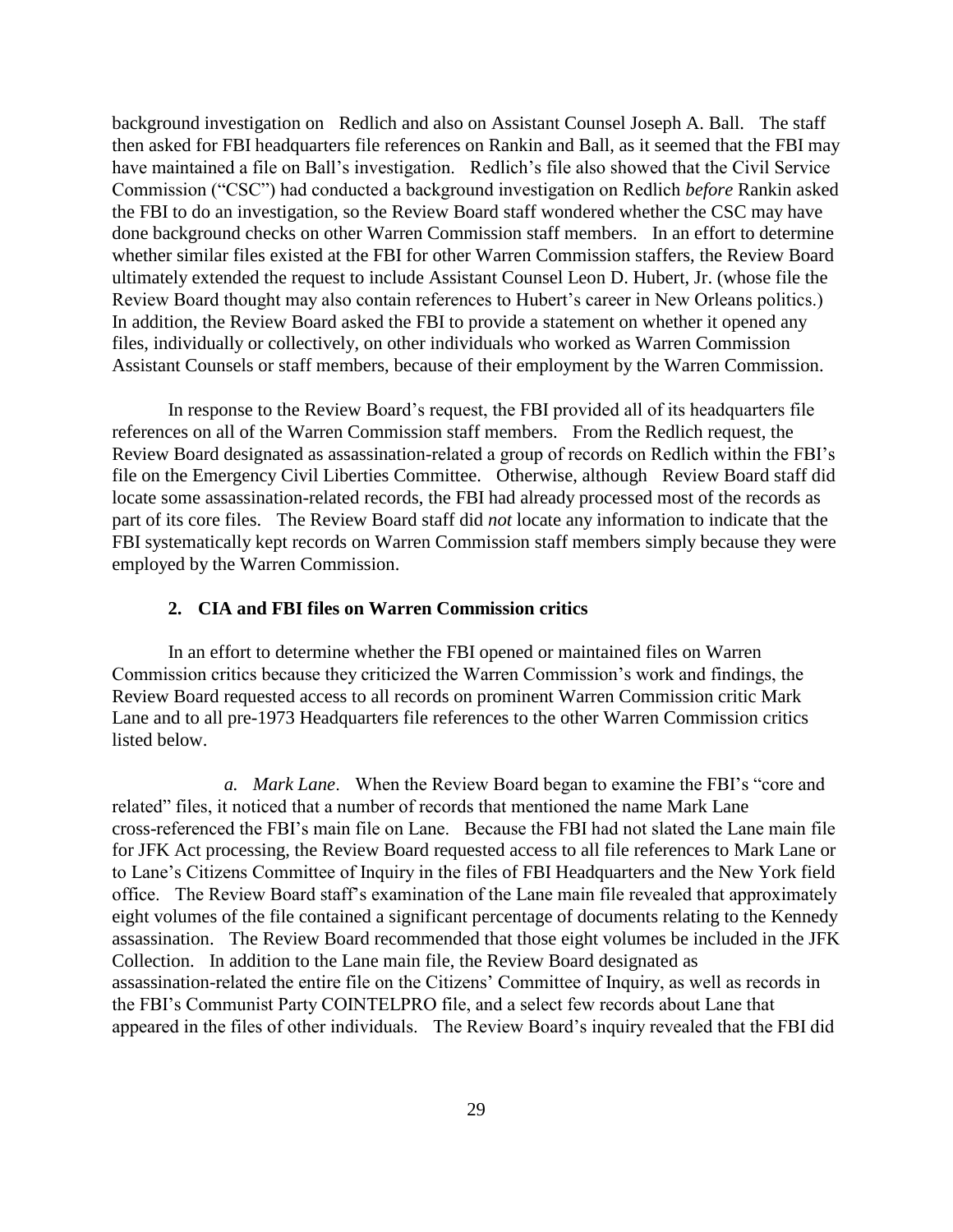maintain substantial files on Lane's professional and personal activities, and kept detailed files on Lane's political activism.

The CIA did not open a 201 file on Lane. The Agency's records on Lane consist of: a dispatch dated January 23, 1970, an Office of General Counsel letter dated March 29, 1977, six Freedom Of Information Act requests and one Public Affairs request. Review Board staff reviewed these records but did not designate them as assassination records. Review Board staff found one additional reference to Lane in a foreign government document and designated the information as assassination related.

*b. Harold Weisberg.* FBI records on Warren Commission critic Harold Weisberg related to Weisberg's previous employment with the Department of State, Weisberg's public participation in political issues, and Weisberg's published work as a journalist. The only assassination-related file on Weisberg the FBI produced in response to the Review Board's request was its file concerning a FOIA lawsuit that Weisberg brought against the Department of Justice. The Review Board recommended that the FBI process the FOIA litigation file as an assassination record under the JFK Act.

The Review Board determined that the CIA processed most of its files on Weisberg as part of the CIA Sequestered Collection. The Review Board did examine a CIA Office of Security file on Weisberg and identified a small number of documents as assassination records.

*c. Josiah Thompson.* In FBI files containing the name of Josiah Thompson, the Review Board staff located one assassination-related document that the FBI had processed as part of its "core" files on the JFK Assassination. The document was about Thompson's book *Six Seconds in Dallas*. The Review Board instructed the FBI to process the document as a duplicate of the record that appeared in the "core" files.

The CIA has a small 201 file on Thompson which indicates that he was considered to be of possible operational interest to the Agency in 1962 while he was living overseas. CIA lost interest, however, and CIA records do not reflect that Thompson worked for the CIA in any capacity. The Review Board staff did not locate any assassination records in the 201 file.

*d. Edward J. Epstein*. FBI records containing the name Edward Jay Epstein concern Epstein's general journalistic activities. The few assassination-related records in Epstein's file were processed by the FBI as part of their "core" files. Thus, the Review Board staff did not designate any additional records as assassination records.

CIA located an Office of Security file and a Publications Review Board file on Epstein as well as three CIA records documenting the CIA's destruction of records under a standard records destruction schedule. The destroyed records related to three Freedom of Information Act requests. None of the FOIA requests were for information on Epstein. The Review Board staff did not designate any additional records as assassination records.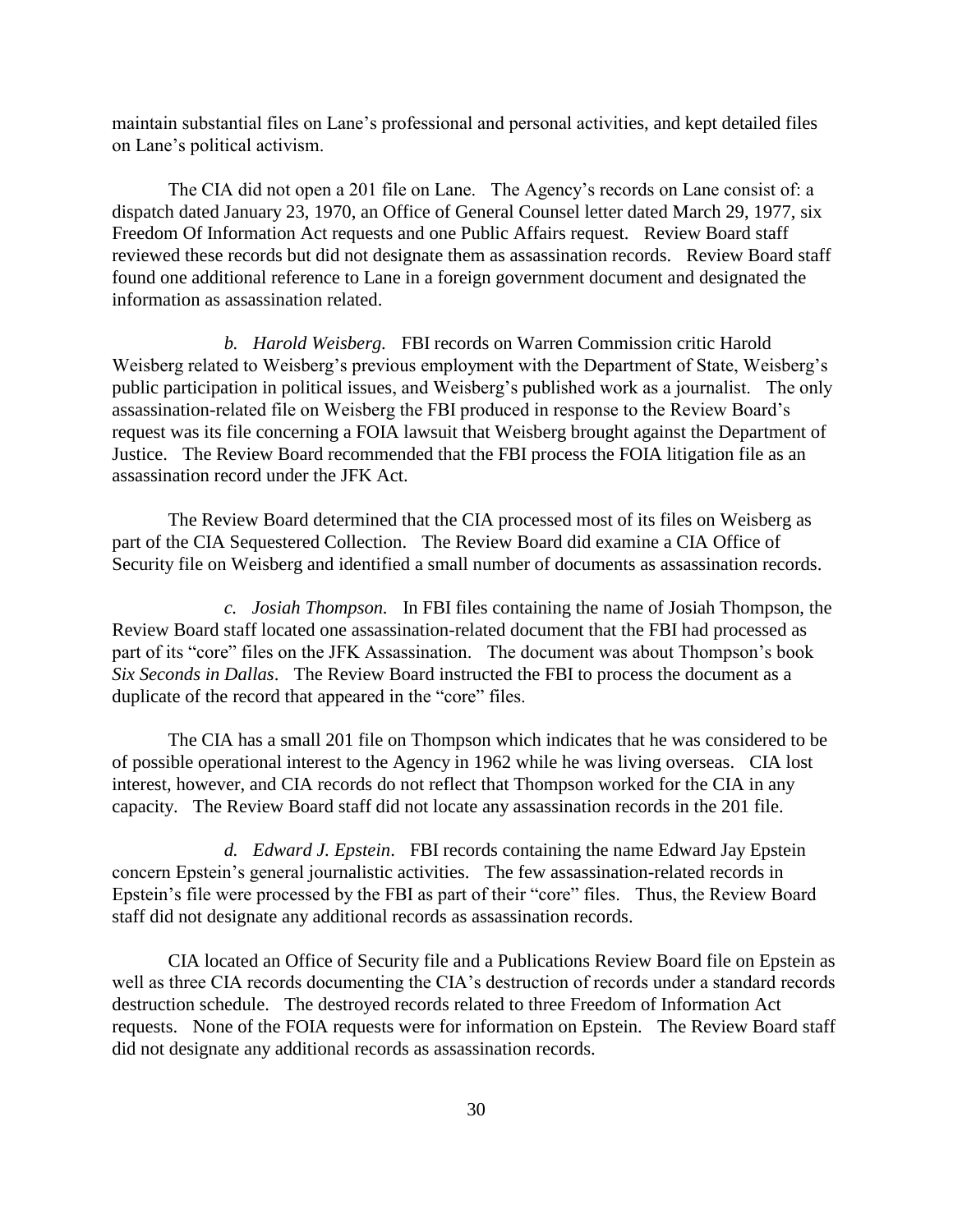*e. Paul Hoch.* Aside from the few assassination-related records in FBI files containing the name Paul Hoch that were processed by the FBI as part of their "core" files, the Review Board did not locate any additional assassination records.

*f. David S. Lifton*. The name David S. Lifton appeared only in the FBI's "core" files. The FBI did not produce any additional files that contained Lifton's name.

*g. Sylvia Meagher.* FBI files relating to Sylvia Meagher contained five documents that the Review Board believed to be assassination-related. The FBI processed these five documents as part of the "core" files. The Review Board instructed the FBI to process these five documents as duplicates of records that appeared in the "core" files.

CIA reports that it no longer has any records on Meagher. At one time, the Office of Security had a file on Meagher and a 1968 *Ramparts Magazine* article. The Review Board also located a reference to a Privacy Act request made by Meagher. CIA destroyed the Privacy Act request and the Office of Security folder under normal record control schedules.

## **I. Name Searches**

The Review Board requested searches of Federal records for new or additional information and records on individuals who proved to be of interest to investigative bodies such as the Warren Commissionand the HSCA.

In addition, the Review Board received hundreds of letters, telephone calls, and telefaxes from members of the public requesting the Board to locate Government records on individuals who the public believed were linked in some way to the assassination. Obviously, the Review Board staff could not request and review records on every name that came to its attention. The Review Board did request additional information and records on some individuals, and this section attempts to summarize the bulk of the Review Board's requests for information on names that are not mentioned in other places within this Report.

## **1. John Abt**

Following his arrest on November 22, 1963, Lee Harvey Oswald stated to representatives of the media that he wanted to be represented by John Abt. Abt was an attorney who had represented the Communist Party, USA.<sup>xxxii</sup> Abt's primary residence was in New York City, but he was spending the weekend of November 22, 1963 at his cabin in Connecticut. Thus, the Review Board requested access to the FBI's files on John Abt from FBI headquarters and from the New York and New Haven field offices. Although the New Haven office reported that it had no file references to Abt, the FBI made available records from headquarters and from the New York field office. The Review Board designated twenty-four records (all dated after November 22, 1963) for processing under the JFK Act. Some of the designated records relate to whether Abt and Oswald knew each other prior to President Kennedy's assassination. The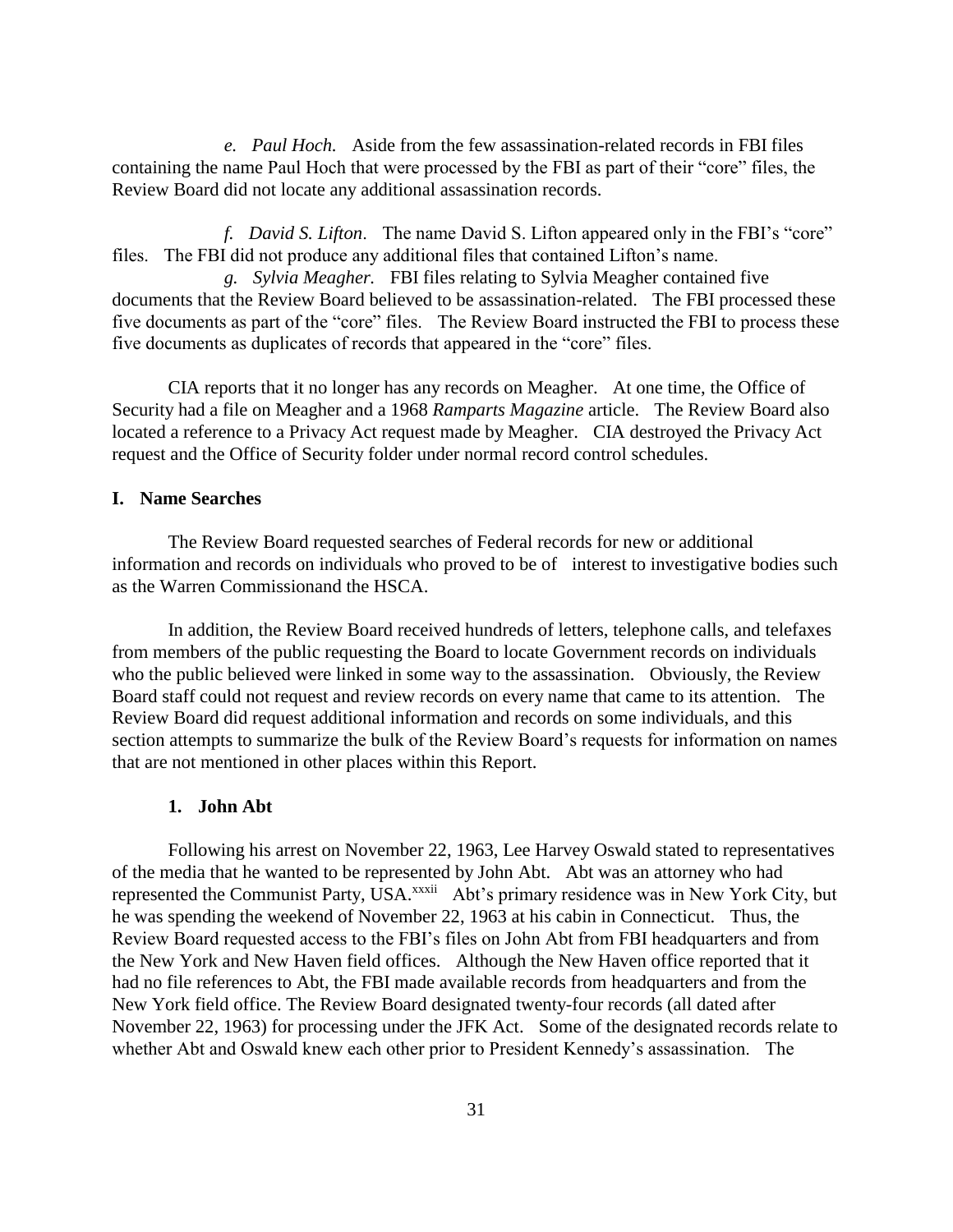remainder of the records involve Communist Party meetings at which attendees discussed the Kennedy assassination.

### **2. Edward Becker**

Edward Becker claims that, in September 1962, he met with Carlos Marcello and three other men, and heard Marcello threaten to have President Kennedy killed. The HSCA reviewed the FBI's headquarters file on Edward Becker and, as such, the FBI processed it under the JFK Act. The Review Board requested access to the Los Angeles field office file on Edward Becker, as well as access to the control file on the Los Angeles informant who discredited Becker's allegation. The Review Board designated two documents from the Los Angeles field office file on Becker and one document from the Los Angeles informant's control file. All three of the designated records concerned Becker's allegation that Marcello threatened President Kennedy.

#### **3. Carlos Bringuier**

Carlos Bringuier was an anti-Castro Cuban activist in New Orleans who had repeated contact with Lee Harvey Oswald in the summer of 1963. Bringuier managed a clothing store in New Orleans, and he was also the New Orleans representative of the anti-Castro organization Directorio Revolucionaro Estudiantil (the DRE). Oswald visited Bringuier's store in early August of 1963 and they discussed the Cuban political situation. According to Bringuier, Oswald portrayed himself as being anti-Castro and anti-communist. Several days later, someone told Bringuier that an American was passing out pro-Castro leaflets in New Orleans. Bringuier and two others went to counter-demonstrate, and Bringuier was surprised to see that Owald was the pro-Castro leafleter. Bringuier and Oswald argued and were arrested for disturbing the peace. The publicity from the altercation and trial (Oswald pleaded guilty and was fined \$10 and Bringuier and his friends pleaded not guilty and the charges were dismissed) resulted in a debate on WDSU radio between Bringuier and Oswald on August 21, 1963.

## **4. George Bush**

A November 29, 1963 memorandum from FBI Director J. Edgar Hoover to the Director of the Bureau of Intelligence and Research at the Department of State refers to the fact that information on the assassination of President Kennedy was "orally furnished to Mr. George Bush of the Central Intelligence Agency." At the request of the Review Board, the CIA made a thorough search of its records in an attempt to determine if the "George Bush" referred to in the memorandum might be identical to President and former Director of Central Intelligence George Herbert Walker Bush. That search determined that the CIA had no association with George Herbert Walker Bush during the time frame referenced in the document.

The only other "George Bush" serving in the CIA in 1963 was a junior analyst who has repeatedly denied being the "George Bush" referenced in the memorandum. The Review Board staff did find one reference to an Army Major General George Bush in the calenders of Director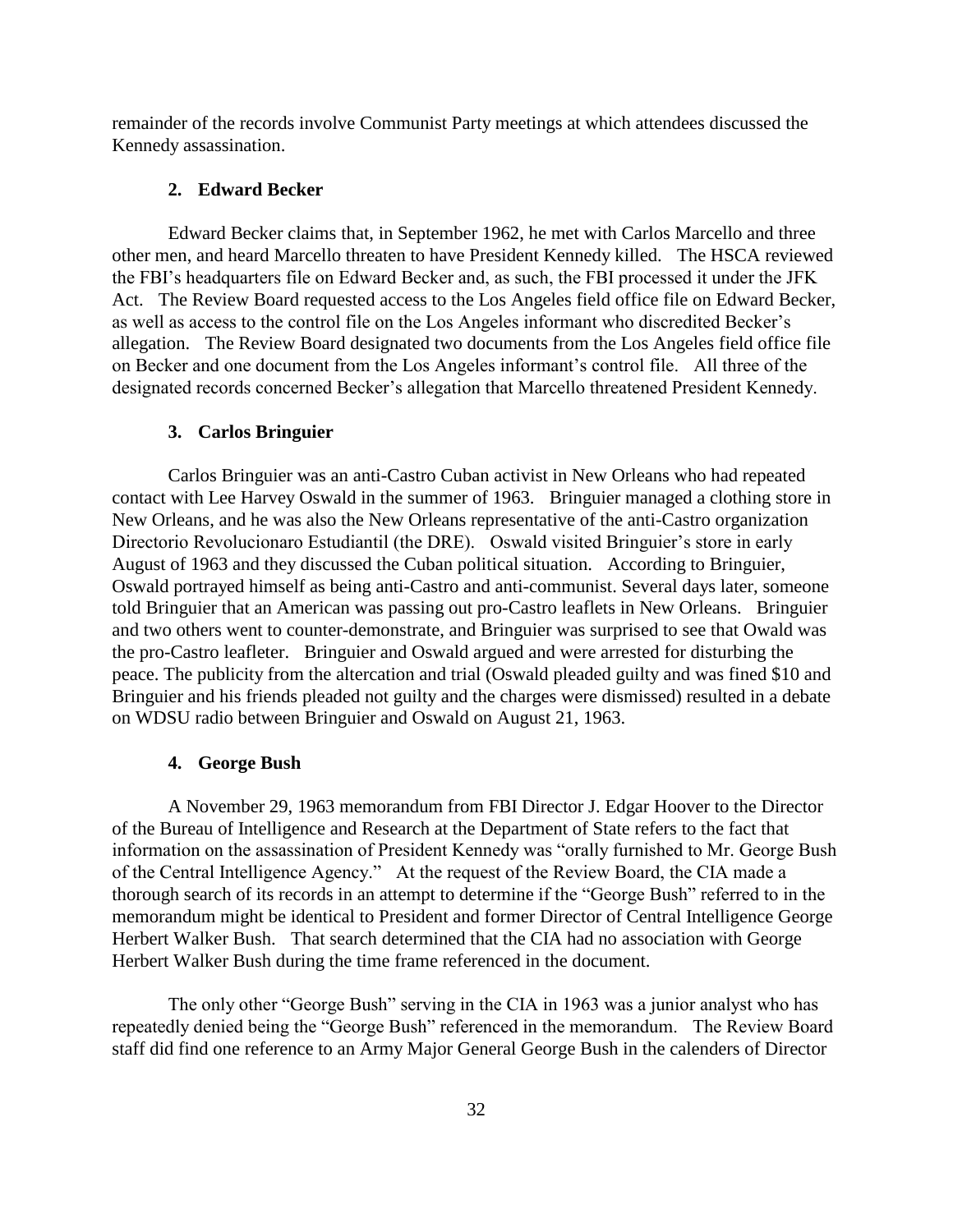of Central Intelligence Allen Dulles. There was no indication if this General Bush could be the referenced George Bush. The Review Board marked the calendar page as an assassination record.

## **5. Ed Butler and Information Council of the Americas (INCA)**

Edward Scannell Butler debated Lee Harvey Oswald in New Orleans in the summer of 1963 on the radio station WDSU. The radio debate occurred shortly after Oswald was arrested for disturbing the peace in August 1963. Following the assassination, but before President Johnson formed the Warren Commission, Butler testified before a Senate Internal Security Subcommittee regarding his contact with Oswald. Butler has long been associated with the Information Council of the Americas (INCA), a New Orleans-based clearinghouse for anti-communist information, and particularly for anti-Castro Cuban information.

The Review Board requested access to all FBI headquarters and New Orleans field office files on Edward Scannell Butler and the Information Council of the Americas. The Review Board designated five records to be processed under the JFK Act. All of the designated records concern Butler's contact with Oswald in August of 1963.

Chapter 9 of this Report discusses the Review Board's attempts to obtain records directly from Mr. Butler and INCA.

CIA processed all of its records on Butler as part of its sequestered collection.

## **6. Claude Barnes Capehart**

One researcher inquired whether a Claude Barnes Capehart was ever an employee, directly or indirectly, under any name, whether upon salary or contract, of the CIA, or a company, business, agency or other entity operated by the CIA. The HSCA was interested in Capehart, who claimed to have been in Dallas, Texas on November 22, 1963, as a CIA employee. The CIA granted Review Board staff full access to its records on Capehart.

CIA records state that Mr. Capehart worked for two different private business contractors on U.S. Government classified projects, but the records do not show that CIA ever employed him as an officer, staffer, asset, or source. The records indicate that at least one of the private contractors for whom Mr. Capehart worked, Global Marine, Inc., did have CIA contacts. The records further indicate that CIA ran a background investigation on Mr. Capehart in August and September 1973, so that he could work on those contracts as a crane operator/driller from October 30, 1973 - July 9, 1975. As part of his work with Global Marine Inc., Capehart signed secrecy agreements with CIA in October 1973 and January 1975.

The CIA holds two files on Mr. Capehart--an Office of Security File and a very thin medical file. The CIA processed its Office of Security file as part of the Segregated Collection.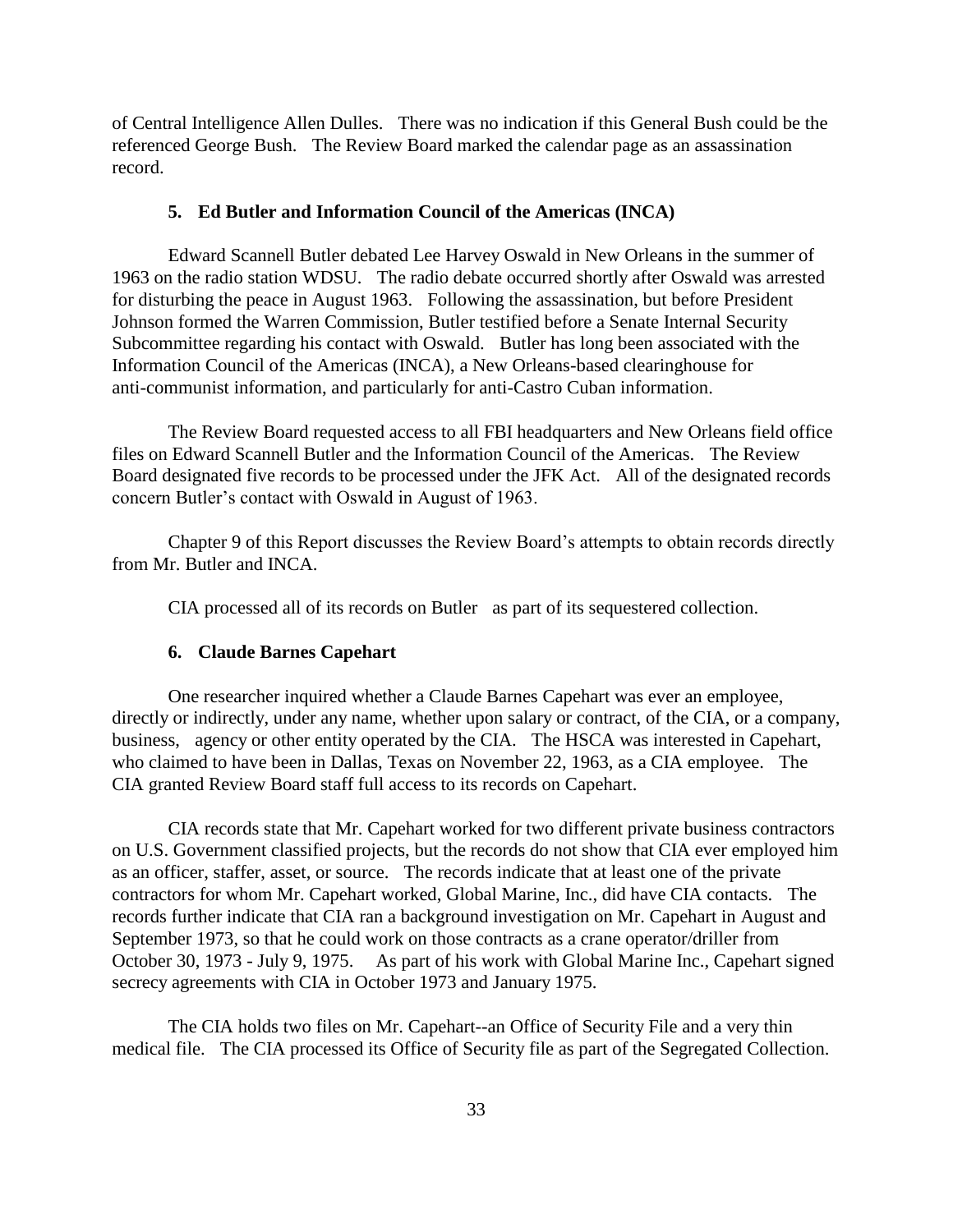The medical file, not part of CIA's Segregated Collection, concerns an accident which occurred on one of the construction sites, and the Review Board did not believe it was relevant. The medical file does not contain any information on or evidence of any possible psychological problems. The CIA reported that it has never had an Office of Personnel file or a 201 file on Mr. Capehart.

There is no evidence in either the Office of Security file or the medical file to suggest that Mr. Capehart worked for the CIA on any additional contracts nor in any capacity, direct or indirect, other than as the employee of a private contractor, Global Marine, Inc., working on CIA contracts. There is no evidence in the files that the Review Board saw to suggest that CIA ever assigned him a pseudonym or that he used another name. Finally, there is no information in the records to support Mr. Capehart's allegations concerning the Kennedy assassination nor to confirm his whereabouts during the relevant time period.

### **7. Lawrence Cusack**

The late Lawrence Cusack was a prominent New York attorney in the 1950s and 1960s who represented, among other clients, the Archdiocese of New York. The Review Board received information that Mr. Cusack performed some legal work for Joseph P. Kennedy and that Mr. Cusack's son was engaged in an attempt to sell a group of allegedly salacious documents regarding Mr. Cusack's professional (but secret) relationship with John F. Kennedy. The documents at issue allegedly contained information regarding John F. Kennedy's relationship with Marilyn Monroe and with various mafia figures. When the media became aware that Mr. Cusack's son was trying to sell the records, they questioned the authenticity of the documents. The media reported that the documents were forged.

In an effort to determine whether the FBI had any information on Lawrence Cusack's relationship with the Kennedy family, the Review Board requested access to all FBI headquarters and New York field office files on Lawrence X. Cusack. The Review Board did not find any assassination records in the materials provided by the FBI.

#### **8. Adele Edisen, Winston de Monsabert**, **Jose Rivera**

Dr. Adele Edisen has written several letters to the Review Board and has also provided public testimony to the Review Board. In her letters and testimony, Dr. Edisen stated that, in New Orleans on November 24, 1963, she recounted to an FBI agent and a Secret Service agent her knowledge of apparent dealings between Dr. Jose Rivera, Mr. Winston de Monsabert, and Lee Harvey Oswald in 1963. The Review Board requested FBI records on these individuals from FBI headquarters and field offices in Baltimore, Dallas, Denver, New Orleans and Washington, D.C. The FBI retrieved only a few records relating to the individuals referenced above, all of which the Review Board designated as assassination records.

## **9. Billie Sol Estes**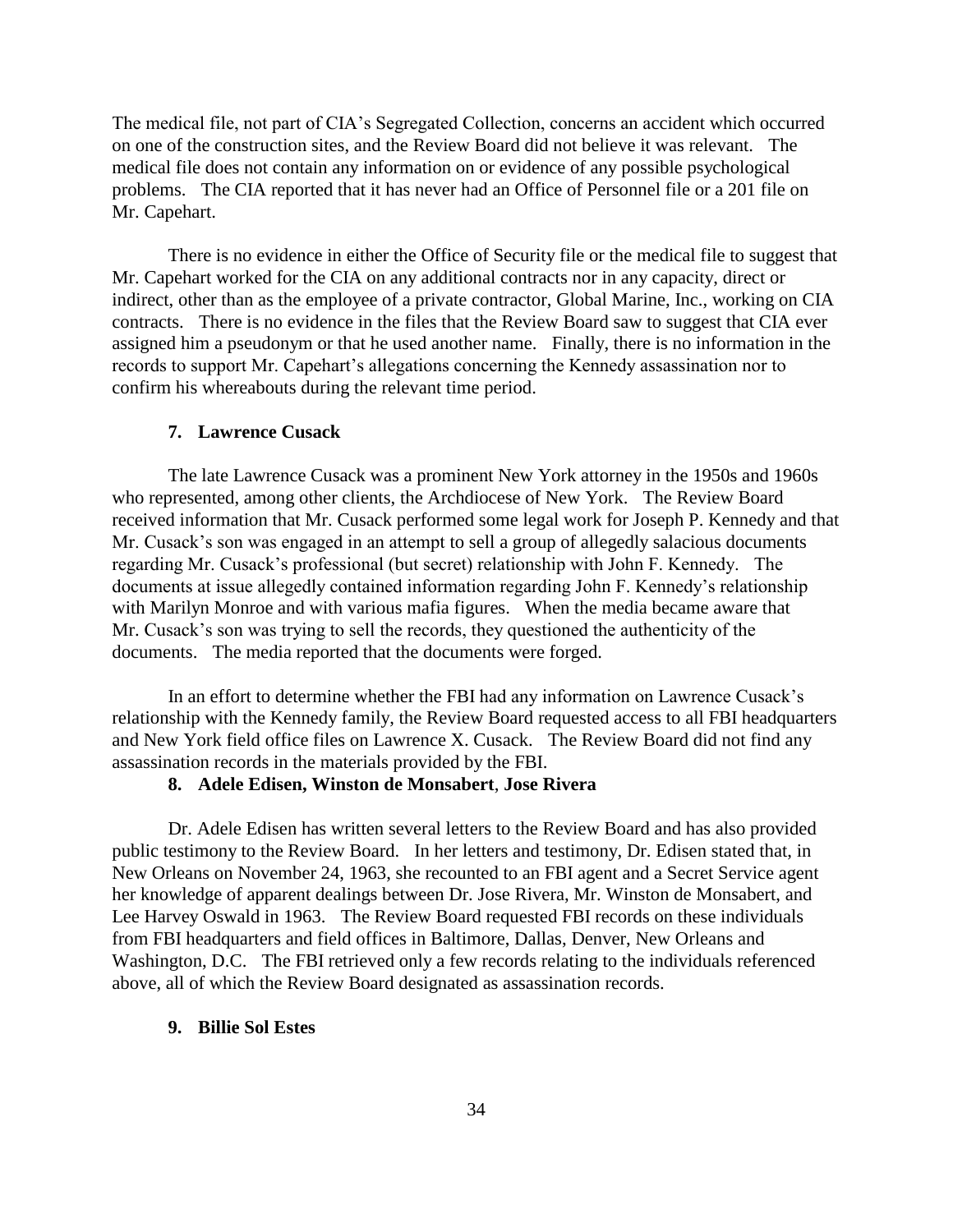In the 1980s, Billy Sol Estes alleged that Lyndon Johnson was involved in the assassination of President Kennedy. Estes was reportedly a con artist who claims to have had a financial relationship with Lyndon Johnson. The Review Board requested access to all FBI headquarters files on Billie Sol Estes. The Review Board designated eight serials for processing as assassination records under the JFK Act. All of the designated records concern Estes' alleged knowledge of persons connected to the assassination of President Kennedy.

## **10. Judith Campbell Exner**

Judith Campbell Exner claims to have been a link between President Kennedy and Mafia members Sam Giancana and Johnny Roselli. She was introduced to John Kennedy by Frank Sinatra during Kennedy's 1960 Presidential primary campaign. She claims to have had a love affair with John Kennedy that lasted from the winter of 1960 until March of 1962. In 1975, Ms. Exner gained national media attention when she testified before the Church Committee in its investigation of the CIA plots to assassinate Fidel Castro. Between 1976 and 1997, Ms. Exner filed numerous lawsuits against the FBI seeking access to all information the FBI held on her. The Review Board requested access to all FBI headquarters and field office main files on Judith Campbell Exner. The FBI produced several small field office files containing press clippings the FBI collected on Ms. Exner, as well as several files which reflect Ms. Exner's efforts to gain access to her information in the FBI's files. The FBI also produced several files with references to women with names similar to Judith Campbell Exner. The Review Board designated as assassination records all main files on Ms. Exner, as well as all records that made reference to Ms. Exner. The Review Board also designated the entire FBI file on the murder of Johnny Roselli which the FBI produced in response to this request.

#### **11. H.L. Hunt and family and Clint Murchison and family**

Some researchers allege that the assassination of President Kennedy was masterminded by wealthy Dallas oilmen H.L. Hunt and Clint Murchison. The Review Board requested access to all FBI headquarters and Dallas field office files on the following individuals during the period 1960 through 1969: H.L. Hunt, Nelson Bunker Hunt, Lamar Hunt, Clint Murchison, Sr., Clint Murchison, Jr., and Paul M. Rothermel. FBI files contained many references to the Hunts, the Murchisons, and Rothermel, but the documents were primarily concerned with their business dealings or their political activities. The Review Board designated ten documents from the files the FBI produced in response to the Review Board's request.

## **12. Joseph P. Kennedy**

In light of allegations that Joseph P. Kennedy's organized crime connections funded John Kennedy's 1960 campaign for the Democratic nomination, the Review Board requested FBI files on Joseph P. Kennedy. Given that Joseph P. Kennedy was a prominent American who served in many high-level government positions, the Review Board limited its request for FBI files on Joseph P. Kennedy to: (1) a list of file numbers and case captions of files where Mr. Kennedy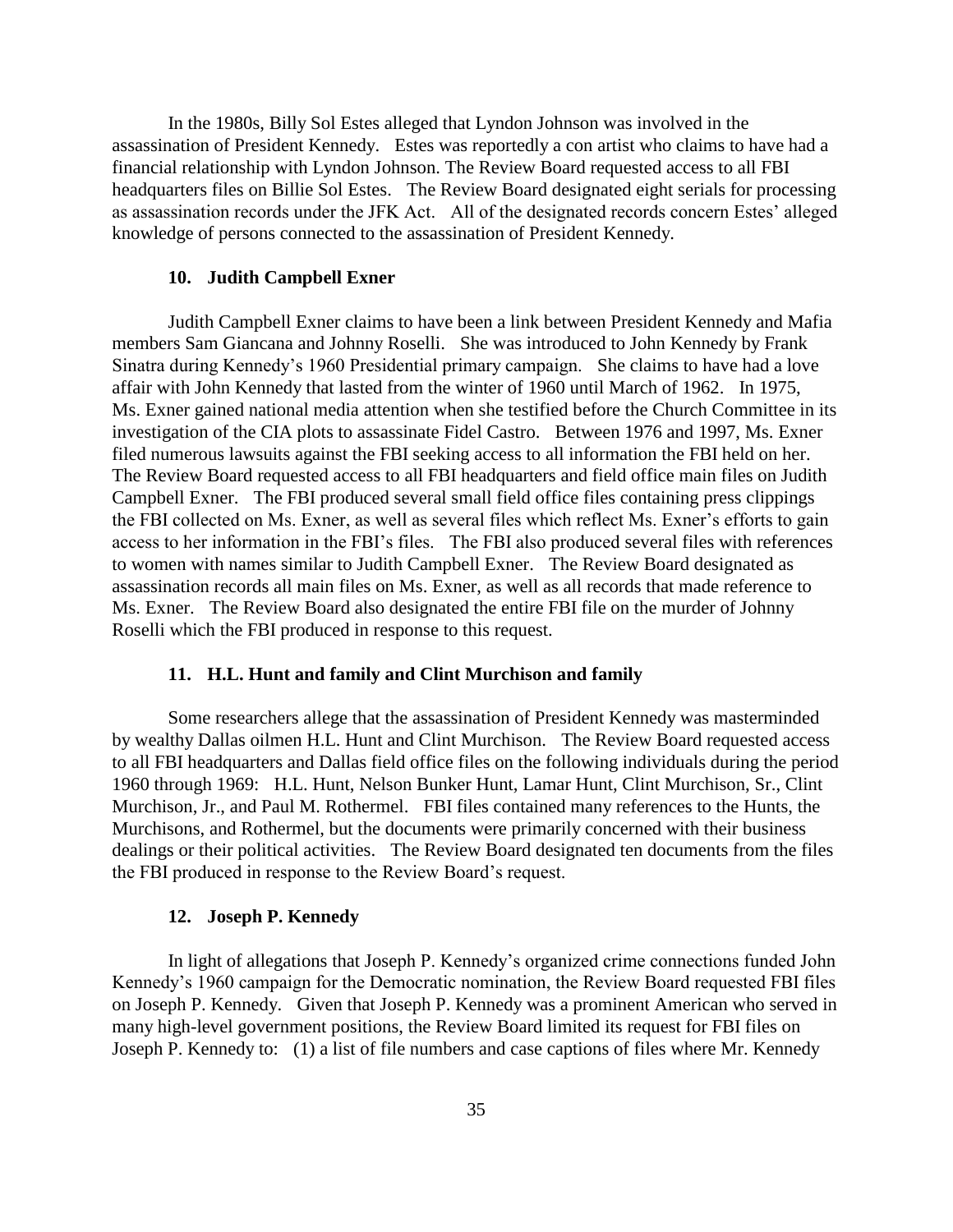was the main subject of the file; and (2) field office files for the 1956 FBI investigations of Mr. Kennedy in connection with his appointment to the Presidential Board of Consultants on Foreign Intelligence Activities of the U.S. government. The Review Board singled out Kennedy's 1956 background investigation because of its proximity to the 1960 presidential election, and the allegations of organized crime influence during that election. The Review Board also requested that the FBI provide a list of file numbers and case captions that contained documents mentioning Joseph P. Kennedy. The vast majority of records that the FBI produced concerning Joseph P. Kennedy were not related to the assassination of President Kennedy. The Review Board found only three records that it believed to be assassination-related, all relating to threats that were made by private citizens to Joseph P. Kennedy and his sons.

# **13. Oswald LeWinter**

In 1997, the Review Board received a query from a researcher as to whether a man named Oswald LeWinter had any tie, current or past, with the CIA. According to the researcher, Mr. LeWinter claimed to be the current Deputy Director of Counterespionage for the CIA with information on the assassination of President Kennedy. The Review Board staff examined CIA and FBI records on Mr. LeWinter. FBI and CIA files state that Mr. LeWinter is a well-known fabricator with an interest in intelligence and law enforcement activities who frequently makes claims related to sensational or unusual news events. The records that the Review Board examined did not show that Oswald LeWinter was employed by or worked for the CIA. Further, CIA reported that it has never employed anyone with a title or position equivalent to "Assistant or Deputy Director of Counterespionage."

#### **14. John Thomas Masen**

John Thomas Masen was a Dallas area gun dealer who was arrested on gun smuggling charges two days before the assassination of President Kennedy. During the fall of 1963, Masen supplied arms to the Directorio Revolucianario Estudiantial (DRE), an anti-Castro group based in Miami. The FBI interviewed Masen during the assassination investigation regarding allegations that he may have sold 6.5 mm Mannlicher-Carcano ammunition to Lee Harvey Oswald. Masen's alleged connections to Lee Harvey Oswald are detailed in *Oswald Talked* by Mary and Ray La Fontaine, which was published during the Review Board's tenure. The Review Board requested access to FBI files on John Thomas Masen from the following locations: Headquarters, San Antonio, Dallas, and Miami. The FBI reported that the Miami field office file had been destroyed, but the Review Board designated as assassination records the Headquarters, San Antonio, and Dallas field office files in their entirety. These files describe the FBI's investigation of Masen in 1963 and 1964, and his association with the DRE.

#### **15. John Anthony McVickar**

John Anthony McVickar was a consular secretary in Moscow from 1959 to 1961 where he dealt with Lee Harvey and Marina Oswald. McVickar shared an office with counselor office Richard Snyder in 1959 and so was present to hear Snyder's October 31 interview with Oswald.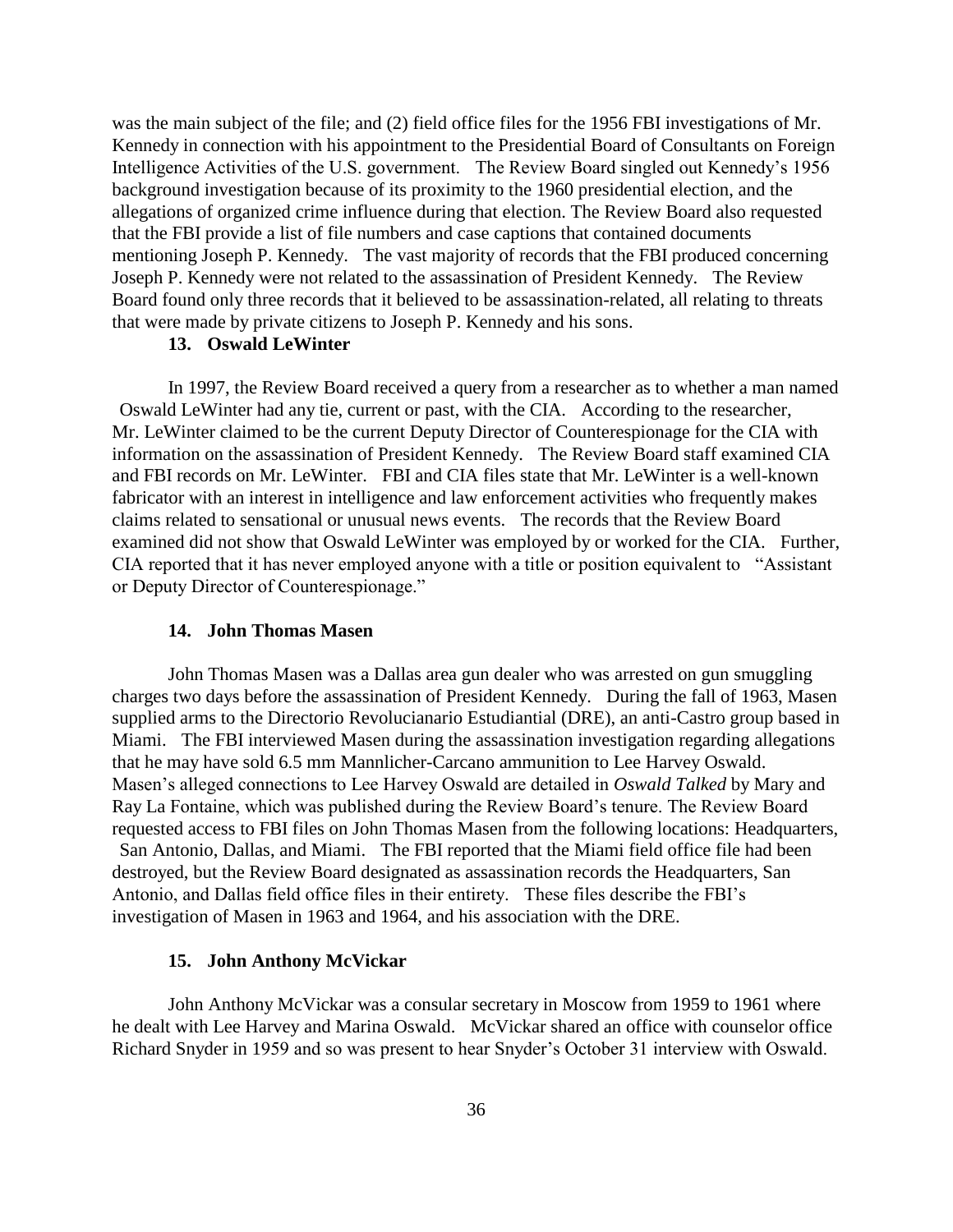McVickar was interviewed by members of the Review Board staff and also provided affidavits to the Review Board. McVickar said he had no connections to the CIA. The "John A. McVickar" file that exists in the CIA Sequestered Collection is that of an individual with a different middle name and no connection to the assassination.

## **16. Elizabeth Catlett Mora**

Elizabeth Catlett Mora was a prominent American communist who lived in Mexico City in the early 1960s. Mora was an associate of Vincent T. Lee, head of the FPCC, and traveled to Cuba with him in December of 1962. The Review Board requested access to Headquarters and Mexico City files references to Mora to determine if the Communist community in Mexico City had any contact with Oswald during his trip to Mexico City in the fall of 1963. The Review Board designated twelve serials from the Headquarters file on Mora which concerned the Oswald investigation in Mexico City.

## **17. Richard Case Nagell**

## **[MAY MOVE THIS TO CHAPTER 9.]**

In his book *The Man Who Knew Too Much*, author Dick Russell wrote about Richard Case Nagell, a former Army Counterintelligence Officer who told Russell he: (1) had conducted surveillance on Lee Harvey Oswald for both the CIA and the KGB; (2) had been recruited by a KGB agent (masquerading as a CIA operative) to persuade Oswald *not* to participate in a plot against President Kennedy; (3) had been instructed by the KGB to kill Oswald if he could not dissuade him from participating in the plot; (4) was in possession of a Polaroid photograph that had been taken of himself with Lee Harvey Oswald in New Orleans; (5) had audio tape recordings of Oswald and others discussing a forthcoming assassination attempt on President Kennedy; and (6) had sent a letter, via registered mail, to FBI Director J. Edgar Hoover in September, 1963, warning of a conspiracy to kill President Kennedy in late September, 1963 in Washington, D.C. (and had documentary proof of the mailing of said letter).

The Review Board sent a letter to Mr. Nagell dated October 31, 1995, requesting that Nagell contact the Review Board's Executive Director to discuss any assassination records he might have in his possession. Subsequently, the Review Board was informed that Mr. Nagell had been found dead in his Los Angeles apartment the day after the ARRB's letter was mailed. (The coroner ruled that he died as a result of natural causes.)

A member of the Review Board staff traveled twice to California to inspect the effects of Mr. Nagell in an attempt to find assassination records. During the first trip, the Review Board staff member inspected Mr. Nagell's apartment in Los Angeles, along with Nagell's son and niece. During the second trip, the Review Board staff member inspected, with the family's permission, material contained in some footlockers found in storage in Phoenix, Arizona. The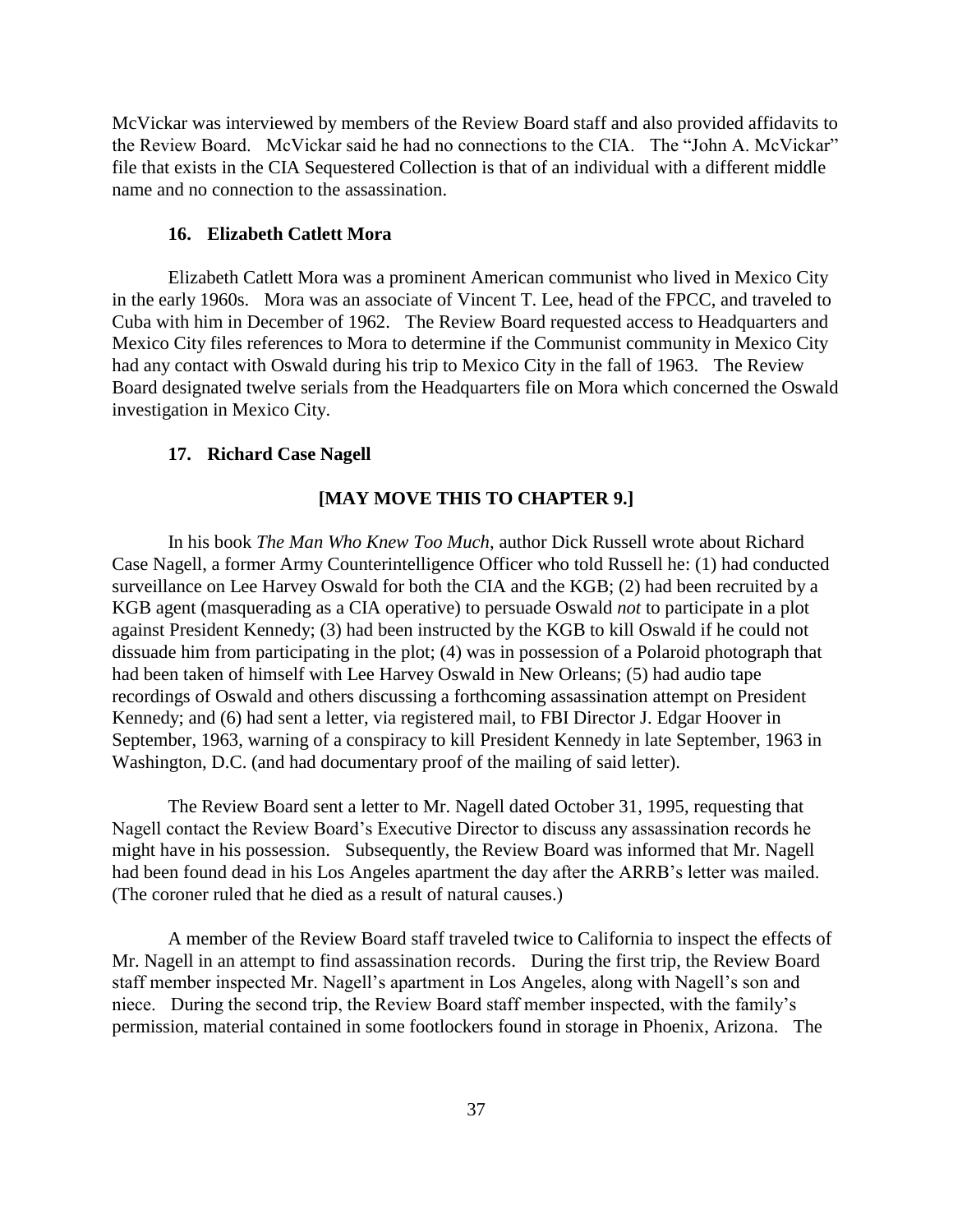Review Board staff did not locate any of the items that Dick Russell references above were found among Mr. Nagell's personal effects.

A considerable amount of documentary material on Mr. Nagell from the U.S. Secret Service, and the U.S. Army's Investigative Records Repository (IRR) was placed in the JFK Collection as a result of the JFK Act and the efforts of the Review Board staff.

The CIA processed as part of its sequestered collection a 201 and Domestic Contacts Division file on Nagell. The Review Board staff also reviewed a CIA Office of Security file on Nagell. The entire file was designated an assassination record.

## **18. Gordon Duane Novel**

Gordon Novel came to the attention of New Orleans District Attorney James Garrison after making claims that he was an employee of the CIA in New Orleans in 1963 and knew both Lee Harvey Oswald and Jack Ruby. The CIA has a 201 and an Office of Security file on Gordon Novel. The 201 file includes a Domestic Contacts Division "A" file which CIA incorporated into the 201. The Review Board staff reviewed both files and designated as assassination records the entire Office of Security file and relevant documents from the 201 file which did not duplicate records already found within the CIA sequestered collection.

### **19. Orest Pena**

Orest Pena was a New Orleans bar owner and an anti-Castro activist. Pena and Oswald obtained passports on the same day in the summer of 1963. Pena testified before investigative committees, and claimed he was an FBI informant. In an effort to verify his claims that he was an informant, the Review Board requested access to any headquarters or field office files under the "134" or "137" classification (the FBI file classification for its informant source files). The FBI found no files responsive to this request.

#### **20. Carlos Quiroga**

Carlos Quiroga was an anti-Castro Cuban activist in New Orleans who had contact with Lee Harvey Oswald in the summer of 1963. Quiroga received Oswald's flyer on the FPCC, contacted Oswald, and feigned interest in Oswald's group. In addition, Quiroga spent time with Oswald in an effort to determine whether the FPCC was a serious pro-Castro group in New Orleans. The Review Board requested access to all Headquarters and New Orleans field office files regarding Carlos Quiroga. The Review Board designated six serials from the New Orleans file.

#### **21. Charles Small**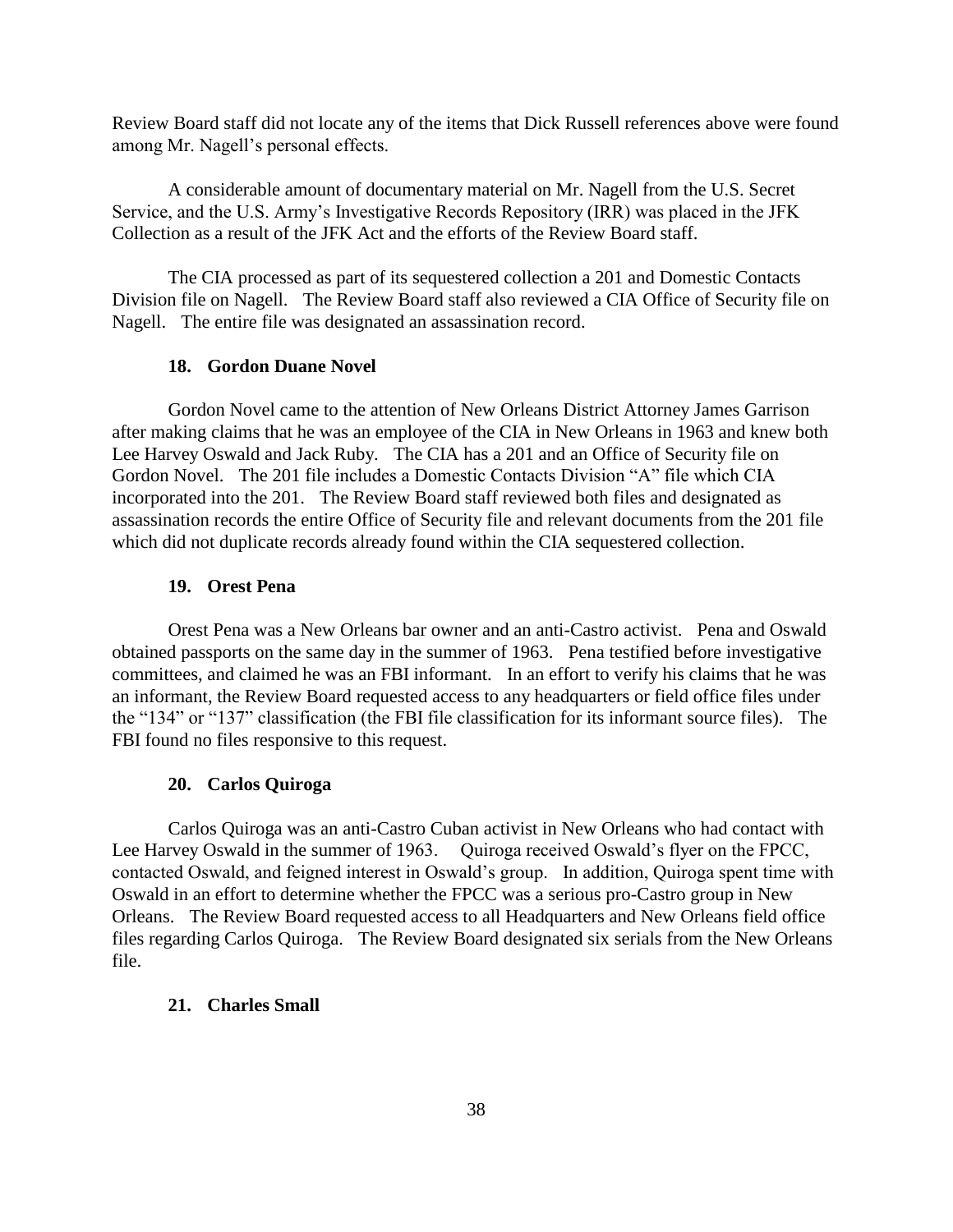Charles Small was a prominent American communist who lived in Mexico City in the early 1960s. The Review Board requested access to Headquarters and Mexico City files references to Small to determine if the Communist community in Mexico City had any contact with Oswald during his trip to Mexico City in the fall of 1963. The Review Board designated as assassination records eighteen serials from the files produced in response to this request. These documents were primarily concerned with the Mexico City communist community's reaction to the assassination and to the fact that Oswald had visited Mexico City shortly before the assassination.

## **22. Clarence Daniel Smelley**

Clarence Daniel Smelley was a member of the International Brotherhood of Teamsters in Birmingham, Alabama who alleged in 1964 that he had information in his possession that Teamster President Jimmy Hoffa had conspired to and carried out the assassination of President Kennedy. The Review Board requested access to the FBI Headquarters file titled "James Riddle Hoffa; Clarence Daniel Smelley; Unknown Subjects," as well as the corresponding Memphis and Birmingham field office files. The Review Board designated the entire headquarters file for processing under the JFK Act. This file documented the Bureau's investigation of Smelley and his allegations. The FBI reports that it destroyed corresponding Memphis and Birmingham field office files in the 1970s.

#### **23. Richard Snyder**

Richard Snyder was the Department of State consular officer on duty at the American Embassy in Moscow when Lee Harvey Oswald appeared at the Embassy to announce his defection on October 31, 1959. Though Snyder had briefly worked for the CIA in 1949 and 1950, the Review Board staff could locate no evidence in CIA files that he still had any connection to the CIA at the time of Oswald's defection. CIA processed its 201 record on Snyder as part of the sequestered collection. The Review Board staff examined Snyder's Office of Personnel file, but did not designate any records as assassination records.

#### **24. Marty Underwood**

Marty Underwood was a political operative who worked for both President Kennedy and President Johnson. He traveled to Texas with President Kennedy in November of 1963. Mr. Underwood allegedly followed Judith Campbell on an April 1960 trip from Washington, D.C. to Chicago during which Ms. Campbell was allegedly carrying a satchel full of cash from Chicago mafia boss Sam Giancana to be delivered to then-candidate John Kennedy. The Review Board requested access to all file references on Marty Underwood. The FBI produced two documents responsive to this request, and neither record contained any assassination-related information.

### **25. General Edwin Walker and the Minutemen**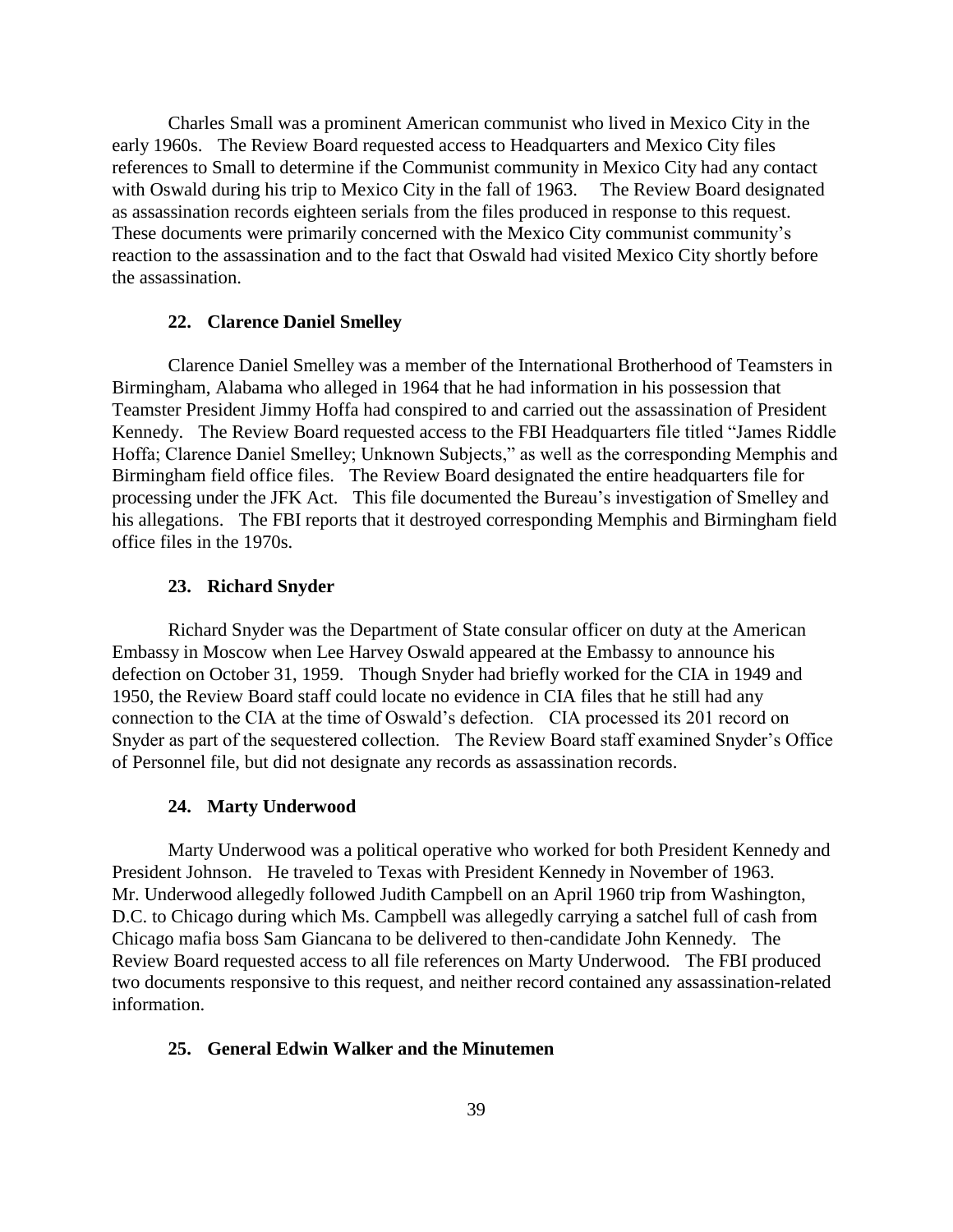General Edwin Walker was a retired Major General who was an extreme right-wing political activist. He was forced into retirement from the U.S. Army in 1961 for distributing right-wing literature to soldiers under his command. General Walker was involved in organizing the protests of James Meredith's matriculation to the University of Mississippi in the fall of 1962, as well as protests of Adlai Stevenson's visit to Dallas in October of 1963. General Walker lived in Dallas in 1963, and after the events of November 22-24, 1963, Marina Oswald alleged that it was Lee Harvey Oswald who shot at General Walker's home in April of 1963.

The Review Board was interested in whether the FBI had any information which indicated that Walker or his followers: (1) had expressed any desire to assassinate President Kennedy; (2) had any contact with Lee Harvey Oswald; or (3) had any information regarding the Walker shooting. The Review Board requested access to Headquarters and Dallas field office files on General Walker, the Minutemen, the Headquarters file number 100-439412, and the Dallas field office file number 105-1475. The FBI produced numerous files in response to this request, and the Review Board recommended 191 documents from the various files as assassination records. These documents concerned threats against President Kennedy and members of the Kennedy administration, or reactions within the right-wing political community to the assassination of President Kennedy.

## **J. Miscellaneous**

This section, organized by agency, sets forth some of the searches for additional information and records which did not easily fit within other sections or chapters.

## **1. CIA**

At the request of the Review Board, the CIA undertook a search for and located the original early records regarding the development of the U-2 plane. The CIA also located one of the few extant, unredacted, and still closely held copies of the so called "Family Jewels" document.

*a. The U-2 connection and the fake manuals.* Many researchers have wondered whether Lee Harvey Oswald learned enough about the U-2 airplane during his U.S. Marine Corps service in Japan to provide useful information to the Soviets as to its airspeed and altitude or whether he might have played a different role regarding Soviet knowledge of the airplane. In his 1994 personal memoir, Ben Rich, the former director of Lockheed's research and design "Skunk Works," states that Lockheed flight engineers produced four false test flight manuals at Richard Bissell's request. The false test flight manuals contained incorrect information on the plane's weight, speed, altitude, and load factor limits. Rich claims that Lockheed produced the four manuals but only Bissell knew how or if the CIA got them to the Soviets. Did Oswald, or others like him, carry these fake manuals into Soviet hands?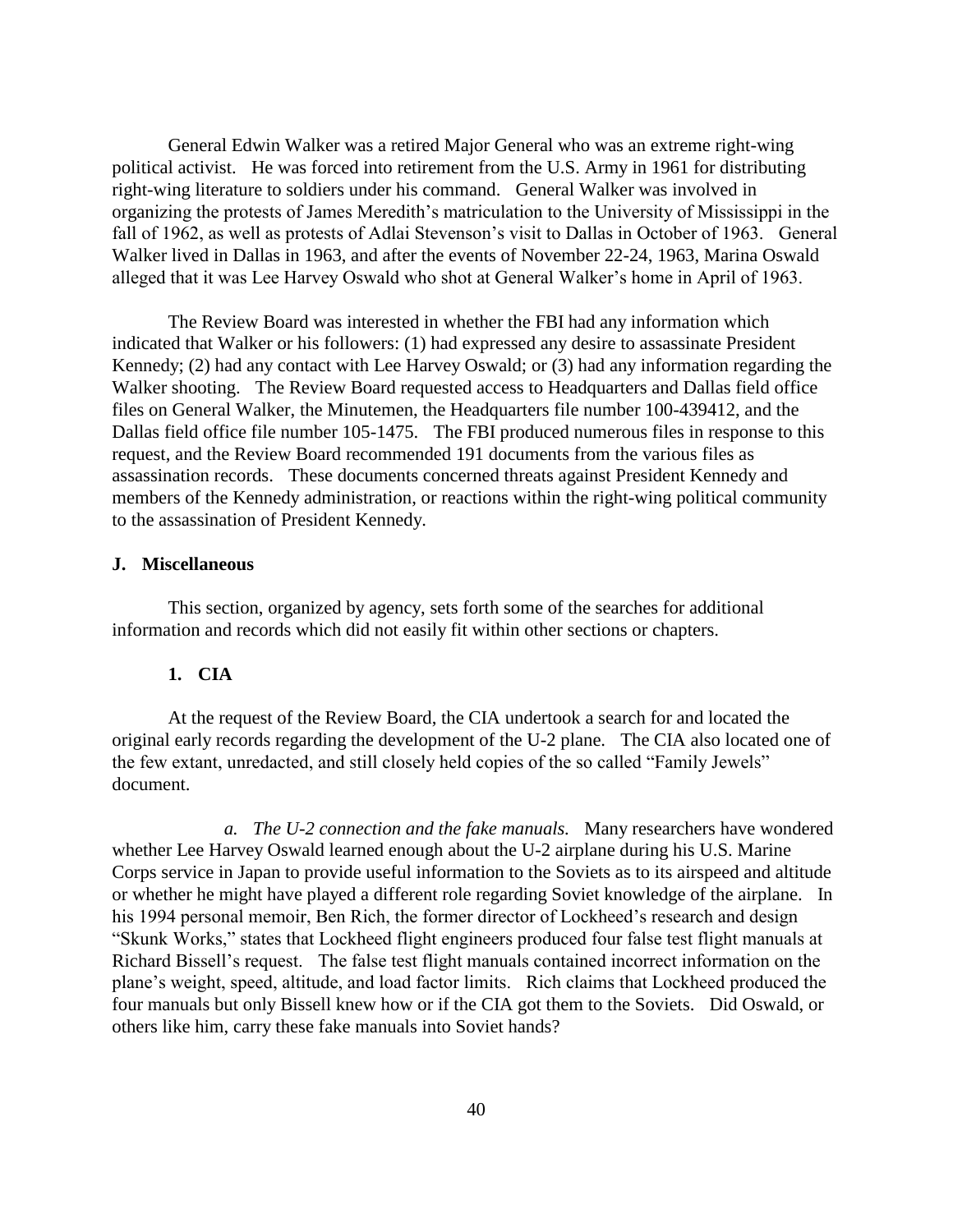In an effort to locate records to confirm Rich's story, the Review Board staff contacted several individuals who were involved with the U-2 program at CIA. In addition, the Review Board staff examined numerous files from the earliest days of the U-2 including some of the original test flight manuals. The Directorate of Science and Technology could find no mention of any fake U-2 manuals in its archives or database and Lockheed, when queried, reported that records of that age, if they still existed, were neither indexed nor archived. In short, the Review Board staff was unable to find any individual who had ever heard of any fake U-2 manuals or any record which even hinted at the existence of any manuals. With Rich and Bissell both deceased, the existence or plans for four fake U-2 manuals remains a mystery.<sup>xxxiii</sup>

*b. The "Family Jewels."* The 693 page "Family Jewels" is not a single written document or report, but is a collection of separate memoranda or letters from individuals, branches, divisions, and offices within CIA. James Schlesinger, then Director of Central Intelligence (DCI) requested that each of these "Jewels" detail acts or programs which the author or authors believed might possibly violate the charter of the CIA. Although Schlesinger did not place a time limit on responses, the majority of the material detailed in the "Family Jewels" is from the late 1960s and early 1970s. In some cases, the "Family Jewels" contain multiple copies of memoranda as different authors attached previous branch, office, or division materials to individual treatises, retorts, elaborations, or addenda. The collection does not have a table of contents, sequence, or organizational rationale. CIA stamped the pages consecutively, and they appear roughly to be numbered in the order in which Schlesinger received them.

In response to the Review Board's informal request CIA-IR-08, the CIA agreed to meet with a member of the Review Board staff to review the "Jewels" and identify assassination-related material. Portions of 27 pages were marked as assassination records to be processed for inclusion in the JFK Collection at the National Archives.

### **2. FBI**

*a. "Research Matters" file on John F. Kennedy.* The Review Board requested access to file number 94-37374 in the summer of 1995. The file was one of the 164 files that comprised J. Edgar Hoover's "Official and Confidential (O&C)" files, which were removed from Hoover's office after his death and are currently maintained by the FBI as a group to maintain their integrity. The file consists of five volumes, and three "EBFs," or enclosures behind file. The FBI processed the entire file under the JFK Act. The file consists of a mix of material relating to John Kennedy. Volumes 1, 2, 3, and the first half of Volume 4 all pre-date the assassination. The second half of Volume 4 and all of Volume 5 contain documents that are dated after the assassination and consist of condolence letters and other material relating to President Kennedy. The earliest documents in the file date back to the late 1940s, when John Kennedy ran for and was elected to Congress. The pre-assassination file contains social and professional correspondence between Kennedy and Director Hoover. It also contains a significant number of newspaper articles and information about Kennedy's election races. Once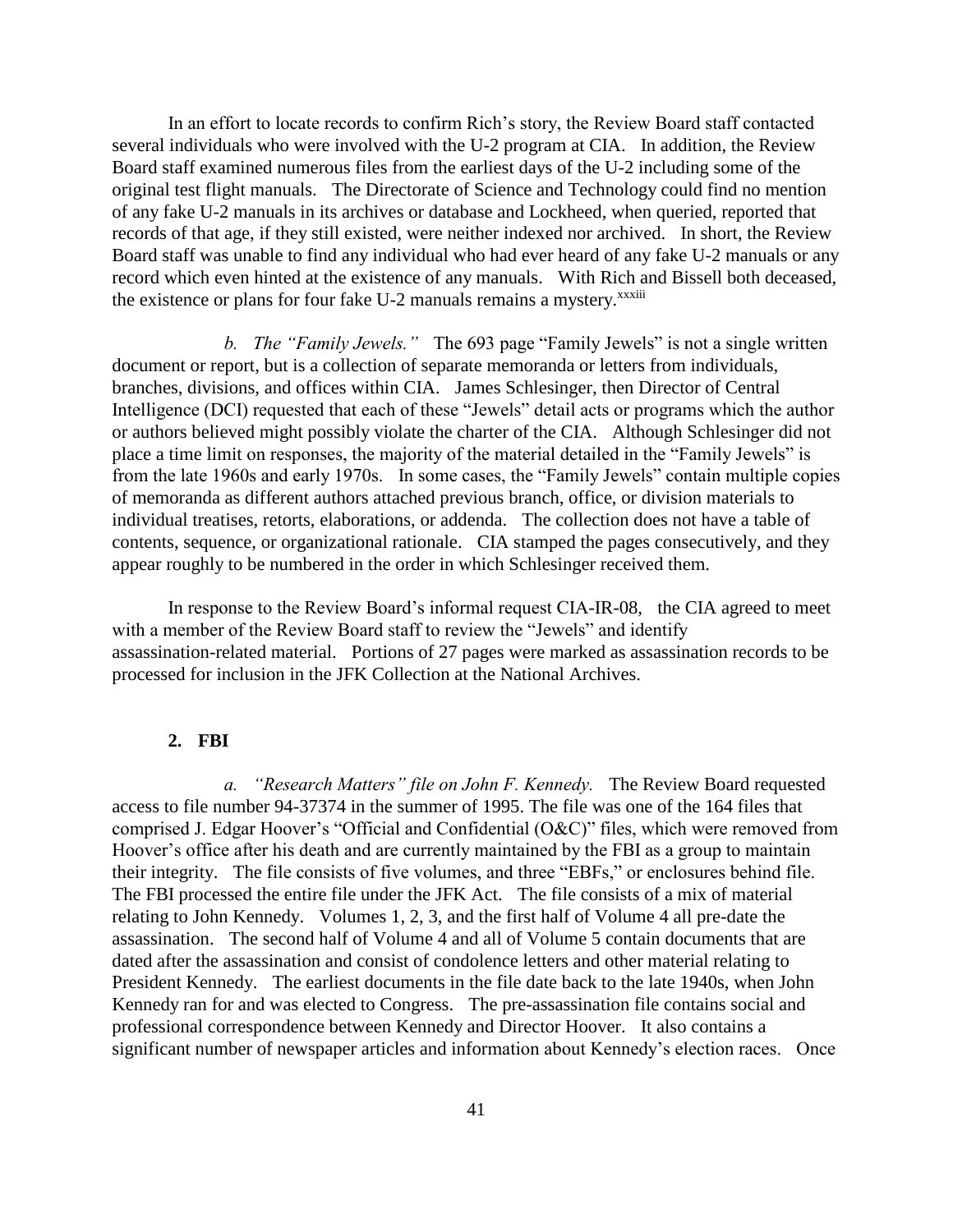Kennedy became President, the file caught information about Presidential protection and liaison with the Secret Service. The file also contains letters and call reports from members of the public to the FBI generally and to Director Hoover specifically relating to President Kennedy.

*b. Liaison with other Federal agencies.* In his Warren Commission testimony, Secret Service agent Rowley commented that, had Federal agencies shared their information relating to Lee Harvey Oswald, the Government could have compiled a list of at least 18 items that would have alerted the Secret Service that Oswald was a threat to the President. In light of allegations that Federal agencies neglected to adequately share law enforcement information, the Review Board staff believed that 1960s era information relating to liaison between Federal government agencies on law enforcement matters generally and matters affecting Presidential protection specifically would be relevant for purposes of the JFK Collection.

*i. Secret Service/Protection of the President.* The Review Board requested access to the FBI's files captioned "Liaison with the Secret Service"and "Presidential Protection". Both of these files had previously been available in the FBI's FOIA reading room in a heavily redacted form. The FBI's file on Presidential Protection does not begin until 1964, and the Review Board designated all documents from 1964, and 27 documents from post-1964, as assassination records. The Review Board also designated the FBI's entire file on the Dillon Commission as assassination-related.

*ii. CIA.* Although the HSCA reviewed portions of the FBI's liaison file with the CIA, the Review Board requested access to additional sections of the FBI/CIA liaison file covering the period 1957 through 1969 in an effort to locate new assassination records. The Review Board designated all documents from the CIA liaison file for the years 1963 and 1964 as well as 67 documents from the period before and after 1963 and 1964 for processing as assassination records. These documents cover a wide variety of topics related to the assassination including information about how the FBI and the CIA shared information when their interests overlapped.

*iii. NSA.* The Review Board staff's review of the NSA's liaison file with NSA for the years 1959-1964 revealed no additional assassination records.

*iv. Customs.* The Review Board staff's review of the FBI's liaison file with the Customs Service identified no additional assassination records.

*v. ATF.* The Review Board staff's review of the FBI's liaison file with the Bureau of Alcohol Tobacco and Firearms identified no additional assassination records.

## **3. Secret Service**

*a. Protective survey reports.* Whenever the President traveled outside of Washington, the Secret Service would generate a Protective Survey Report, or a "trip report." Trip reports, composed by Secret Service agents who conducted advance work for the President's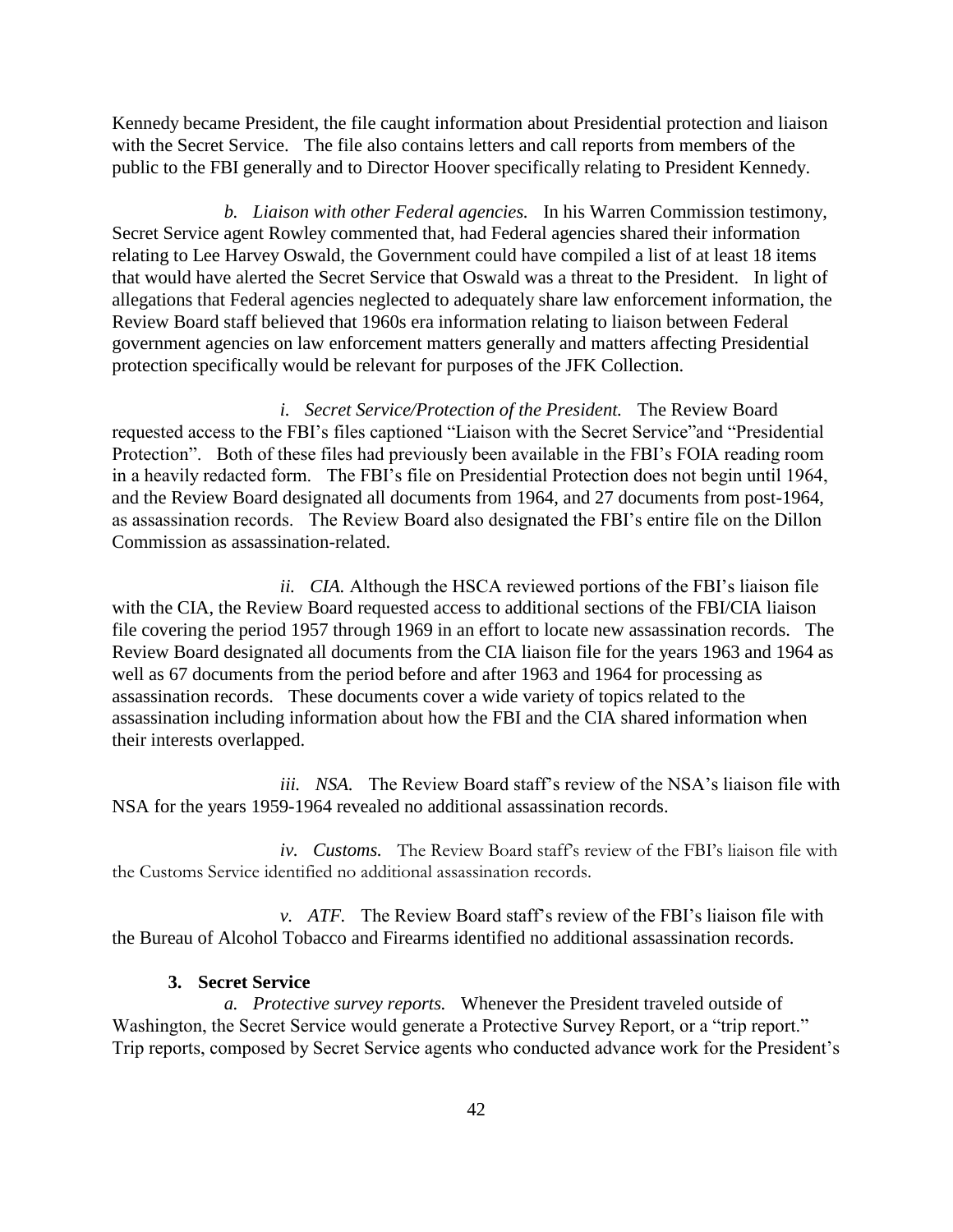trips, contained information ranging from logistical details about seating arrangements to details about individuals in the area known to have made threats against the President's life. Some of the survey reports document information Secret Service received from other agencies such as the FBI or the CIA.

The survey reports detail President Kennedy's travel, whereabouts, associations, and activities for his entire administration. They also provide a complete picture of the Secret Service's protection of President Kennedy.

*b. Shift reports.* The White House Detail consisted of Secret Service agents whose duties were to personally protect the life of the President, the Vice President, and their respective families. The White House Detail kept "shift reports," usually authored by the Special Agent in charge of the shift, that detailed the activity of each section for their assigned working hours.

*c. Eileen Dineen memoranda*. Eileen Dinneen, a staff researcher for the HSCA, obtained access to protective intelligence files and Protective Survey Reports. Dinneen documented her review of these files in memoranda and reports. The Review Board staff found useful Dinneen's documentation of information contained in the Secret Service protective intelligence files of individuals whom the Secret Service considered to be dangerous to the lives of the President, the Vice President, and their families from March to December 1963. For each protective intelligence file she reviewed, Dinneen created a one page report documenting the name of the individual and various biographical and background information the Secret Service maintained on the individual. The Board's vote to release in full these "threat sheets" was the subject of the Secret Service's May 1998 appeal to the President.

## **4. Department of State**

Robert Edward Webster was a technician working on the American Exhibition in Moscow in the summer of 1959 when he decided to renounce his citizenship and defect to the Soviet Union. Webster appeared at the American Embassy to announce his defection exactly two weeks prior to Oswald's arrival. Researchers have suggested that accounts of Oswald's appearance at the Embassy differ because Embassy personnel confuse the arrivals of Webster and Oswald. Is in an effort to explore any physical similarities between the two men, the Review Board asked the Department of State to locate a circa 1959 passport photograph of Webster. The Department of State produced its passport file on Webster, and transferred the file to the JFK Collection. The passport file includes new, detailed information on Webster's defection.

## **5. Army**

The Review Board's two primary concerns with Army records were: first, to open the counterintelligence files located at the Investigative Records Repository (IRR) at Fort Meade;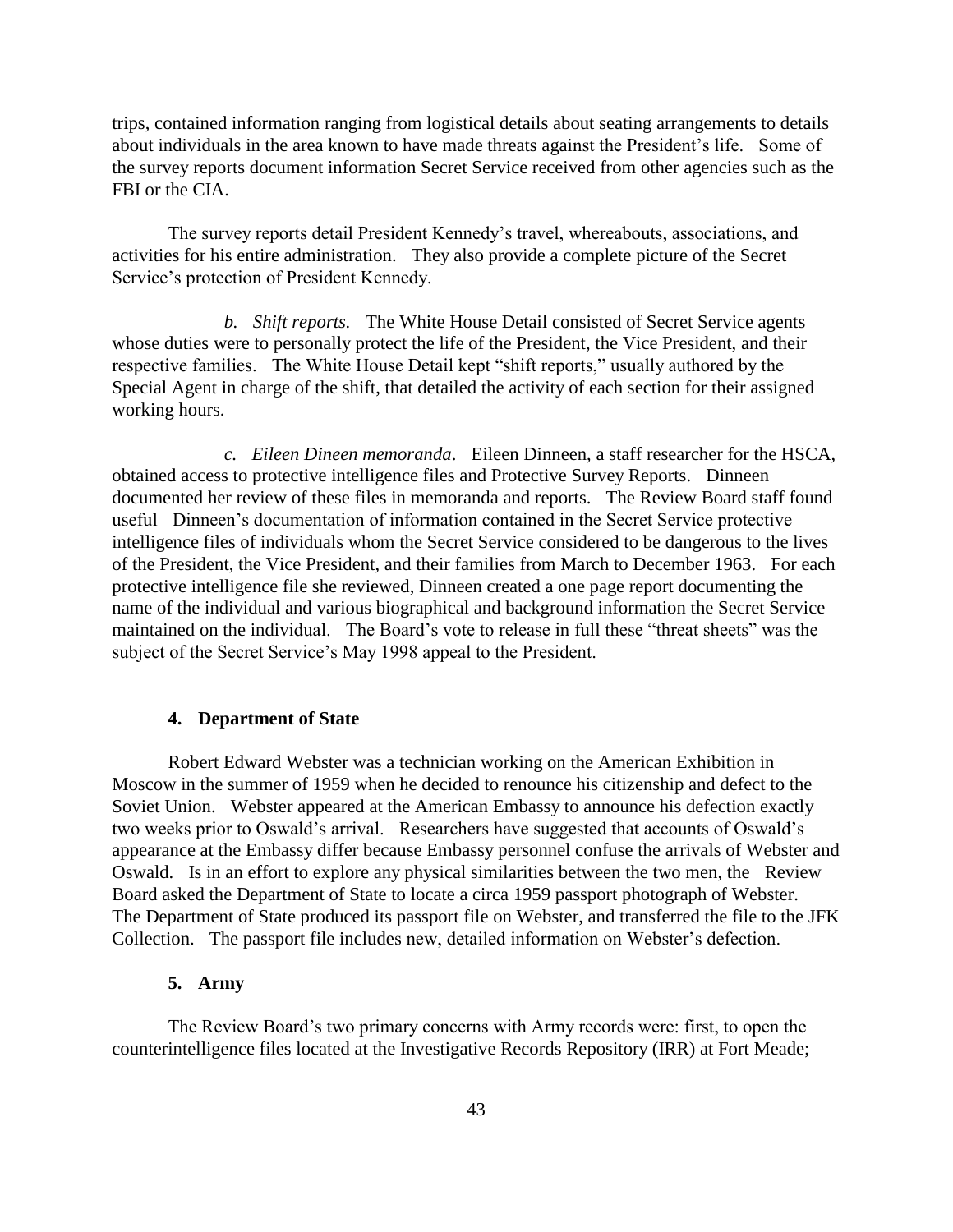and second, to determine whether Army intelligence units had any regular responsibilities for protection of the President as part of their normal duties circa 1963.

*a. U.S. Army's Investigative Records Repository (IRR).* This facility at Fort Meade in Maryland, a part of the Army's Intelligence and Security Command (INSCOM), contains investigative files on individuals of counterintelligence interest to the Army. The HSCA studied 34 IRR "case files," and thus, Army processed those records for inclusion in the JFK Collection. The Review Board requested three additional files and designated them assassination records. The three additional case files declared as assassination records by the Review Board staff are those on Alfredo Mirabal Diaz, Jordan James Pfuntner, and Clemard Joseph Charles. The Review Board staff also designated one additional file consisting of an assortment of extracts from various Army Intelligence Regulations.

*b. Army Security Agency records and files.* The Review Board did not locate any additional assassination records from the Army Security Agency's files. Review Board staff searched for information and records concerning ASA electronic surveillance from the 1960s, but were unsuccessful in their efforts to locate any such material. Army personnel did provide to the Review Board staff a unit history which gave a generic description of ASA surveillance activities in Mexico City in 1963. The one paragraph that addressed this activity was short, not very detailed, and described the ASA surveillance effort of the Cuban and Soviet Embassies as largely unsuccessful, due to technical difficulties. This paragraph did not provide any raw intelligence or surveillance data.

c. *1973 Army Inspector General report on domestic surveillance abuses in the U.S.* In 1997, the Review Board staff requested that the Army's Inspector General's Office locate and provide a copy of its own 1973 report on domestic surveillance abuses in the United States, in the hope that this document might mention domestic surveillance activity in the early 1960s and provide leads to the Review Board. (The Church Committee cited this report in detail.) The Army I.G. office responded to the Review Board staff that it could not locate its own report.

## **6. White House Communications Agency**

WHCA was, and is, responsible for maintaining both secure (encrypted) and unsecured (open) telephone, radio, and telex communication between the President and the government of the United States. Most of the personnel that constitute this elite agency are U.S. military communications specialists, many, in 1963, from the Army Signal Corps. On November 22, 1963, WHCA was responsible for communications with Air Force One and Two, the White House Situation Room, the mobile White House, and with the Secret Service in the motorcade.

The Review Board sought to locate any audio recordings of voice communications to or from Air Force One on the day of the assassination, including communications between Air Force One and Andrews Air Force Base during the return flight from Dallas to Washington, D.C.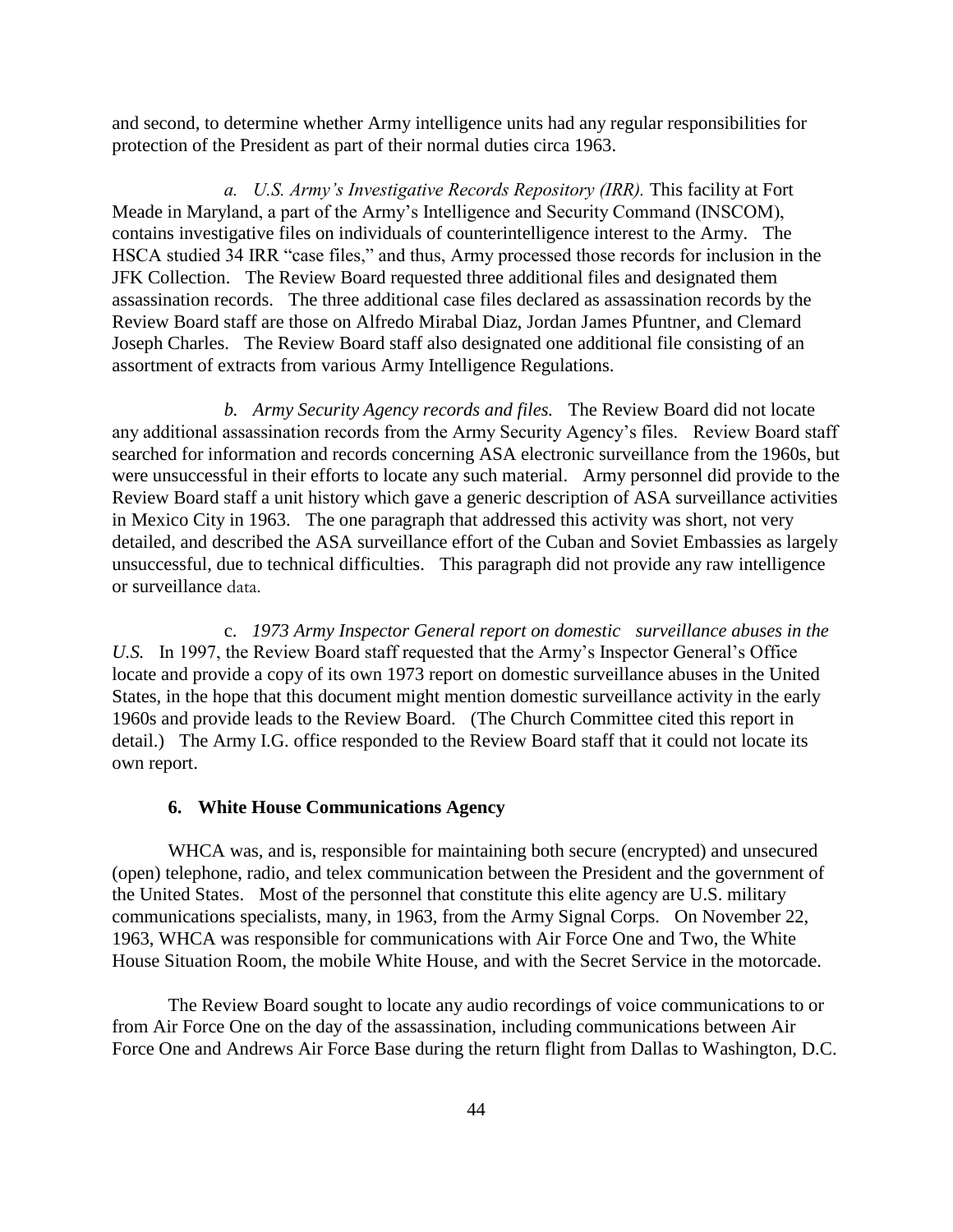As many people are now aware, the LBJ Presidential Library released edited audio cassettes of unsecured, or open voice conversations with Air Force One, Andrews Air Force Base, the White House Situation Room, and the Cabinet Aircraft carrying the Secretary of State and other officials on November 22, 1963. The edited version of these tapes consist of about 110 minutes of voice transmissions, but the tapes are edited and condensed, so the Review Board staff sought access to unedited, uncondensed versions. Since the edited version of the tapes contains considerable talk about both the forthcoming autopsy on the President, as well as the reaction of a government in crisis, the tapes are of considerable interest to assassination researchers and historians.

Given that the LBJ Library released the tapes in the 1970s, the paper trail is now sketchy and quite cold. The LBJ Library staff is fairly confident that the tapes originated with the White House Communications Agency (WHCA). The LBJ Library staff told the Review Board staff that it received the tapes from the White House as part of the original shipment of President Johnson's papers in 1968 or 1969. According to the LBJ Library's documentation, the accession card reads: "WHCA?" and is dated 1975. The Review Board staff could not locate any records indicating who performed the editing, or when, or where.

The Review Board's repeated written and oral inquiries of the White House Communications Agency did not bear fruit. The WHCA could not produce any records that illuminated the provenance of the edited tapes.<sup>xxxiv</sup>

## **7. Presidential Library Materials**

The JFK Act obliged both the John F. Kennedy and Lyndon B. Johnson presidential libraries to grant the Review Board access to donor-restricted material and to records stored under a deposit agreement to determine whether the material contains assassination information. Initially, both presidential libraries were reluctant to release their most closely guarded records involving Jacqueline Kennedy, Robert Kennedy, and William Manchester. In the case of both libraries, privacy concerns, as well as political motivations, delayed the decision-making process. The Review Board was able to secure the LBJ Library's agreement to release the Jacqueline B.

Kennedy tapes and transcripts,<sup>xxxv</sup> obtain William Manchester's permission to allow a member of the Review Board staff review his papers on *The Death of a President*, and secure the cooperation of the JFK Library in approaching the Kennedy family regarding the release of the sealed tapes and transcripts of Manchester's interviews with Jacqueline Kennedy and Robert F. Kennedy.

*a. William Manchester interviews.* Most of William Manchester's work papers relating to his work on *The Death of a President* are stored at the JFK Library under a 1967 Deposit Agreement. Of particular historical value are the extensive personal interviews he conducted in the early aftermath of the President's death. In contrast to other records in the Collection that shed light on the assassination investigations, the Manchester interviews chronicle the human side of the story. Manchester envisioned *The Death of a President* would provide "one complete, accurate account about the assassination, . . . that would be based on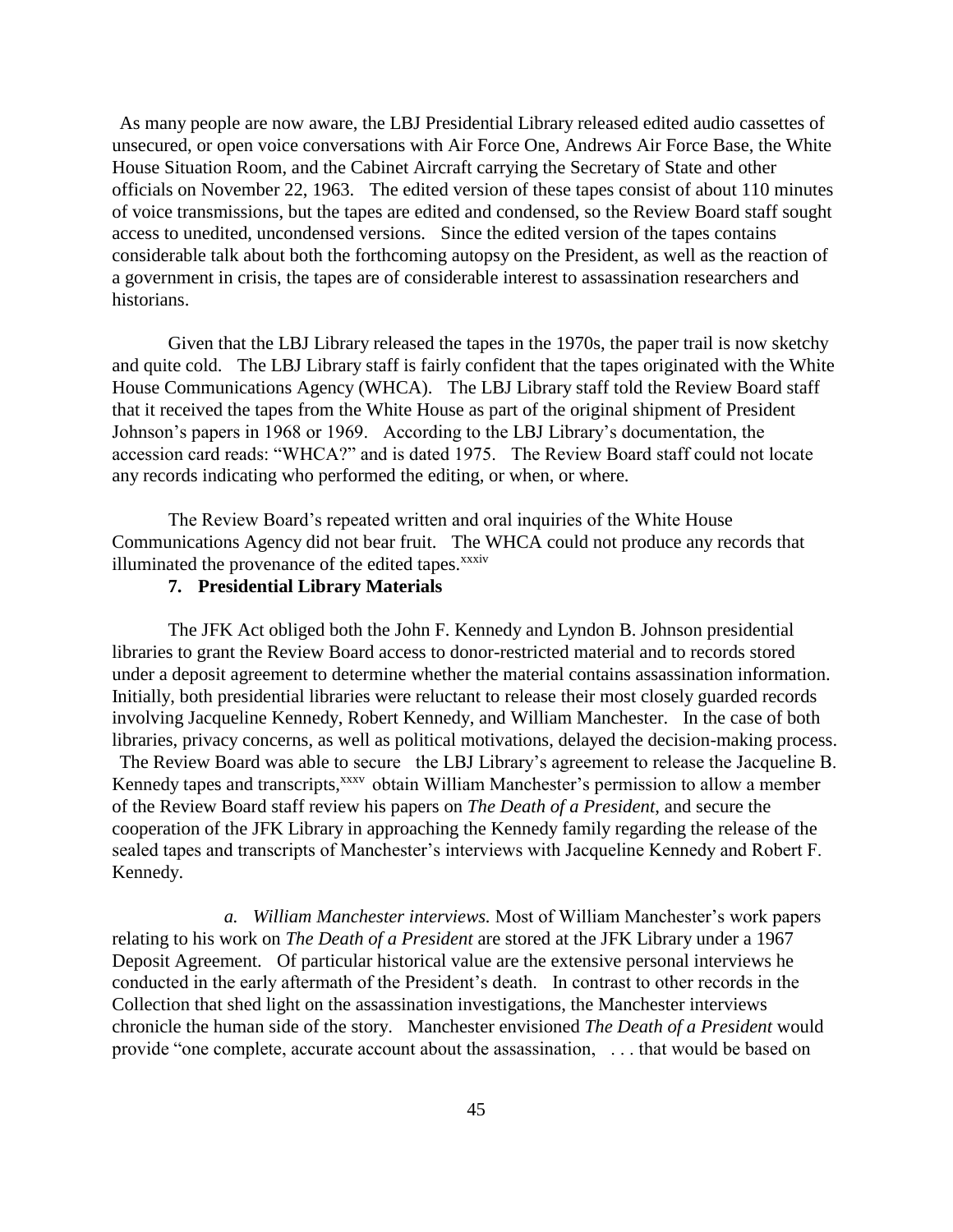material gathered while the memories were still fresh."xxxvi The interviews captured and recorded the early recollections and reactions of people closest to President Kennedy and provide a lens through which the tragedy of the event can be seen and understood in the context of the times.

Beginning in early 1995, the Review Board made repeated attempts to gain access to Manchester's papers at the JFK Library. In June 1998, Manchester agreed to allow a Review Board staff member to review his material at the library. This review revealed that, while much of the information Manchester obtained from the interviews is incorporated into his book, his raw notes would be of great value and interest to researchers.

Although Manchester recorded some of his interviews on tape, the recordings were not available at the Library. Only the written notes and/or transcripts of his interviews are in this collection. Furthermore, not all of the interviews that Manchester referenced in *The Death of a President* are accounted for in the notebooks and transcripts he deposited in the JFK Library. Because of their unique historical value, the Review Board regards these interviews as relevant to the assassination. To date, however, the matter of opening the Manchester papers is unresolved, pending further negotiations between the Review Board and William Manchester.

The tapes and transcripts of William Manchester's interviews of Robert F. Kennedy and Jacqueline B. Kennedy are subject to a 1967 agreement which states that they were not to be made public for 100 years "except. . . on the express written consent of plaintiff [Jacqueline B. Kennedy]." With Mrs. Onassis's death, her daughter Caroline Kennedy became her representative and is the only person with authority to give consent to open this material. The Review Board recognizes that the interviews have extraordinary historical value and so it pursued this matter with the JFK Library and with William Manchester. After evaluating whether the the court order could be lifted, the Review Board decided to approach Caroline Kennedy to discuss the possibility of having the tapes and transcripts opened at the Kennedy Library. Caroline Kennedy wrote to the Review Board in late August 1998, informing the Board of her decision *not* to release the material at this time.

*b. Jacqueline B. Kennedy tapes at the JFK and LBJ Libraries.* There are six recorded telephone conversations between Jacqueline B. Kennedy and President Johnson within the collection of presidential recordings at the LBJ Library. The Review Board has worked consistently with the LBJ Library to secure their release. The LBJ Library was concerned about donor restrictions associated with the release of these tapes as Mrs. Johnson was highly protective of Mrs. Onassis's privacy. Finally, in March 1998 the LBJ Library decided to relase the six conversations provided that they be opened along with the next scheduled release of President Johnson's recordings. The Review Board understands that these tapes will be released on September 18, 1998, along with the release of the August to November 1963 recordings.

## **K. Conclusion**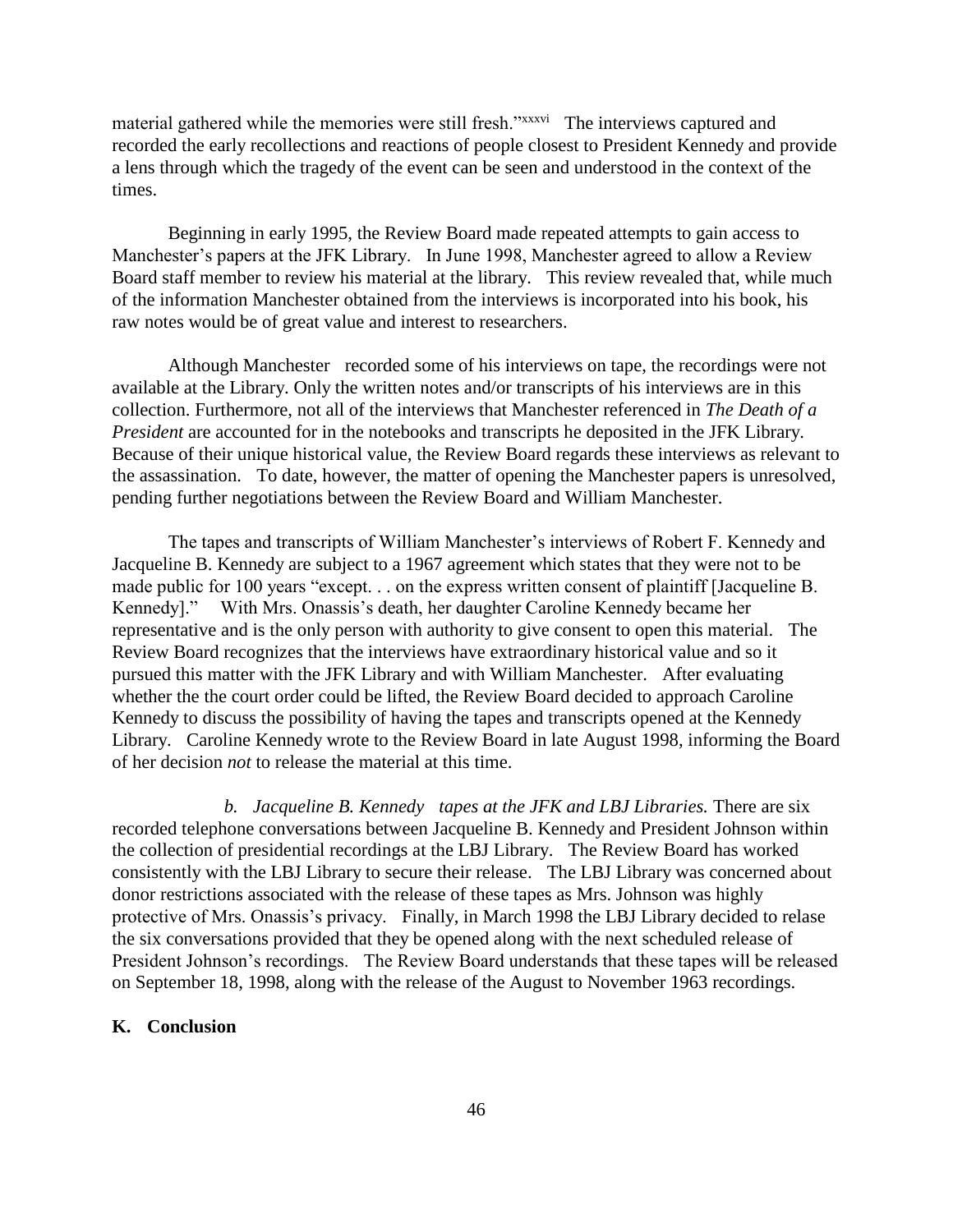The Review Board examined a large number of records in its efforts to identify additional Federal records and information related to the assassination. For every assassination record that the Review Board did locate and include in the JFK Collection, the staff literally reviewed hundreds of documents. The need to review every file on a document-by-document basis meant that the Review Board simply did not have time to request additional information and records on every research lead that it received. For those requests that the Review Board staff did make, the Review Board staff team leaders kept notebooks that documented the Review Board staff's efforts to locate additional records at the FBI, CIA, and DOD. To the extent that the public is interested in finding information about one or more of the Review Board's additional requests, the notebooks document which records Review Board staff reviewed and which records Review Board staff designated as assassination related.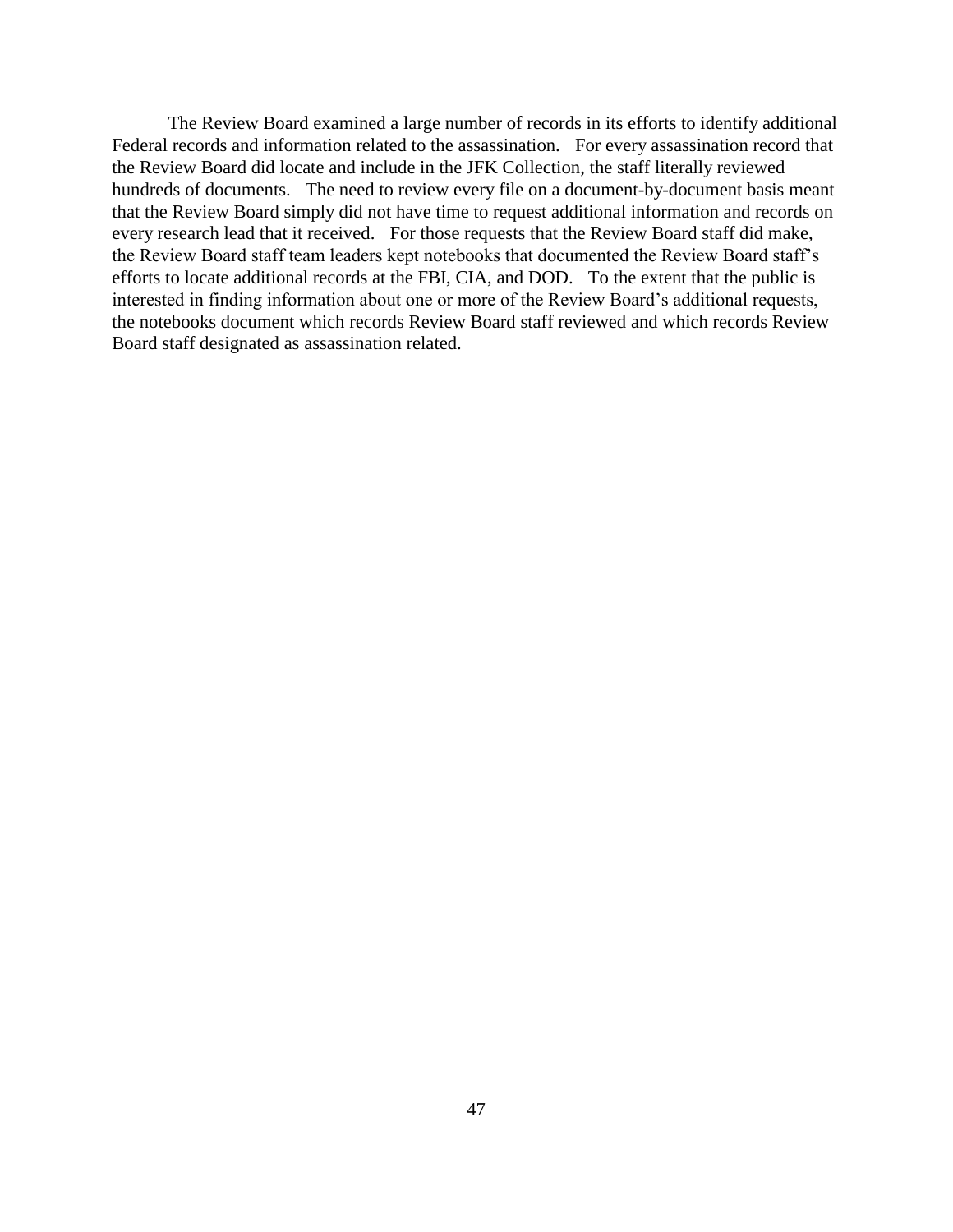# **CHAPTER 6 ENDNOTES**

 $\overline{a}$ i. JFK Act,  $\S$  7(j)(C)(ii).

ii. JFK Act,  $\S$  5(c)(2)(H).

iii. Additional information on the CIA's pre-assassination files can be found in the CIA's Response to the Review Board's Request for Additional Information and Records CIA-16.

iv. Chapter 5 of this Report defines the CIA's Sequestered Collection.

v. For additional information, see the Staff memorandum by Michelle Combs on the Defector file written \_\_\_\_\_\_\_.

vi. In Volume 11 of its report, the HSCA attempted to deal with allegations of a possible military investigation of Oswald by the Marine Corps following the assassination. Also, some former USMC associates of Oswald have told researchers that they recall civilian investigators asking questions about Oswald following his defection in late 1959 or early 1960.

vii. Staff member Douglas Horne wrote a close-out memo on this subject (file series 4.50), titled "Oswald's DD 1173 I.D. Card," originally published on August 7, 1996, with a Final Revision Date of February 20, 1997.

viii. The in-person, unsworn interview was tape-recorded, and the three written interview reports are dated August 5, August 13, and September 16, 1997, respectively.

ix. Reeves served in the District Intelligence Office of the San Diego, California 11th Naval District.

x. One of the officers who called Mr. Reeves was Rufus Taylor, who was Director of Naval Intelligence in 1964.

xi. For additional information see staff memorandum by Michelle Combs and the two interview reports.

xii. For additional information see the interview reports or call reports for \_\_\_\_\_\_.

xiii. The Office of Operations later became the Domestic Contacts Division ("DCD") of the Directorate of Operations.

xiv. *See The Lopez Report* compiled by HSCA, where the subject of CIA photographic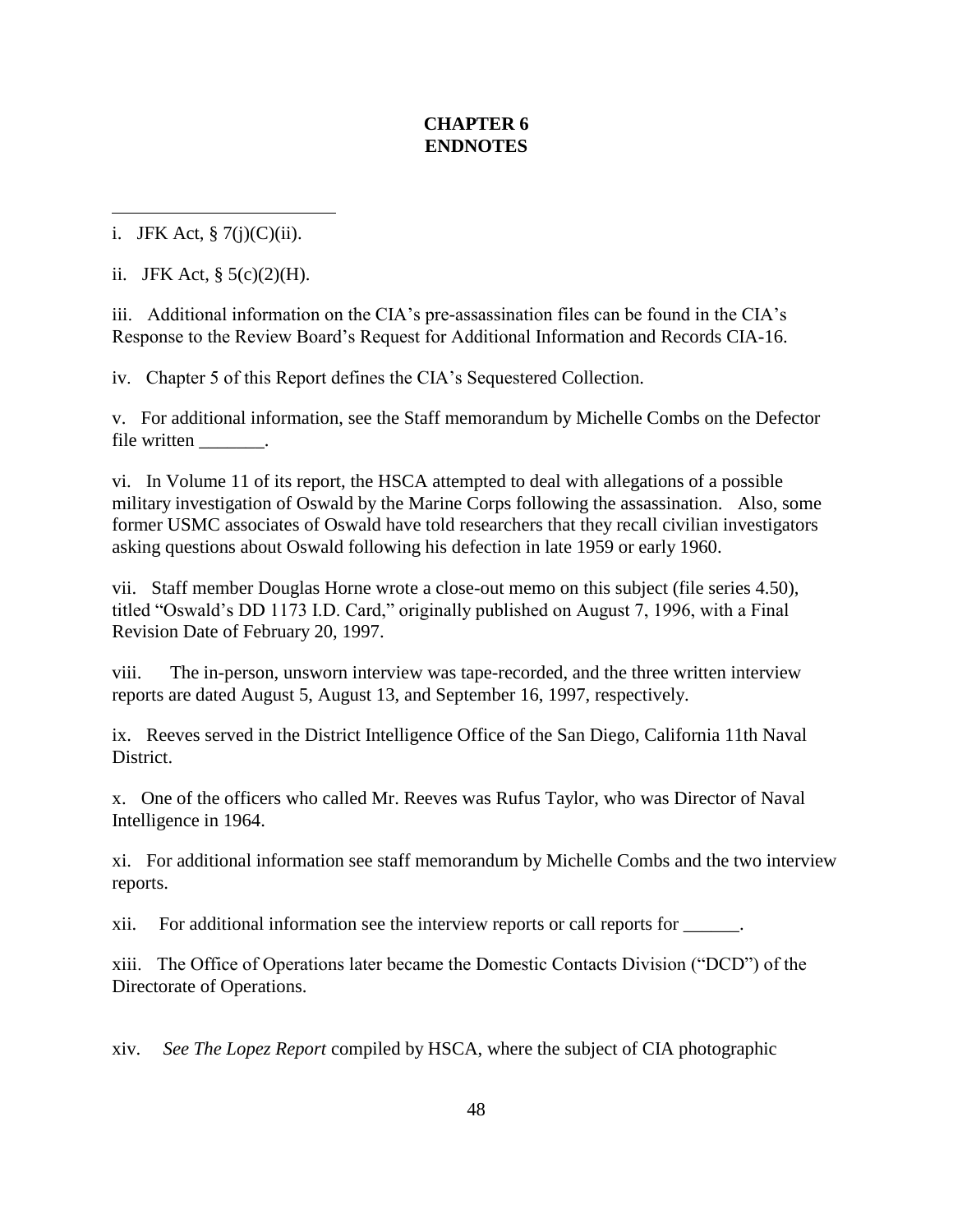surveillance operations is discussed at length.

 $\overline{a}$ 

xv. The Review Board was not able to locate cables or dispatches from the following periods: Mexico City Station to Headquarters (September 26-30, 1963); Headquarter to Mexico City Station (September 26-30, 1963); JMWAVE to Headquarters (September 26-November 21, 1963); Headquarters to JMWAVE (September 26-November 21, 1963); and all traffic between the Mexico City Station and JMWAVE for the periods September 26-October 20, 1963 and November 22-December 30, 1963.

xvi. According to CIA, in the 1960s, offices of record for cable traffic and dispatches did not create cable and dispatch files for reference collection purposes.

xvii. *See* CIA Response to Formal Request, February 4, 1998.

xviii. Approximately half of the records on Cuba were from 1962 and the other half were from 1963. Very few records from 1961 or 1964 were present.

xix. Accession Number 69A6412.

xx. The RFK Screening Committee was established in the 1970's for the purpose of overseeing the processing of RFK papers which were held on a deposit agreement at the JFK Library. It has traditionally been comprised of Kennedy family members and scholars. Current members are Max Kennedy, John Nolan and John Siegenthaler.

xxi. When the Review Board decided in 1996 that it would not object to the JFK Library keeping custody of the RFK Cuba-related records, provided that the JFK Library agree to release the records, the JFK Library moved to process the records as part of the Executive Order mandatory review declassification. Consequently, the Library included the RFK records in the pilot scanning project conducted by CIA, with the stipulation that they be reviewed under JFK Act guidelines. The process was delayed due to a combination of technical problems with the scanning project and a change in leadership of the screening committee following the death of Michael Kennedy.

xxii. The CIA memoranda bear the dates November 23, 1976, August 5, 1977, and November 29, 1979.

xxiii. *See* January 8, 1998 Review Board Staff Memorandum regarding Assassination Records Among the Files of J. Edgar Hoover.

xxiv. *See* January 8, 1998 Review Board Staff Memorandum regarding Assassination Records Among the Files of J. Edgar Hoover.

xxv. *See* February 12, 1998 Review Board Staff Memorandum regarding Review of Clyde Tolson Files.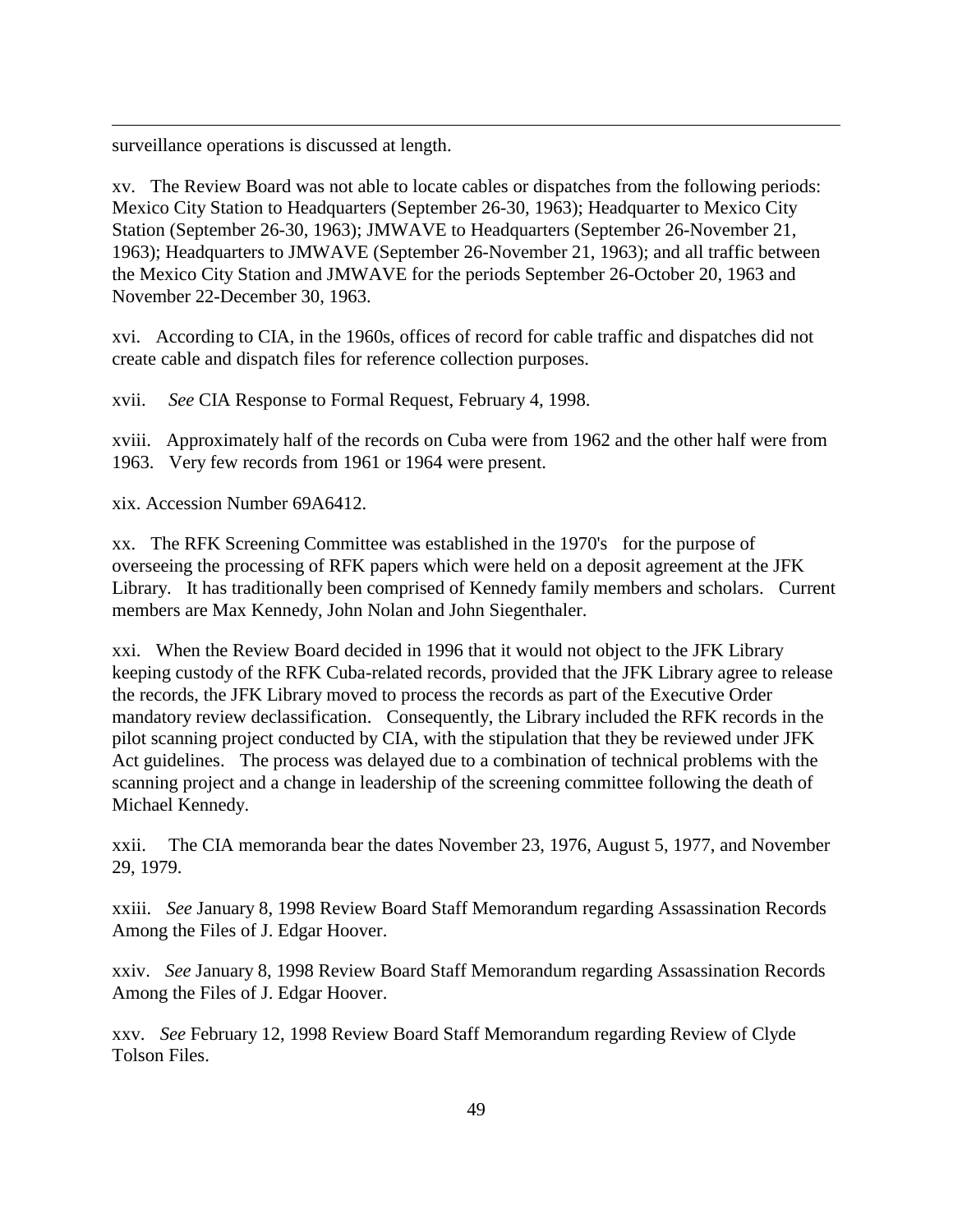xxvi. In the early 1960's, the Technical Services Division (TSD), which developed or studied various technical means of assassination, was a part of the Directorate of plans (now the Directorate of Operations). Later administrative shifts moved TSD (renamed the Office of Technical Service) to the DS&T and the files of the relocated office were incorporated into the DS&T system.

 $\overline{a}$ 

xxvii. The Review Board staff reviewed the material carefully to confirm that it contained no material helpful to a deeper understanding of the assassination. During the review some additional material, not previously released, which may add to an understanding of the Nosenko story, was marked relevant and identified for processing and review. The irrelevant records consist of such items as general family and professional contact information, Soviet intelligence methodology, personalities, and specific operations, and Soviet navy information dating to Nosenko's early career in Soviet Naval Intelligence. Much of the information consists of various attempts by the Agency in the 1960's to establish Nosenko's bona fides.

xxviii. The FBI's file on Lee Harvey Oswald contains seven documents which reference Yuri Nosenko. These documents all date from the spring of 1964, soon after Nosenko's defection, and relate information Nosenko provided regarding the KGB's dealings with Oswald while he was in the Soviet Union. The FBI opened the seven documents when it processed its Oswald file. The Bureau also produced approximately 325 pages from the FBI's file on Yuri Nosenko to the House Select Committee on Assassinations. The Bureau documents the U.S. GOVERNMENT's effort to determine whether Nosenko was a bona fide defector in these records. The FBI claimed minor postponements in these documents, and the Review Board voted to sustain the claimed postponements. The Review Board did not request any additional Nosenko records from the FBI.

xxix. The FBI had only designated for processing under the JFK Act sections 17-18 and 20-37 of the Giancana file. Section 17 of the file began with the year 1963, and so the FBI had not designated for processing any volumes of records that predated January 1, 1963.

xxx. *See*, *e.g.,* Robert Blakey and Richard Billings, *Fatal Hour* (page) (1981); Anthony Summers, *Conspiracy* 503-504 (1980); Gerald Posner, *Case Closed* 459-460 (1993); John H. Davis, *Mafia Kingfish*, 519-524 (1989); Ronald Goldfarb, *Did the Mob Kill JFK?*, Washington Post, Dec. 10, 1995 at C3:1.

xxxi. When the FBI determines that electronic surveillance is a necessary component of a particular investigation, the FBI goes to a Federal court and obtains authorization pursuant to Title III to establish the surveillance. Title III operates to automatically place *all* materials obtained from the overhear under court seal. Then, if the U.S. Attorney wants to use the tapes in a prosecution, they have to petition the Federal court to have the seal lifted only for the portions of the tapes that will be played at trial. The practical effect of this procedure is that everything that is *not* played at trial remains under seal. Thus, in order for the Review Board staff to obtain